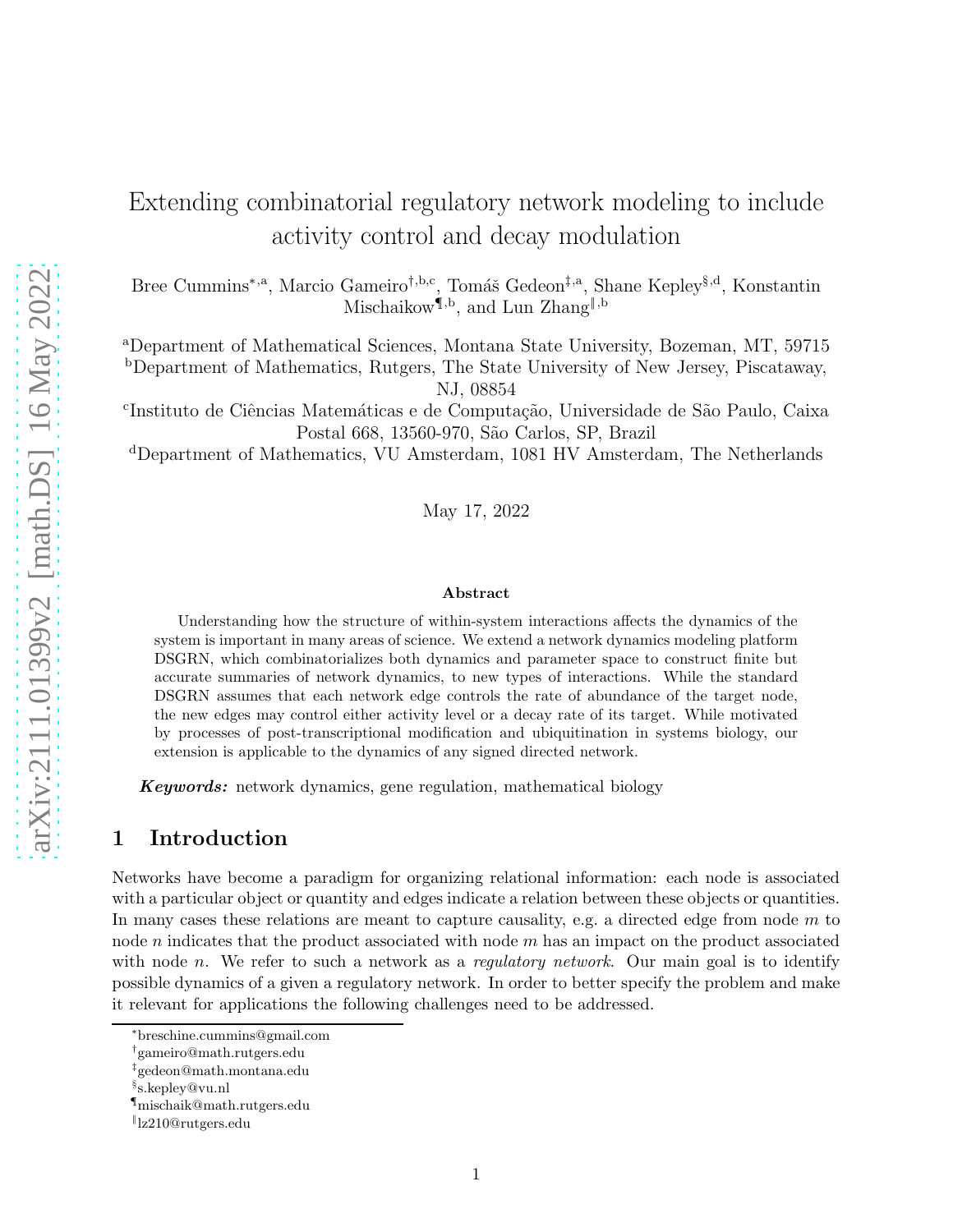- C1 The network structure must encode a sufficiently broad range of meaningful causal interactions so that the range of dynamics relevant to applications can be realized.
- C2 The computational framework should take the network structure as input and output an identification and characterization of global dynamics.
- C3 There needs to be a theoretical framework that ties the outputs of the computations back to the dynamics of the application of interest.

While the focus of this paper is on  $C2$ , the motivation for this work is the analysis of regulatory networks arising from systems biology. Thus, we will partially address C1 in the context of gene regulatory networks that include post-transcriptional modifications such as phosphorylation and ubiquitination. The theoretical validation of our approach, i.e. C3, is based on previous and ongoing work [\[20,](#page-28-0) [5,](#page-28-1) [15,](#page-28-2) [12,](#page-28-3) [14\]](#page-28-4) and is discussed at relevant points in the paper.

We make two assumptions that are maintained throughout the paper.

- A1 An ordinary differential equation (ODE) provides an adequate model for the dynamics.
- A2 Let  $x_n$  denote the quantity of product associated with node n. Then, the rate of change of  $x_n$ can be expressed as

<span id="page-1-0"></span>
$$
-\Gamma_n(x)x_n + \Lambda_n(x) \tag{1}
$$

where  $\Gamma_n(x)$  and  $\Lambda_n(x)$  quantify the rate of decay and the rate of production of  $x_n$ , respectively. The network encodes the coordinates of the state x upon which  $\Gamma_n$  and  $\Lambda_n$  are dependent, but we do not assume a particular functional form for this dependency.

Observe that we have refrained from writing [\(1\)](#page-1-0) in the form of an ODE. This is to emphasize the fact that we use explicit functions for  $\Gamma$  and  $\Lambda$  only for computational purposes, but we are not interested in the dynamics in the traditional sense, e.g. trajectories or equilibria of the resulting differential equations. Instead, the appropriate interpretation of the dynamics obtained via our computations should be derived indirectly from associated lattice structures and algebraic topology, which is part of C3.

Our approach to C2 is an extension to an earlier approach based on a combinatorial representation of the dynamics [\[5\]](#page-28-1). At its foundation lies the perspective that because we do not know the precise nonlinearities we should not try to identify dynamics on the level of trajectories. Instead the goal is to provide a computationally efficient robust combinatorial representation of the dynamics that, at a minimum, is capable of accurately identifying existence and structure of attractors. Furthermore, since the dynamics that can be exhibited by a network is parameter dependent, it is desirable that there is a clear correspondence between parameters and global dynamics. With this in mind we developed the Dynamic Signatures Generated by Regulatory Networks (DSGRN) software [\[5,](#page-28-1) [4,](#page-27-0) [14\]](#page-28-4) that takes a network as input, creates an appropriate parameter space along with an explicit finite decomposition thereof, and for each region of parameter space computes a combinatorial/algebraic topological description of the global dynamics (see Section [2](#page-3-0) for further details).

This approach has been applied to a variety of regulatory networks associated with questions and challenges from systems and synthetic biology including: identification of oscillatory behavior in a simple model of the p53 network [\[5\]](#page-28-1), identification of minimal models for the switching behavior of the mammalian Rb-E2F system [\[15\]](#page-28-2), EMT [\[27\]](#page-29-0), oocyte [\[7\]](#page-28-5), and design of optimal 3 node hysteretic switches [\[12\]](#page-28-3). This variety of applications suggests that DSGRN is a potentially powerful tool for the global analysis of networks. However, in the above mentioned biological contexts the current version of DSGRN imposes two significant constraints. The first is that the decay rate  $\Gamma_n$  is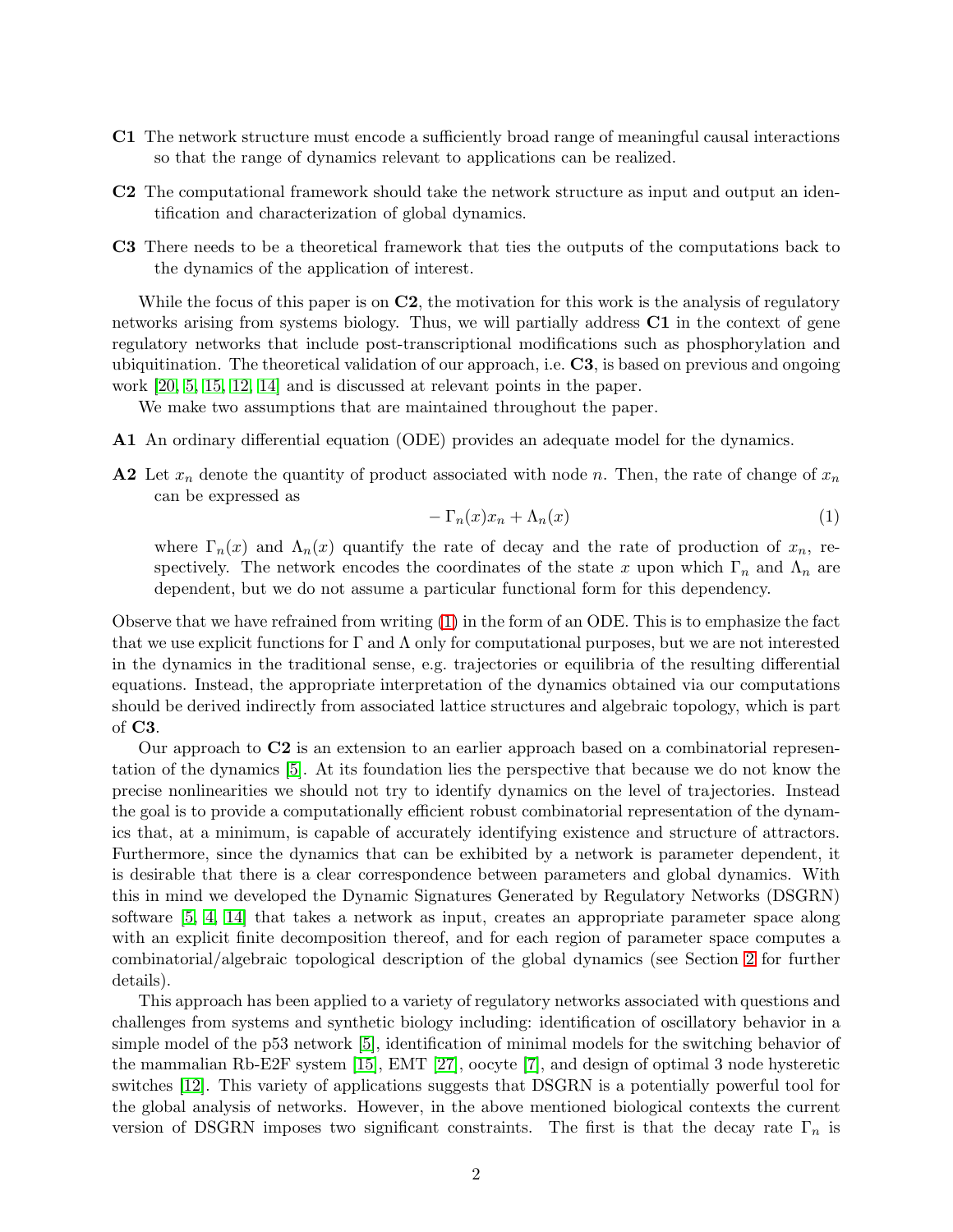assumed to be constant, i.e. not controlled by other nodes (representing protein concentrations) within the network. However, the fact that the 2004 Nobel Prize in Chemistry was awarded for the discovery that ubiquitination leads to protein decay [\[18,](#page-28-6) [22\]](#page-29-1) indicates that this is a rather severe assumption. The second limitation is that, once produced, a protein has a constant efficacy with which it controls the activation or repression of its targets. This ignores the common phenomenon of protein-protein interactions that can have dramatic effect on the regulatory capabilities of the targeted protein and decisive effect on network function [\[23\]](#page-29-2). In other words, the current DSGRN does not allow for general enough interpretations/expression of both  $\Gamma_n$  and  $\Lambda_n$ , i.e. it is lacking with respect to  $C1$ .

Observe that the above mentioned biochemical constraints are associated with how the output of one node affects the activity of another node and thus are expressed via edges within the regulatory network. With this in mind in this paper we extend the DSGRN framework and the corresponding software to allow for regulatory networks with edges of the form described in Figure [1.](#page-3-1) More detailed descriptions of the meaning of this notation is provided in Sections [2](#page-3-0) and [3.](#page-8-0) For the moment it is sufficient to know that the diagrams indicate edges with the following properties.

- 1. The solid (type 0) edges of Figure [1\(](#page-3-1)a) indicate that an increase in  $x_1$  leads to a higher rate of production of  $x_2$ , while an increase in  $x_3$  leads to a decrease in production of  $x_4$ . Regulatory networks consisting only of these types of edges can be handled by the original DSGRN software.
- 2. The dashed (type I) edges indicated in Figure [1\(](#page-3-1)b) indicate that an increase in  $x_1$  increases the decay rate of  $x_2$  while an increase in  $x_3$  decreases the decay rate of  $x_4$ .
- 3. The type II edges are pairs of edges where one edge connects a node to the other edge. A solid dot on the edge in Figure [1\(](#page-3-1)c) indicates that the product from node 1 needs to be modified to become active. The pointed arrow from node 3 to the edge indicates that an increase in  $x_3$  leads to an increase in the fraction of  $x_1$  that is modified, while the blunt arrow from node 2 indicates that an increase in  $x_2$  leads to a decrease in the fraction of  $x_1$  that is modified. The pointed arrow from node 1 indicates that once the modification occurs the product of 1 acts as an activator. The blunt arrow from node 1′ indicates that once modified the output from node 1′ acts as a repressor.
- 4. The empty dot on the receiving edge in Figure [1\(](#page-3-1)d), also type II edges, indicates that the product from node 1 is active, but that it can be modified to be deactivated. In particular, the blunt edge of node 3 indicates that  $x_3$  decreases the fraction of  $x_1$  that is modified, while the pointed arrow of node 2 indicates that  $x_2$  maintains or increases the fraction of  $x_1$  that is modified.
- 5. We conclude the description by noting that activity modifications described in Figure  $1(c)$ -(d) can be also applied to dashed arrows from Figure [1\(](#page-3-1)b). That is, the solid and empty dot can be also placed on dashed edges.

The biologically minded reader may wish to identify Figure [1\(](#page-3-1)b) with the process of ubiquitination and processes in Figure [1\(](#page-3-1)c) and (d) with phosphorylation and dephosphorylation, or other posttranscriptional and post-translational protein modification.

Keeping in mind that the focus of this paper is on C2 the outline for this paper is as follows. In Section [2](#page-3-0) we review the mathematics and combinatorics that provide the foundation for the current version of the DSGRN software. As explained in this section, the most significant constraint on the software is the number of in and out-edges, as well as their interaction type at any given node.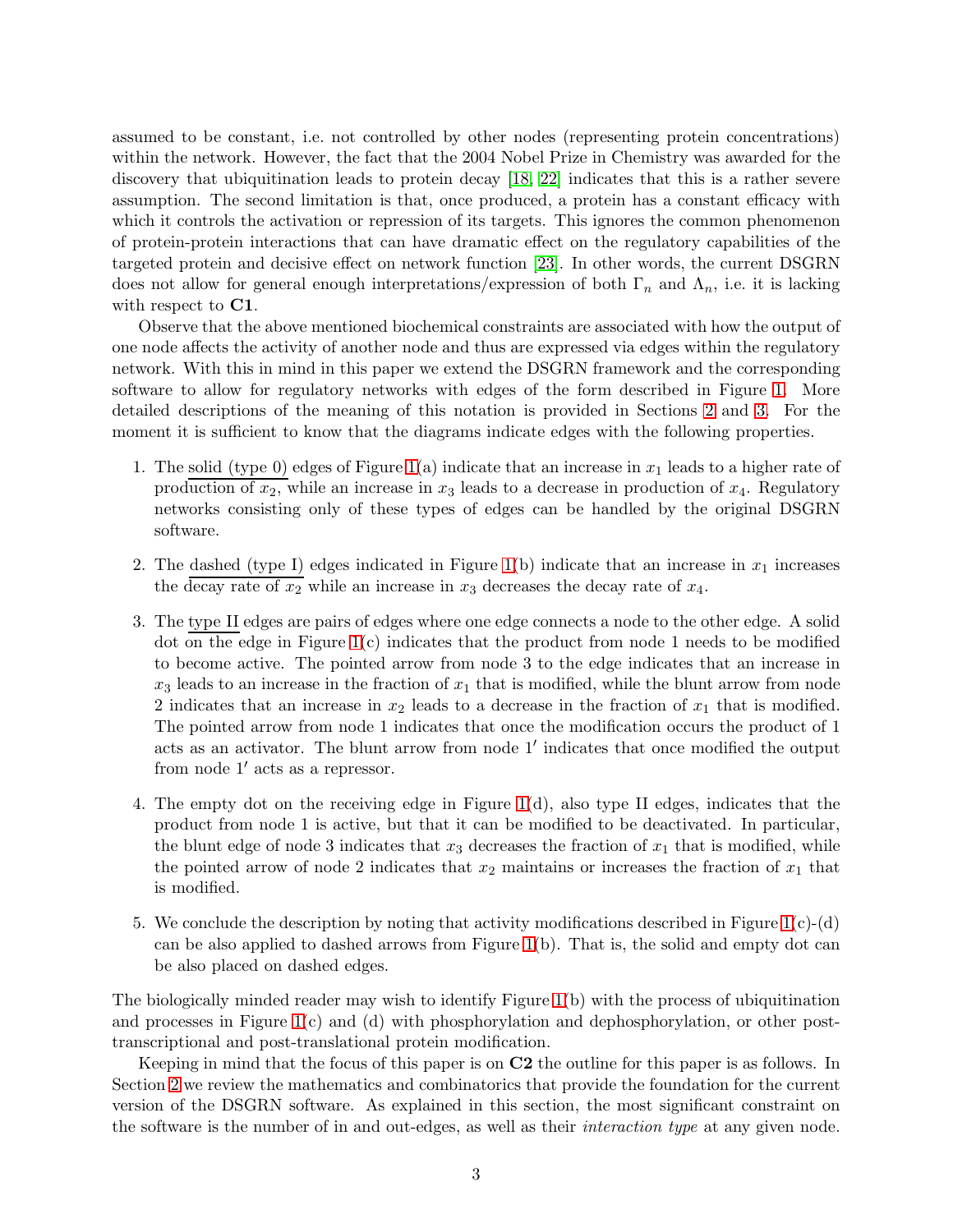

<span id="page-3-1"></span>Figure 1: (a) Type 0 edges. Direct up regulation of 2 by 1 and direct down regulation of 4 by 3. (b) Type I edges. Node 1 increases decay rate of 2 and 3 decreases decay rate of 4. (c) Type II edges. Output of 1 has two states, unmodified and modified. The solid dot indicates that the product from node 1 needs to be modified to become active. The pointed arrow from 3 leads to modification of 1 (thus activates) and 2 leads to demodification of 1 (thus represses). (d) Type II edges Output of 1 is has two states, unmodified and modified. The hollow dot indicates that the product from node 1 is active, but it can be modified to be deactivated. The blunt arrow from 3 leads to modification of 1 (thus represses) and 2 leads to demodification of 1 (thus activates).

The interaction type describes how the inputs at each node are combined to inform the node's output. In Section [3](#page-8-0) we describe the extension to DSGRN and via Tables [1](#page-14-0) and [2](#page-19-0) we indicate the interaction types that the extended software can currently handle. In principle these two sections provide sufficient information for a user to have a conceptual understanding of how the DSGRN software functions.

Of course, the DSGRN software has been constructed with the aim of being a useful tool in the analysis of regulatory networks that arise from applications. Thus in Section [3](#page-8-0) we consider C1 and discuss ODE models arising from post-transcriptional regulation of gene regulatory networks and demonstrate how the computations that DSGRN performs can be identified with a singular limit of these systems. In Section [4](#page-19-1) we compare the range of global dynamics for networks based on edges of the type in Figure [1\(](#page-3-1)a) against similar networks that allow for the full range of edge interaction, i.e. including Figures [1\(](#page-3-1)b)-(d).

# <span id="page-3-0"></span>2 DSGRN

The computational utility of the DSGRN software arises from two distinct combinatorial abstractions. The first is a combinatorial representation of the dynamics. Furthermore, the expansion of DSGRN presented in this paper requires no adjustments to the previous versions regarding the representation of the dynamics and therefore we refer the reader to [\[5,](#page-28-1) [12\]](#page-28-3) for details on the DSGRN approach. The second is an explicit decomposition of parameter space into a finite collection of semi-algebraic sets, with the property that the combinatorial dynamics is constant for all parameters within each such semi-algebraic set. A key point of this paper is the derivation of the proper decompositions for networks that contain edges of the form in Figure  $1(b)-(d)$ , and thus we review the decomposition in this section.

To explain how the DSGRN software decomposes parameter space we begin by considering the particularly simple network in Figure [2\(](#page-4-0)a) (for complete details the reader is referred to [\[5,](#page-28-1) [12,](#page-28-3) [21\]](#page-29-3)). Notice that the edges are type 0 edges shown in Figure  $1(a)$ . As indicated in the introduction and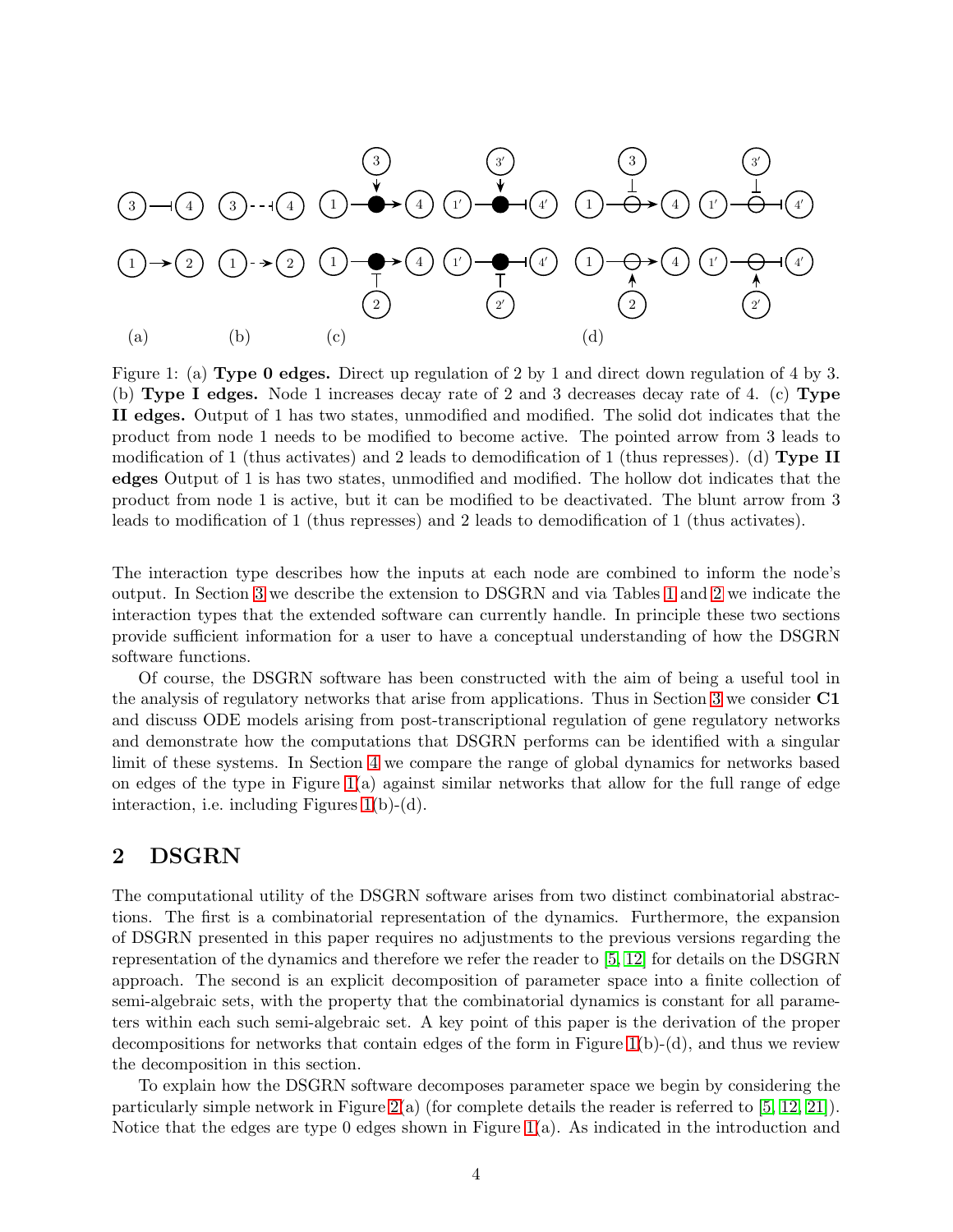compatible with the discussion of Figure [1,](#page-3-1) the decay rate for  $x_n$  in [\(1\)](#page-1-0) is assumed to be a positive constant that we denote by  $\gamma_n$ . The rate of production of  $x_1$  is given by  $\Lambda_1(x_2)$  since the unique in-edge to node 1 comes from node 2. Similarly, the rate of production of  $x_2$  is given by  $\Lambda_2(x_1)$ . The edge 2  $\pm$  1 indicates that  $x_2$  represses the production of  $x_1$ , while the edge 1  $\rightarrow$  2 indicates that  $x_1$  activates the production of  $x_2$ . Step functions provide the simplest characterization of these phenomena, thus we introduce the functional expressions

<span id="page-4-4"></span>
$$
\lambda_{n,m}^+(x_m) := \begin{cases} \ell_{n,m} & \text{if } x_m < \theta_{n,m} \\ \ell_{n,m} + \delta_{n,m} & \text{if } x_m > \theta_{n,m} \end{cases} \quad \text{and} \quad \lambda_{n,m}^-(x_m) := \begin{cases} \ell_{n,m} + \delta_{n,m} & \text{if } x_m < \theta_{n,m} \\ \ell_{n,m} & \text{if } x_m > \theta_{n,m} \end{cases} \tag{2}
$$

where the parameters  $\theta_{n,m}$ ,  $\ell_{n,m}$ , and  $\delta_{n,m}$  are assumed to be positive. In particular, for the regulatory network of Figure [2\(](#page-4-0)a) the rate of production of  $x_1$  and  $x_2$ , given by [\(1\)](#page-1-0), takes the form

<span id="page-4-5"></span>
$$
-\gamma_1 x_1 + \lambda_{1,2}^{-}(x_2)
$$
  

$$
-\gamma_2 x_2 + \lambda_{2,1}^{+}(x_1).
$$
 (3)

We associate four positive parameters to each node:  $(\gamma_1, \theta_{2,1}, \ell_{1,2}, \delta_{1,2})$  to node 1, and  $(\gamma_2, \theta_{1,2}, \ell_{2,1}, \delta_{2,1})$ to node 2.

Thus, the parameter space is  $(0, \infty)^8 = (0, \infty)^4 \times (0, \infty)^4$ . The phase space is  $(0, \infty)^2$ .



<span id="page-4-0"></span>Figure 2: (a) A 2-node network; (b) Decomposition of phase space of the network in (a) into 4 domains by thresholds; (c) Nodes 1, 2, and 3 affect node  $n$  (see text for details).

The functions  $\lambda_1^ _{1,2}^-$  and  $\lambda_{2,1}^+$  are constant off the hyperplanes  $x_1 = \theta_{2,1}$  and  $x_2 = \theta_{1,2}$ , and thus there is a natural decomposition of phase space into rectangular regions (see Figure [2\(](#page-4-0)b)). We focus for the moment on the behavior of  $x_1$ , restricting our attention to whether within one of these regions  $x_1$  is increasing or decreasing, i.e. on the sign of

<span id="page-4-3"></span>
$$
-\gamma_1 x_1 + \begin{cases} \ell_{1,2} + \delta_{1,2} & \text{if } x_2 < \theta_{1,2} \\ \ell_{1,2} & \text{if } x_2 > \theta_{1,2} \end{cases}
$$
 (4)

Note that since the first term is linear in  $x_1$  it is sufficient to determine this at the threshold  $x_1 = \theta_{2,1}$ . Therefore, the answer depends entirely on the parameters, i.e. on one of the three possible relationships between parameters

<span id="page-4-1"></span>
$$
\gamma_1 \theta_{2,1} < \ell_{1,2} < \ell_{1,2} + \delta_{1,2}, \quad \ell_{1,2} < \gamma_1 \theta_{2,1} < \ell_{1,2} + \delta_{1,2}, \quad \ell_{1,2} < \ell_{1,2} + \delta_{1,2} < \gamma_1 \theta_{2,1}.\tag{5}
$$

<span id="page-4-2"></span>Remark 2.1. As will be made clear shortly, it is useful to derive the relations of [\(5\)](#page-4-1) by beginning with the linear order  $\ell_{1,2} < \ell_{1,2} + \delta_{1,2}$  and then considering all possible relative values of  $\gamma_1 \theta_{2,1}$ .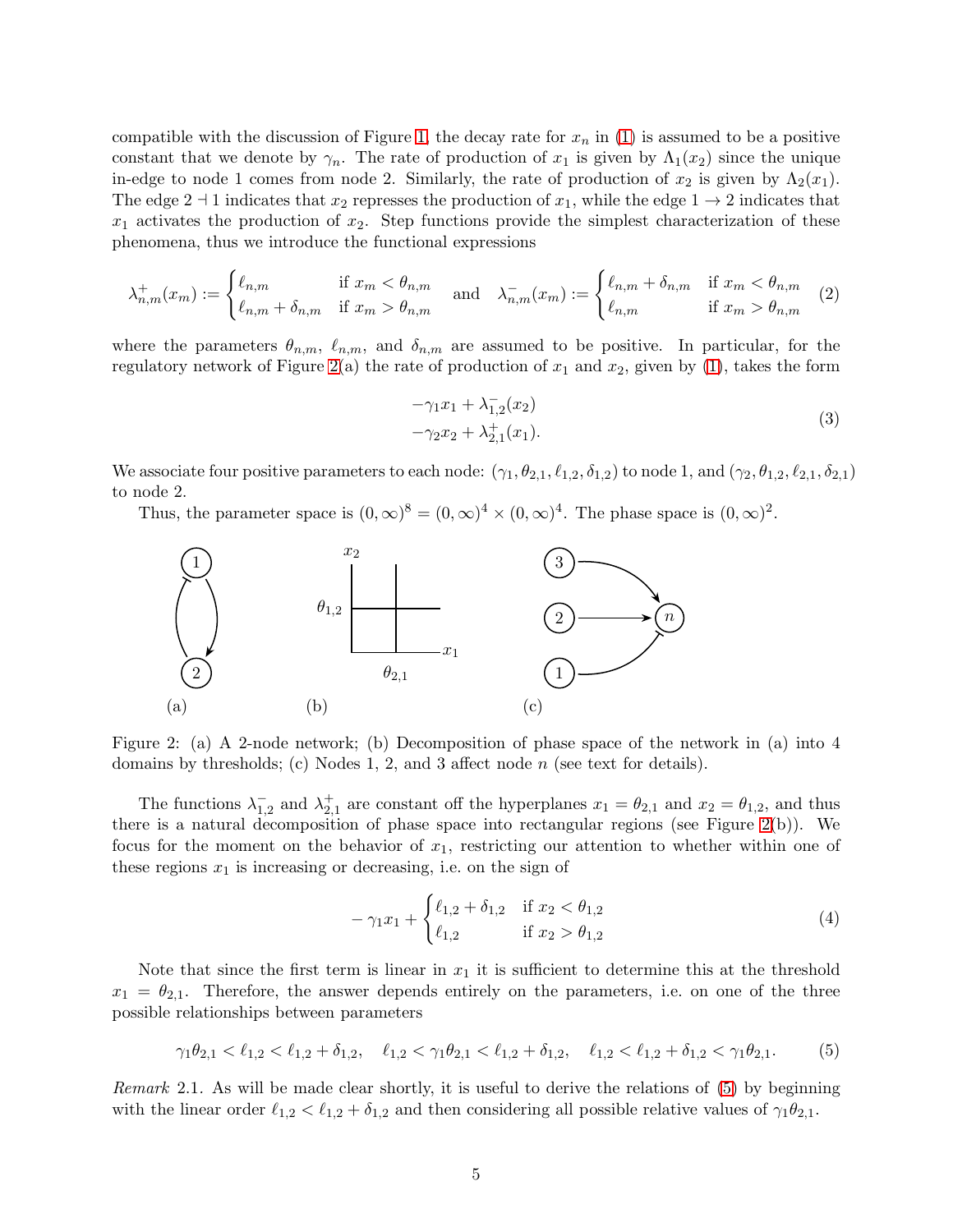Observe that [\(5\)](#page-4-1) provides an explicit decomposition of  $(0, \infty)^4$ , the parameter space associated with node 1, that we codify as a graph

$$
\boxed{\gamma_1 \theta_{2,1} < \ell_{1,2} < \ell_{1,2} + \delta_{1,2}} \boxed{\ell_{1,2} < \gamma_1 \theta_{2,1} < \ell_{1,2} + \delta_{1,2}} \boxed{\ell_{1,2} < \ell_{1,2} + \delta_{1,2} < \gamma_1 \theta_{2,1}} \tag{6}
$$

The nodes (represented by the rectangles) represent the regions in parameter space and edges indicate a single equality that defines adjacency of the regions. We refer to this graph as the factor *graph* associated to node 1 and denote it by  $PG(1)$ . There is a similar factor graph for node 2 and the full parameter graph is given by  $PG := PG(1) \times PG(2)$ . Observe that this provides a decomposition of the full parameter space  $(0, \infty)^8$  into 9 parameter domains.

We now consider a general regulatory network with edges of the form of Figure [1\(](#page-3-1)a). The most significant difference is that a node may have multiple in-edges. For the sake of notational simplicity assume that node n has K in-edges coming from nodes  $1, \ldots, K$ , in which case by [\(1\)](#page-1-0) we are interested in

$$
-\gamma_n x_n + \Lambda_n(x_1,\ldots,x_K).
$$

We make use of the following definition to express the allowable form of  $\Lambda_n$ .

<span id="page-5-0"></span>**Definition 2.2.** Following [\[21,](#page-29-3) Definition 1.1], an interaction function of order K is a polynomial in K variables  $z = (z_1, \ldots, z_K)$  of the form

$$
f(z) := \prod_{j=1}^{q} f_j(z)
$$

where each factor has the form

$$
f_j(z) = \sum_{i \in I_j} z_i
$$

and the indexing sets  $\{I_j \mid 1 \leq j \leq q\}$  form a partition of  $\{1,\ldots,K\}$ . The interaction type of f is  $(k_1,\ldots,k_q) \in \mathbb{N}^q$  where  $k_j$  denotes the number of elements of  $I_j$  with  $k_j \leq k_{j+1}$ .

Remark 2.3. We denote the interaction type  $(k_1, \ldots, k_q)$  with the convention that  $k_j \leq k_{j+1}$  to matchwith the indexing used by DSGRN ([\[21\]](#page-29-3) uses the convention  $k_j \geq k_{j+1}$ ).

We assume that the function  $\Lambda_n$  is given by

<span id="page-5-1"></span>
$$
\Lambda_n(x_1,\ldots,x_K) = f\left(\lambda_{n,1}^\pm(x_1),\lambda_{n,2}^\pm(x_2),\ldots,\lambda_{n,K}^\pm(x_K)\right),\tag{7}
$$

where f is an interaction function of order K and the sign of  $\lambda_{n,j}^{\pm}$  is determined by the edge from node  $j$  to node  $n$ .

In a slight abuse of notation, we sometimes also refer to the polynomial expression of the interaction function f as its interaction type. As an example for the interaction function  $f(z)$  $z_1(z_2 + z_3)$  of type (1, 2), we denote this interaction type as  $z_1(z_2 + z_3)$ . This notation conveys the same information in a less compressed format and will be useful when describing type I and II edges.

Consider the following example. Let node n have three in-edges as shown in Figure [2\(](#page-4-0)c). Given that  $1 \dashv n$ ,  $2 \to n$  and  $3 \to n$ , a biologically motivated choice for  $\Lambda_n$  is

$$
\Lambda_n(x_1, x_2, x_3) = \lambda_{n,1}^-(x_1) \left( \lambda_{n,2}^+(x_2) + \lambda_{n,3}^+(x_3) \right)
$$
  
=  $\left( \begin{cases} \ell_{n,1} + \delta_{n,1} & \text{if } x_1 < \theta_{n,1} \\ \ell_{n,1} & \text{if } x_1 > \theta_{n,1} \end{cases} \right) \left( \begin{cases} \ell_{n,2} & \text{if } x_2 < \theta_{n,2} \\ \ell_{n,2} + \delta_{n,2} & \text{if } x_2 > \theta_{n,2} \end{cases} + \begin{cases} \ell_{n,3} & \text{if } x_3 < \theta_{n,3} \\ \ell_{n,3} + \delta_{n,3} & \text{if } x_3 > \theta_{n,3} \end{cases} \right)$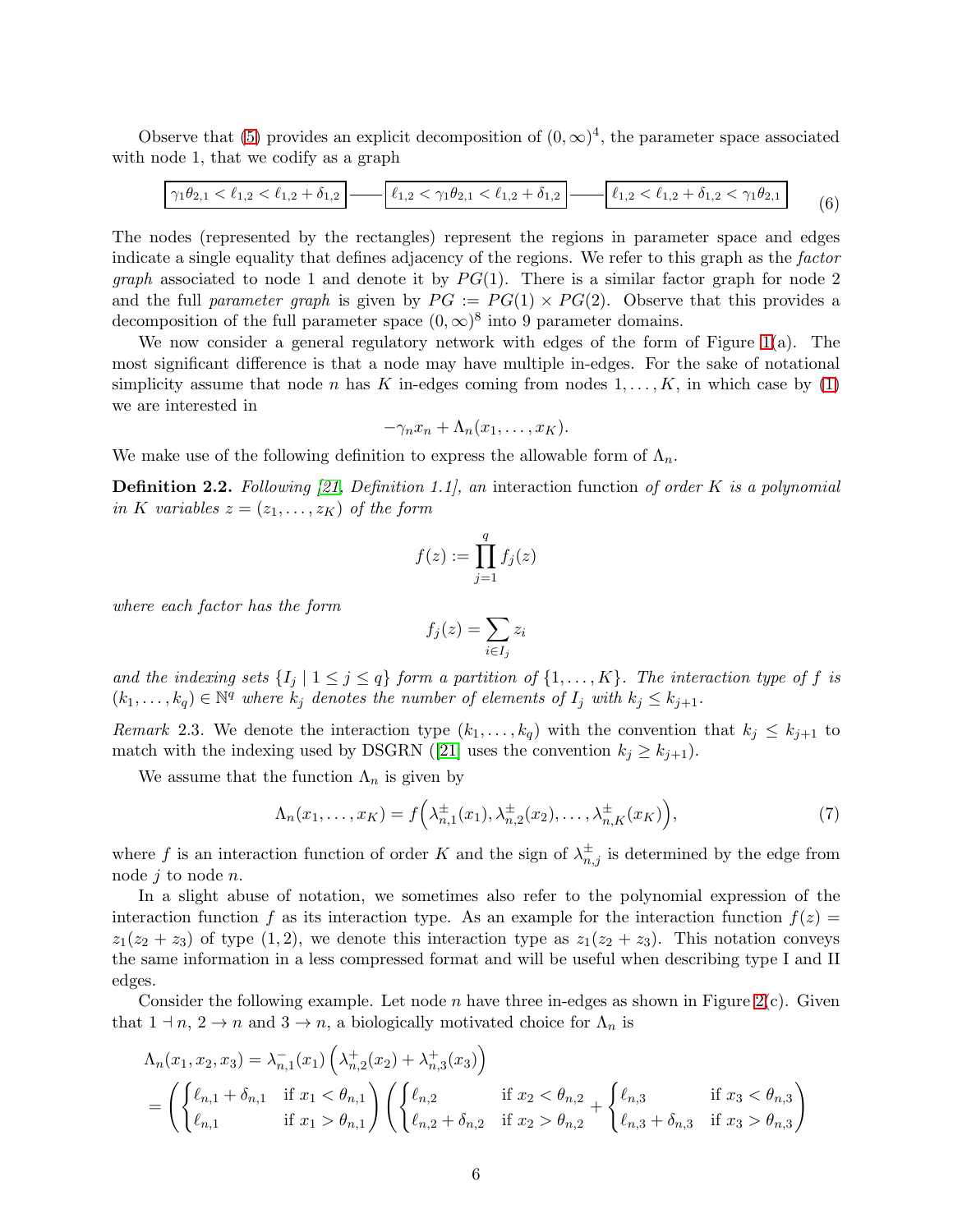The associated interaction function of type  $(k_1, k_2) = (1, 2)$  is

$$
f(z) = z_1(z_2 + z_3).
$$

Observe that the values that  $\Lambda_n$  can assume are given by the following eight polynomials in parameters  $\ell$  and  $\delta$ 

$$
p_0 = \ell_{n,1}(\ell_{n,2} + \ell_{n,3})
$$
  
\n
$$
p_1 = (\ell_{n,1} + \delta_{n,1})(\ell_{n,2} + \ell_{n,3})
$$
  
\n
$$
p_2 = \ell_{n,1}(\ell_{n,2} + \delta_{n,2} + \ell_{n,3})
$$
  
\n
$$
p_3 = (\ell_{n,1} + \delta_{n,1})(\ell_{n,2} + \delta_{n,2} + \ell_{n,3})
$$
  
\n
$$
p_4 = \ell_{n,1}(\ell_{n,2} + \ell_{n,3} + \delta_{n,3})
$$
  
\n
$$
p_5 = (\ell_{n,1} + \delta_{n,1})(\ell_{n,2} + \ell_{n,3} + \delta_{n,3})
$$
  
\n
$$
p_6 = \ell_{n,1}(\ell_{n,2} + \delta_{n,2} + \ell_{n,3} + \delta_{n,3})
$$
  
\n
$$
p_7 = (\ell_{n,1} + \delta_{n,1})(\ell_{n,2} + \delta_{n,2} + \ell_{n,3} + \delta_{n,3}).
$$

To put this into proper perspective we return to Remark [2.1.](#page-4-2) For  $\Lambda_1$ , arising in the case where node 1 has a single in-edge, we have the polynomials

$$
p_0 = \ell_{1,2}
$$
 and  $p_1 = \ell_{1,2} + \delta_{1,2}$ .

Observing that  $p_0 < p_1$  is the only admissible linear order for the values of these polynomials allows us to determine the decomposition of parameter space. The reader can check that the complete list of admissible linear orders associated with  $\Lambda_n$  is exactly

$$
(0, 1, 2, 3, 4, 5, 6, 7) \quad (0, 1, 2, 4, 6, 3, 5, 7) \quad (0, 1, 4, 5, 2, 3, 6, 7) \quad (0, 2, 1, 4, 6, 3, 5, 7)
$$
  

$$
(0, 1, 2, 3, 4, 6, 5, 7) \quad (0, 1, 4, 2, 5, 3, 6, 7) \quad (0, 1, 4, 5, 2, 6, 3, 7) \quad (0, 2, 4, 1, 6, 3, 5, 7)
$$
  

$$
(0, 1, 2, 4, 3, 5, 6, 7) \quad (0, 1, 4, 2, 5, 6, 3, 7) \quad (0, 2, 1, 3, 4, 6, 5, 7) \quad (0, 2, 4, 6, 1, 3, 5, 7)
$$
  

$$
(0, 1, 2, 4, 3, 6, 5, 7) \quad (0, 1, 4, 2, 6, 5, 3, 7) \quad (0, 2, 1, 4, 3, 6, 5, 7) \quad (0, 4, 1, 2, 5, 6, 3, 7)
$$
  

$$
(0, 4, 2, 6, 1, 5, 3, 7) \quad (0, 4, 1, 5, 2, 6, 3, 7) \quad (0, 4, 2, 1, 6, 5, 3, 7) \quad (0, 4, 1, 2, 6, 5, 3, 7)
$$

where  $(0, 1, 2, 3, 4, 5, 6, 7)$  corresponds to  $p_0 < p_1 < p_2 < p_3 < p_4 < p_5 < p_6 < p_7$ . To determine the associated factor graph we consider all possible values of  $\{\gamma_n\theta_{m,n}\}_m$  relative to each linear order where m ranges over all out-edges of node n. This produces the factor graph  $PG(n)$ .

As is indicated in [\[5\]](#page-28-1) and [\[21,](#page-29-3) Table 1] the complete list of admissible linear orders have been determined for  $\Lambda_n$  associated with interaction functions of type  $(k_1, \ldots, k_q)$  given by

<span id="page-6-0"></span>(1) (1, 1), (2) (1, 1, 1), (1, 2), (3) (1, 1, 1, 1), (1, 1, 2), (2, 2), (1, 3), (4) (8) (1, 1, 1, 1, 1), (1, 1, 1, 2), (5) (1, 1, 1, 1, 1, 1), (6)

Thus, the DSGRN software can, in principle, take as input any network consisting of edges of type 0 in Figure [1\(](#page-3-1)a) with the restriction that at any node n the production function  $\Lambda_n$  is given by one of the interaction functions of the type listed above. Using pre-computed factor graphs  $PG(n)$ , DSGRN software constructs the parameter graph as the product  $PG = \prod_{n=1}^{N} PG(n)$ . In applications, the most serious restriction is that size of the factor graphs grows rapidly as a function of the number of variables, e.g. for a node with interaction function of type (6) with one out-edge the factor graph has 89,414,640 elements.

A goal of this paper is to identify the factor graphs, and hence make the DSGRN software applicable, for networks that involve edges of type Figure [1\(](#page-3-1)b)-(d).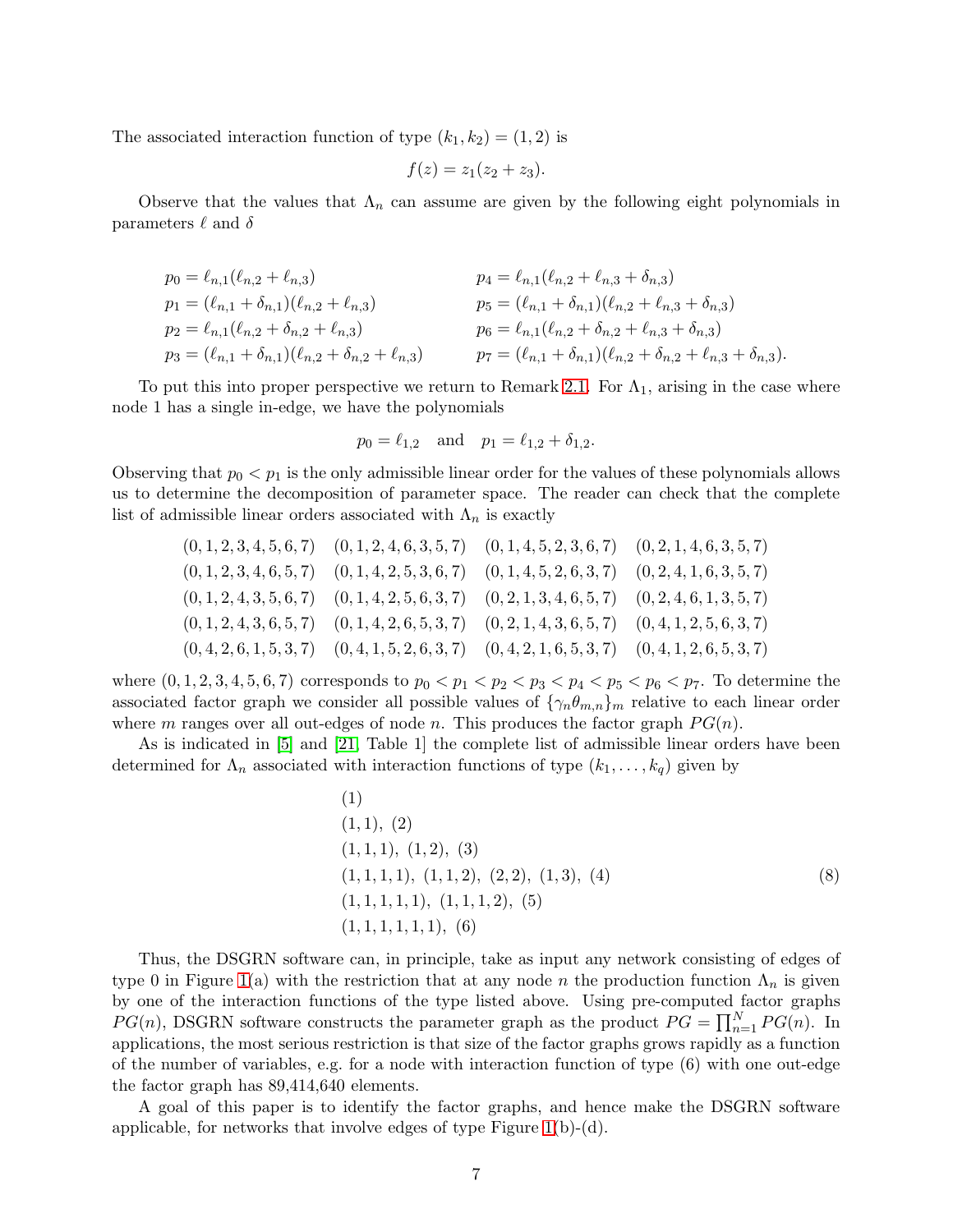Remark 2.4. There is an alternative characterization of parameter nodes in a factor parameter graph as collections of Boolean functions. Any input polynomial to node  $n$  can be represented as a Boolean string of length  $k$  – the number of inputs to node n. As an example consider node n with three in-edges as shown in Figure  $2(c)$  and discussed above. Then each of the polynomials  $p_0, \ldots, p_7$  can be represented as a Boolean string  $(b_1, b_2, b_3), b_i \in B = \{0, 1\}$  by assigning  $b_i = 0$ if p contains  $\ell_{n,i}$  and  $b_i = 1$  if p contains  $\ell_{n,i} + \delta_{n,i}$ . Since for each threshold  $\theta_{m,n}$  of node n, the parameter node contains a linear order

$$
p_0 < \ldots < p_i < \theta_{m,n} < p_j < \ldots < p_7,
$$

we can associate to it a Boolean function  $g_{m,n} : B^3 \to B$  by setting  $g_{m,n}(p_s) = 0$  if and only if  $p_s < \theta_{m,n}$ . Therefore a node of a factor parameter graph that corresponds to a node n of a regulatory network with k inputs and m outputs corresponds to a collection of m Boolean functions with  $k$ inputs. For a more detailed description see [\[3\]](#page-27-1).

### 2.1 State transition graph

To close the review of DSGRN, we discuss how dynamics is associated to each parameter node. This association is the same for new types of interactions presented in this paper. As indicated in [\(4\)](#page-4-3), for all parameters that belong to a domain in the parameter space represented by a parameter node, each  $x_n$  is either increasing or decreasing on the boundaries of domains bounded by by thresholds  $\theta_{j,n}$ . This leads to a construction of a state transition graph that represents the dynamics of the system.

To simplify the explanation we assume that the gene regulatory network does not contain repressing self edges, as was assumed in the original DSGRN [\[5\]](#page-28-1). This assures that the state transition graph, as we describe below, is well defined. However, this is not an essential limitation. In [\[12\]](#page-28-3) this problem was fully resolved by replacing the threshold corresponding to a repressing self-edge by two thresholds and thus extending the state transition graph. In this paper we apply the same method used in [\[12\]](#page-28-3) to replace the thresholds corresponding to all self-edges in the network (both repressing and activating) by two thresholds.

We also allow networks with multiple edges between pairs of nodes and use the DSGRN extension described in [\[11\]](#page-28-7) to construct the state transition graph in that case.

The collection of hyperplanes  $\{x_m = \theta_{*,m}\}, m = 1, \ldots, N$ , provides a cubical decomposition of the phase space  $(0, \infty)^N$ . We refer to the associated N-dimensional cubes as *domains*, and these domains define the vertices of the state transition graph  $\mathcal F$ . To define the edges of  $\mathcal F$ , let  $\kappa$  be a domain, with an  $(N-1)$ -dimensional face  $\sigma$  that is a subset of the hyperplane  $x_n = \theta_{m,n}$ . The sign of  $-\gamma_n\theta_{m,n} + \Lambda_n(\kappa)$  determines whether  $\sigma$  points into or away from  $\kappa$ . Note that for all parameters belonging to a parameter node of  $PG$  this sign is the same and thus the following construction produces the same  $\mathcal F$ . The edges of the state transition graph  $\mathcal F$  are now defined by the following two rules.

**R1** If all the faces of  $\kappa$  point into  $\kappa$ , then  $\kappa$  has a self edge.

**R2** If  $\sigma$  is an  $(N-1)$ -dimensional face of two domains  $\kappa$  and  $\kappa'$  and  $\sigma$  points away from  $\kappa'$  and into  $\kappa$ , then there is an edge from  $\kappa'$  to  $\kappa$ .

Given a directed graph  $\mathcal{F}$ , the condensation graph  $\mathcal{F}^{\text{SCC}}$ , can be identified in linear time [\[2\]](#page-27-2). Recall that  $\mathcal{F}^{\text{SCC}}$  is a directed acyclic graph with one node for each strongly connected component (SCC) of  $\mathcal F$  and hence a poset. We define a SCC to be *nontrivial* if it contains at least one edge.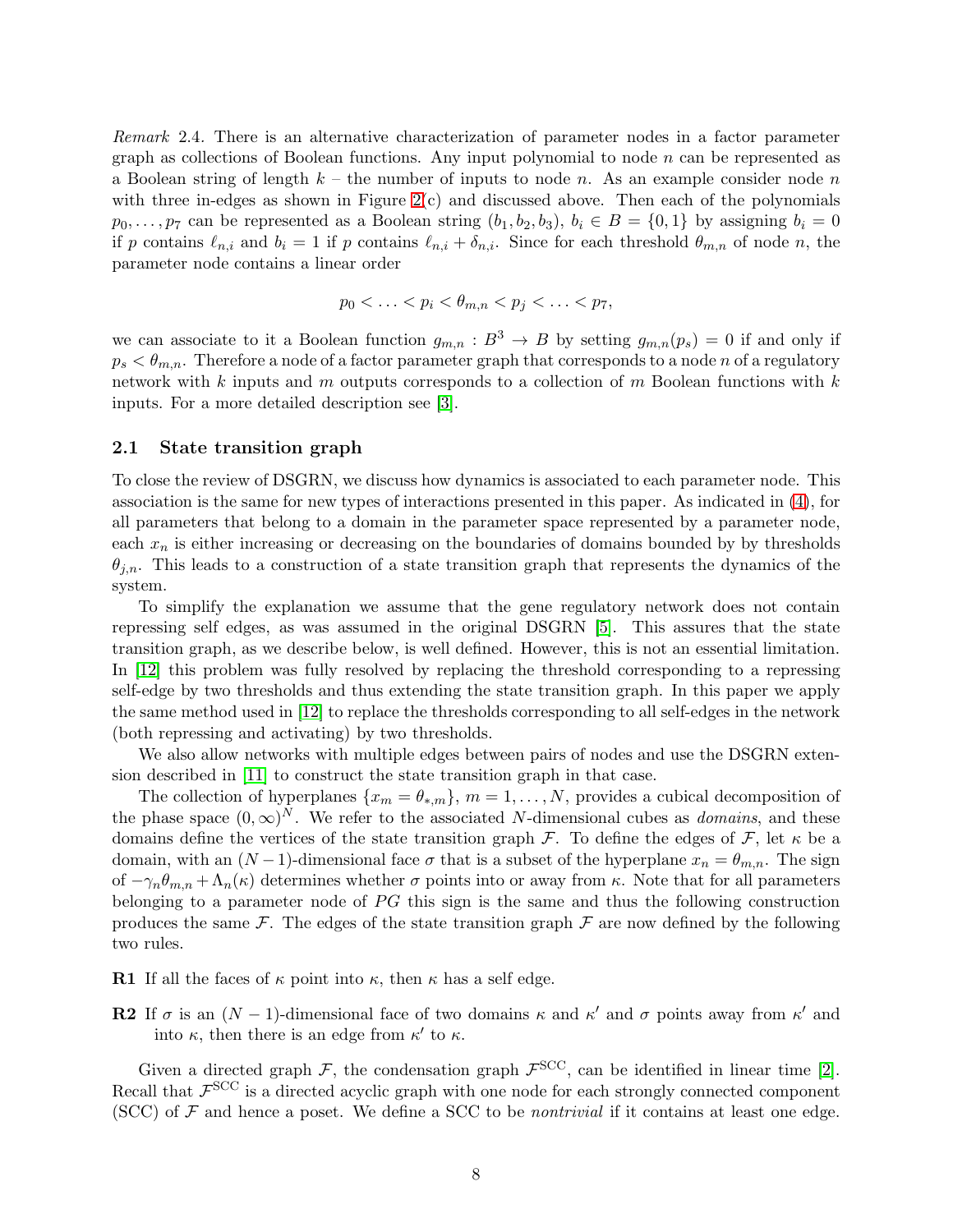We define  $(M(\mathcal{F}), \leq)$ , the *Morse poset* of  $\mathcal{F}$ , to be the subposet of  $\mathcal{F}^{\text{SCC}}$  consisting of the nontrivial SCCs. The Haase diagram for  $M(F)$  is called the *Morse graph*.

An obvious question about the DSGRN state transition graph dynamics, characterized by Morse graphs, is whether this characterization applies to network ODE models where smooth nonlinearities approximate the piecewise constant functions  $\Lambda_n(x)$ . The correspondence between individual solutions of such a smooth perturbed system and a system generated by ODEs with right-hand sides [\(1\)](#page-1-0) was studied by Ironi [\[19\]](#page-28-8); the correspondence between the lattices of attractors for ODEs in  $\mathbb{R}^2$  was established in [\[13\]](#page-28-9). As is demonstrated in [\[9\]](#page-28-10) there is a close correspondence between equilibria and their stability for the smooth perturbed systems and the characterization provided by DSGRN. Finally, bifurcations of DSGRN equilibria within a class of ramp function perturbations has been examined in [\[8\]](#page-28-11).

We conclude this section with a summary:

- 1. For a given regulatory network and a type of interaction between inputs at each node of the network, there is a finite decomposition of the parameter space, encoded as the parameter graph  $PG$ , such that all parameters in a single parameter node admit the same state transition graph STG.
- 2. The long term dynamics of the STG is represented by its Morse graph.
- 3. The parameter graph  $PG$  with a Morse graph at each vertex encodes a finite representation of the dynamics of the regulatory network.

### <span id="page-8-0"></span>3 Extension of DSGRN

In this section we consider three generalizations of the parameter space decomposition (PSD) problem originally described in [\[21\]](#page-29-3) which we review briefly.

Suppose that node n has K input edges which are labeled  $\{1, \ldots, K\}$  and assume that the rate expression for  $x_n$  is given by  $-\gamma_n x_n + \Lambda_n(x)$ , which we refer to as a *classical* rate expression. Assume that f is an interaction function as defined in Definition [2.2](#page-5-0) with order K and type  $(k_1, \ldots, k_q)$ , and  $\Lambda_n$  is given by the formula [\(7\)](#page-5-1). Observe that the image of  $\Lambda_n$  consists of 2<sup>K</sup> values

$$
\mathcal{P} := \{ f(z_1, \dots, z_K) \mid z_j \in \{\ell_{n,j}, \ell_{n,j} + \delta_{n,j}\}, \ 1 \le j \le K \}
$$

regardless of the sign of  $\lambda_{n,j}^{\pm}$  for  $1 \leq j \leq K$ , and independent of the interaction type of f. The elements of P are polynomial expressions in the 2K parameters  $\{\ell_{n,j}, \delta_{n,j} \mid 1 \leq j \leq K\}$ .

The PSD problem associated with f is to compute all possible linear orders of  $P$  subject to the constraints  $\ell_{n,j}, \delta_{n,j} > 0$  for all  $1 \leq j \leq K$ . In [\[21\]](#page-29-3) it is shown that given a solution of the PSD problem, the factor graph  $PG(n)$  can be recovered with a trivial amount of post-processing. In general, rigorously solving the PSD problem is difficult, but it only needs be solved once for each interaction type and the results stored, see [\(8\)](#page-6-0).

In the remainder of this section we introduce the generalization of the PSD problem for the type I and type II edges defined in Section [1.](#page-0-0) These new rate expressions give rise to new PSD problems which we define below. Then, we demonstrate that the solutions of these new PSD problems can be obtained by creatively using classical PSD solutions.

### 3.1 Type I edges

We start with the PSD for a rate expression that includes type I edges shown in Figure [1\(](#page-3-1)b). As is the case throughout this paper the mathematical expression governing the production of  $x_n$  has the form [\(1\)](#page-1-0) with  $x = (x_1, \ldots, x_N) \in \mathbb{R}^N$ .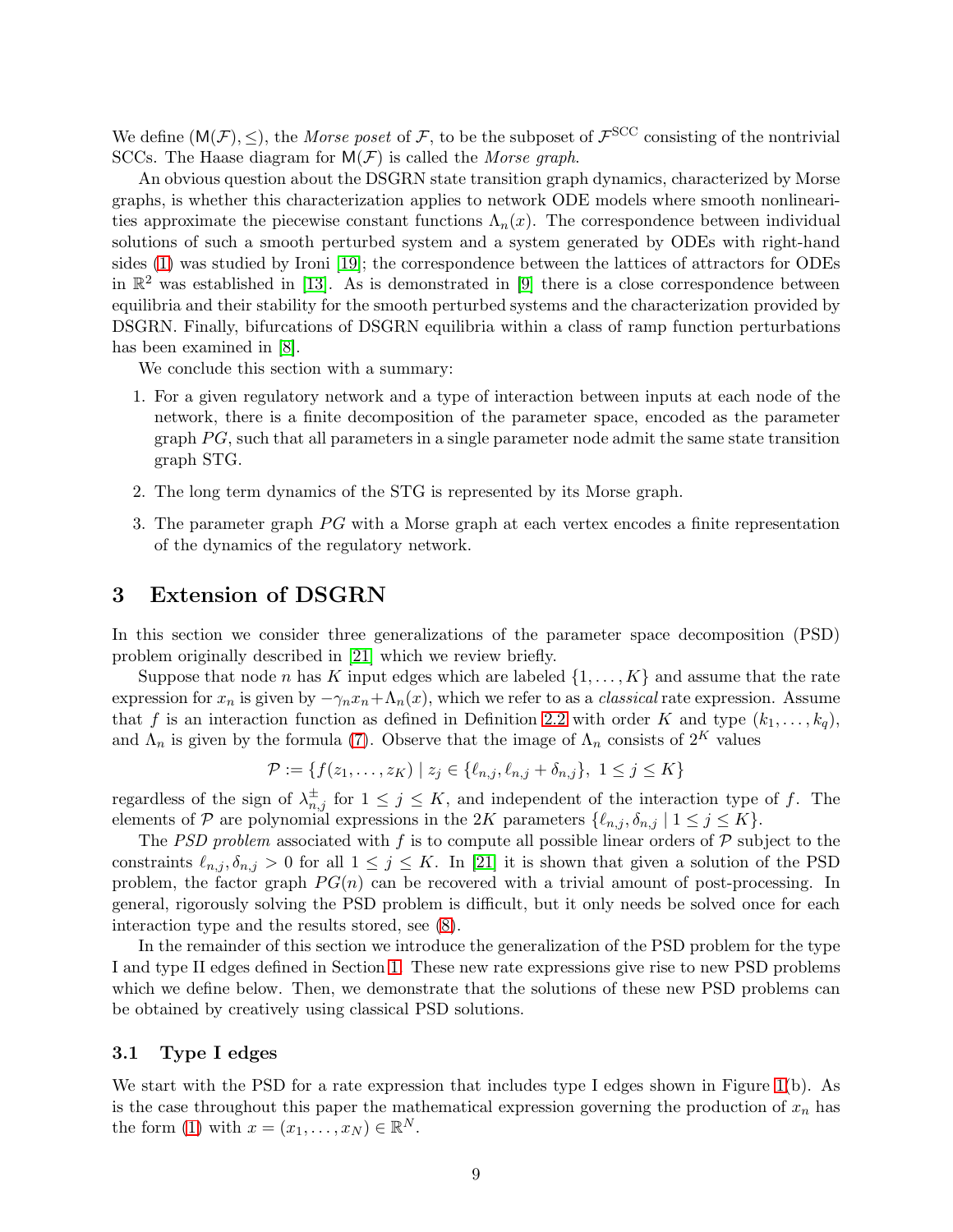However, to emphasize that we assume that a type I edge impacts decay as opposed to production we highlight the distinction of the variables and write

$$
-\Gamma_n(\tilde{x})x_n + \Lambda_n(x) \tag{9}
$$

where  $\Lambda_n$  has the form [\(7\)](#page-5-1) and involves only type 0 edges, that is, it is defined by an interaction function f of order K and depends on the state variables  $x_1, \ldots, x_K$ . We will refer to  $\Lambda_n$  as the classical production rate expression. The function  $\Gamma_n$  also has the form [\(7\)](#page-5-1), but involving only type I edges, that is, it is an interaction function composed of step functions that depend on the state variables  $\tilde{x}_j \in \{x_1, \ldots, x_N\}$  for  $j = 1, \ldots, \tilde{K}$ , where the state variables  $\{x_1, \ldots, x_K\}$  and  $\{\tilde{x}_1, \ldots, \tilde{x}_{\tilde{K}}\}$  form disjoint sets. Specifically,

$$
\Gamma_n(\tilde{x}) = \tilde{f}\left(\tilde{\lambda}_{n,1}^{\pm}(\tilde{x}_1), \tilde{\lambda}_{n,2}^{\pm}(\tilde{x}_2), \dots, \tilde{\lambda}_{n,\tilde{K}}^{\pm}(\tilde{x}_{\tilde{K}})\right)
$$

where  $\tilde{f}$  is an interaction function of order  $\tilde{K}$ , and interaction type  $(\tilde{k}_1, \ldots, \tilde{k}_{\tilde{q}})$ . For  $1 \leq j \leq \tilde{K}$ ,  $\tilde{\lambda}_{n,j}^{\pm}$  is a step function depending on parameters  $\{\tilde{\ell}_{n,j}, \tilde{\delta}_{n,j}\}\$  and the sign of  $\tilde{\lambda}_{n,j}^{\pm}$  is determined by the type of edge in Figure [1\(](#page-3-1)b). By a similar observation as in the classical rate expression we note that  $\Gamma_n$  is a simple function which takes the values

$$
\tilde{\mathcal{P}} := \left\{ \tilde{f}(z_1, \ldots, z_{\tilde{K}}) \mid z_j \in \left\{ \tilde{\ell}_{n,j}, \tilde{\ell}_{n,j} + \tilde{\delta}_{n,j} \right\}, \ 1 \leq j \leq \tilde{K} \right\}
$$

regardless of signs of each step function or the interaction type of  $\tilde{f}$ .

Analogous to the classical rate expression, we are interested in determining the sign of a type I rate expression of the form

<span id="page-9-0"></span>
$$
-\Gamma_n(\tilde{x})\theta_{*,n} + \Lambda_n(x) \tag{10}
$$

where  $\theta_{*,n}$  is an arbitrary threshold associated to an outgoing edge whose source is node n.

A crucial observation is that the sign determination of [\(10\)](#page-9-0) depends only on the value of  $\theta_{*,n}$  relative to the expression  $\Lambda_n(x)/\Gamma_n(\tilde{x})$ . The problem of sign determination for [\(10\)](#page-9-0) over all parameter values can be reduced to the problem of determining all possible linear orders of the finite set

$$
\mathcal{R} := \left\{ \frac{p}{\tilde{p}} \mid p \in \mathcal{P}, \ \tilde{p} \in \tilde{\mathcal{P}} \right\},\tag{11}
$$

subject to the constraints  $\ell_{n,i}, \delta_{n,i} > 0$  for  $1 \leq i \leq K$  and  $\tilde{\ell}_{n,j}, \tilde{\delta}_{n,j} > 0$  for  $1 \leq j \leq \tilde{K}$ . This is the joint PSD problem associated to the pair  $(\tilde{f}, f)$  with a joint interaction type denoted by  $(\tilde{k}_1,\ldots,\tilde{k}_{\tilde{q}}; k_1,\ldots,k_q)$ . As in the classical case, given a solution of the joint PSD problem the sign of Equation [\(10\)](#page-9-0) can be determined for the entire parameter space with trivial post-processing.

Similarly to the case of a type 0 rate expression, we use a shorthand notation to describe the interaction type of a type I rate expression. In this case we put the polynomial expression of  $f$ within  $\langle \cdot \rangle$  and add to that the polynomial expression of f, that is, we denote the interaction type by  $\langle \tilde{f} \rangle + f$ . As an example, assuming we are using a rate expression with interaction type  $(1, 2)$  for node n in Figure [3\(](#page-17-0)a), we express this fact by saying that the interaction type of node n is

$$
\langle x \rangle + y + z.
$$

Before presenting the general result, we demonstrate how to obtain the linear orders of a type I rate expression in a simple example.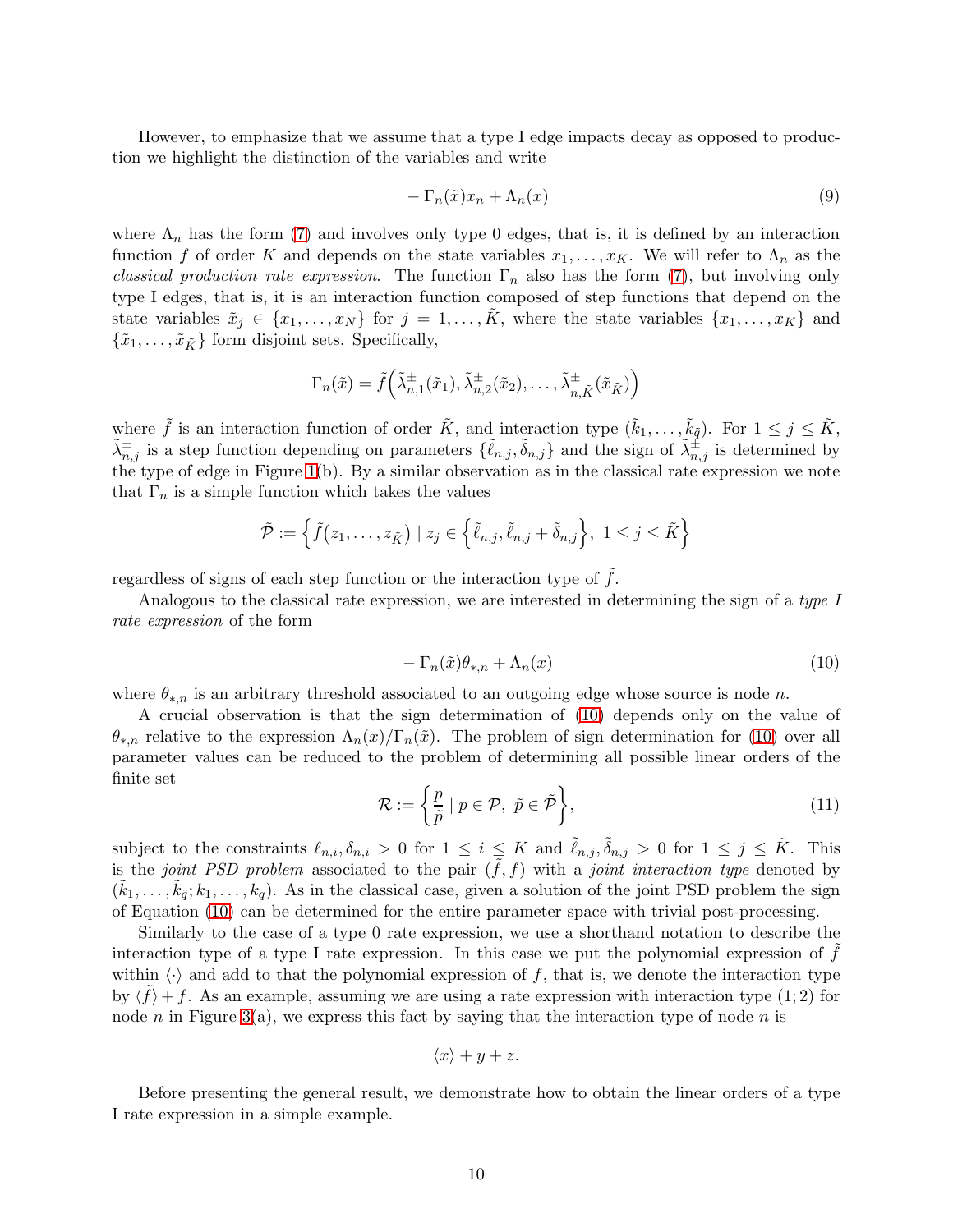### 3.2 Example

Consider the simplest possible type I rate expression for  $x_n$ ,

$$
-\Gamma_n(x_1)x_n + \Lambda_n(x_2)
$$

where  $x_1$  and  $x_2$  are state variables. For simplicity, we suppress the dependence on n which usually appears in parameter subscripts and assume that  $x_1$  and  $x_2$  are both promoters of  $x_n$  so that we have the formulas

$$
\Gamma_n(x_1) = \begin{cases} \ell_1 + \delta_1 & \text{if } x_1 < \theta_1 \\ \ell_1 & \text{if } x_1 > \theta_1 \end{cases} \qquad \Lambda_n(x_2) = \begin{cases} \ell_2 & \text{if } x_2 < \theta_2 \\ \ell_2 + \delta_2 & \text{if } x_2 > \theta_2 \end{cases}
$$

where  $\{\ell_1, \delta_1, \theta_1, \ell_2, \delta_2, \theta_2\}$  are positive parameters. The interaction type associated with this example is (1; 1) and it is denoted by  $\langle z_1 \rangle + z_2$ .

The associated joint PSD problem is to determine all admissible linear orders of the following rational expressions

$$
\mathcal{R} := \left\{ \frac{\ell_2}{\ell_1}, \frac{\ell_2 + \delta_2}{\ell_1}, \frac{\ell_2}{\ell_1 + \delta_1}, \frac{\ell_2 + \delta_2}{\ell_1 + \delta_1} \right\}
$$

subject to the constraints that all parameters must be strictly positive.

Define the polynomials

$$
p_0 = \ell_2
$$
,  $p_1 = \ell_2 + \delta_2$ ,  $\tilde{p}_0 = \ell_1$ ,  $\tilde{p}_1 = \ell_1 + \delta_1$ 

which we collect into distinct subsets  $\mathcal{P} := \{p_0, p_1\}$  and  $\tilde{\mathcal{P}} := \{\tilde{p}_0, \tilde{p}_1\}$ . We let the set  $\mathcal{R}$  inherit this indexing by writing  $\mathcal{R} = \left\{ r_{ij} \mid r_{ij} = \frac{p_i}{\tilde{p}_i} \right\}$  $\frac{p_i}{\tilde{p}_j}, \ 0 \leq i, j, \leq 1$ . Let  $\mu = (\ell_1, \delta_1, \ell_2, \delta_2)$  denote an arbitrary parameter vector and observe that for any  $\mu \in (0,\infty)^4$  we have

$$
r_{01}(\mu) < r_{00}(\mu) < r_{10}(\mu)
$$
 and  $r_{01}(\mu) < r_{11}(\mu) < r_{10}(\mu)$ 

which induces a partial order on R given by  $r_{01} \prec \{r_{00}, r_{11}\} \prec r_{10}$ . One easily checks that  $\mu$  can be chosen such that either linear order of the set  $\{r_{00}(\mu), r_{11}(\mu)\}\$  is possible. Thus, there are exactly two admissible linear extensions of  $(\mathcal{R}, \prec)$  given by

$$
(r_{01}, r_{00}, r_{11}, r_{10}), \t (r_{01}, r_{11}, r_{00}, r_{10}). \t (12)
$$

We compare this result to a PSD problem for interaction type  $(1, 1)$  which corresponds to a classical rate expression of the form

$$
-\gamma_n x_n + \Lambda_n(x_1, x_2)
$$

where  $\gamma_n$  is a positive parameter and  $\Lambda_n$  is given by the formula

$$
\Lambda_n(x_1, x_2) = \lambda_1^+(x_1)\lambda_2^+(x_2).
$$

The classical PSD is to determine all possible linear orders of the polynomials

$$
Q := \{ \ell_2 \ell_1, \ell_2(\ell_1 + \delta_1), (\ell_2 + \delta_2)\ell_1, (\ell_2 + \delta_2)(\ell_1 + \delta_1) \} = \{ p_0\tilde{p}_0, p_0\tilde{p}_1, p_1\tilde{p}_0, p_1\tilde{p}_1 \}.
$$

In the previous version of DSGRN these 4 polynomials are endowed with a partial order by assigning labels via the indexing

$$
q_0 := \ell_1 \ell_2, \quad q_1 := (\ell_1 + \delta_1)\ell_2, \quad q_2 := \ell_1(\ell_2 + \delta_2), \quad q_3 := (\ell_1 + \delta_1)(\ell_2 + \delta_2)
$$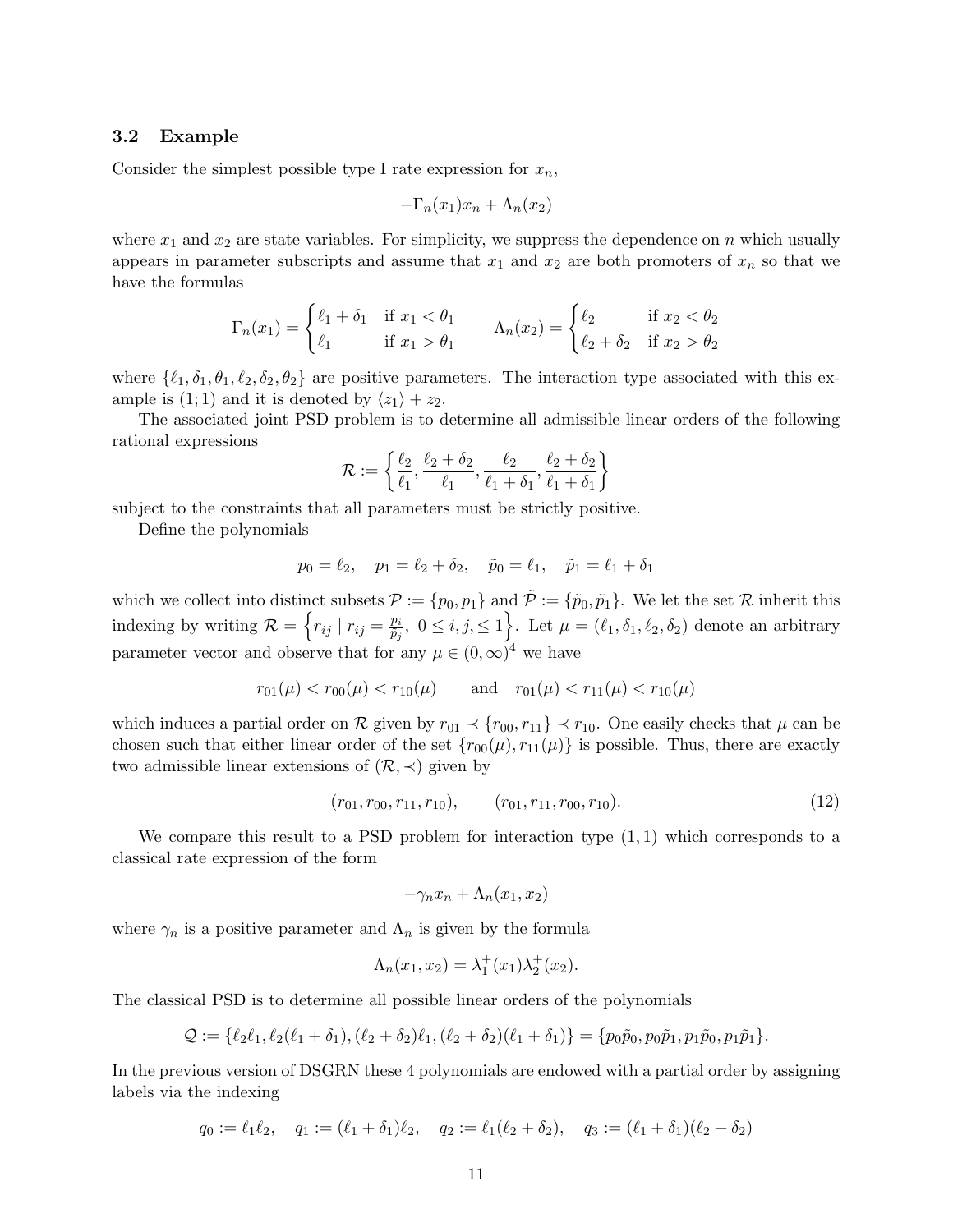with the partial order  $q_0 \prec \{q_1, q_2\} \prec q_3$ . One easily checks that both possible orders between  $q_1$ and  $q_2$  can be satisfied. Thus, the solution to this classical PSD problem is the two possible linear orders

$$
(0, 1, 2, 3), \qquad (0, 2, 1, 3), \tag{13}
$$

which is stored in DSGRN. However, if instead we indexed the same 4 polynomials as follows

$$
\bar{q}_0 := p_0 \tilde{p}_0, \quad \bar{q}_1 := p_1 \tilde{p}_0, \quad \bar{q}_2 := p_0 \tilde{p}_1, \quad \bar{q}_3 := p_1 \tilde{p}_1,
$$

then we observe that

$$
\bar{q}_1(\mu) < \bar{q}_2(\mu) \iff \frac{p_1(\mu)}{\tilde{p}_1(\mu)} < \frac{p_0(\mu)}{\tilde{p}_0(\mu)} \iff r_{11}(\mu) < r_{00}(\mu).
$$

It follows that finding all admissible linear orders of  $R$  is equivalent to finding all admissible linear orders of Q with respect to the new indexing. However, this has already been computed and stored in DSGRN and we only require the correct change of indexing on these polynomials in order to reuse it and this is trivial to store in a table and lookup as needed.

Intuitively, choosing the relative order of the two "free" polynomials for the (1, 1) PSD problem is equivalent to choosing the relative order of the two "free" rational expressions for the  $(1; 1)$  PSD problem. Moreover, given the two possible linear orders for  $\mathcal{Q}$ , the two admissible orders for  $\mathcal{R}$  are immediately recovered.

Next, we prove that solving any joint PSD problem is equivalent to solving a related classical PSD problem. In particular, the joint PSD problem can be solved using the algorithms described in [\[21\]](#page-29-3).

<span id="page-11-0"></span>**Theorem 3.1.** Suppose  $x_n$  is governed by a type I rate expression  $-\Gamma_n(\tilde{x})x_n + \Lambda_n(x)$  with associated interaction functions  $\tilde{f}$  and f of orders  $\tilde{K}$  and  $K$  and interaction types  $(\tilde{k}_1,\ldots,\tilde{k}_{\tilde{q}})$  and  $(k_1,\ldots,k_q)$ respectively, with  $\{x_1, \ldots, x_K\}$  and  $\{\tilde{x}_1, \ldots, \tilde{x}_{\tilde{K}}\}$  disjoint sets of state variables.

Then, the joint PSD problem associated to  $(\tilde{f}, f)$  is equivalent to the classical PSD problem associated to the interaction function  $f \cdot \tilde{f}$  in the following sense.

- 1. There is bijection between solutions of the joint PSD problem for  $(\tilde{f}, f)$  and solutions of the classical PSD problem associated with  $f \cdot \tilde{f}$ .
- 2. This bijection can be efficiently and explicitly constructed i.e. the admissible linear orders for the joint PSD problem can be efficiently recovered given the admissible linear orders for the classical PSD problem.

*Proof.* Let  $g = f \cdot \tilde{f}$  and observe that g is an interaction function of order  $K + \tilde{K}$  and interaction type  $(k_1, \ldots, k_q, \tilde{k}_1, \ldots, \tilde{k}_{\tilde{q}})$ .

Observe that this interaction type need not satisfy our previously stated convention that the summand sizes are in increasing order. For instance, it is possible that  $k_1 < k_q$ . However, this convention is simply a notational convenience since any interaction function is invariant under permutation of the summands. In particular, the set of admissible linear orders for an interaction type depends only on the summand sizes and does not depend on their order in the vector defining the interaction type.

The PSD problem associated with  $q$  is to determine all possible linear orders for a collection of  $2^{K+\tilde{K}}$  polynomials denoted by

$$
\mathcal{Q} \subset \mathbb{R} \Big[ \ell_{n,1}, \ldots, \ell_{n,K}, \delta_{n,1}, \ldots, \delta_{n,K}, \tilde{\ell}_{n,1}, \ldots, \tilde{\ell}_{n,\tilde{K}}, \tilde{\delta}_{n,1}, \ldots, \tilde{\delta}_{n,\tilde{K}} \Big],
$$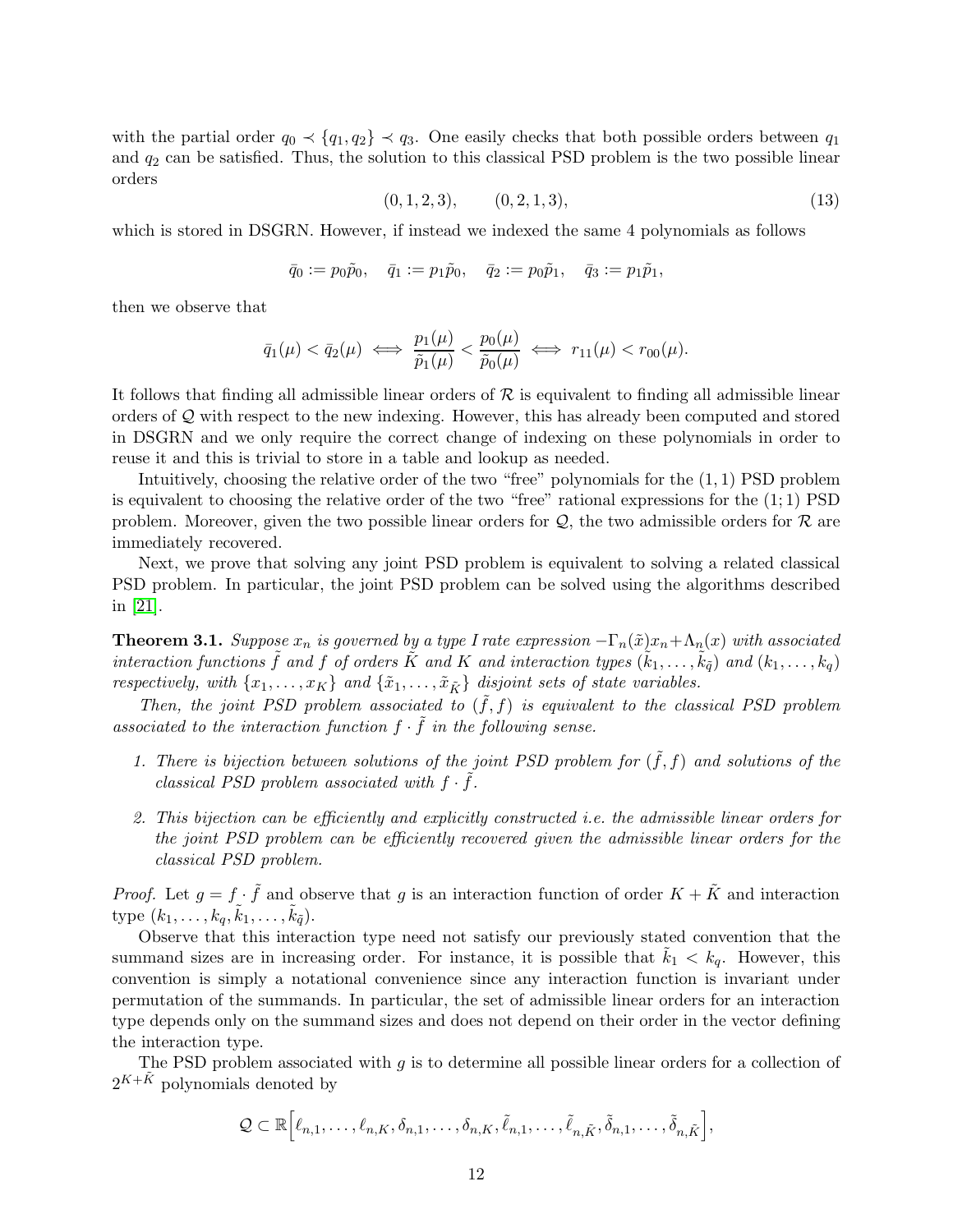subject to the constraint that each of the  $2(K + \tilde{K})$  indeterminates is positive. Observe that from the construction of q and the definition of the classical PSD problem, each  $q \in \mathcal{Q}$  admits a unique factorization of the form  $q = p \cdot \tilde{p}$  where

$$
p \in \mathcal{P} := \{ f(z_1, ..., z_K) \mid z_i \in \{\ell_{n,i}, \ell_{n,i} + \delta_{n,i}\}, \ 1 \le i \le K \}
$$
  

$$
\tilde{p} \in \tilde{\mathcal{P}} := \left\{ \tilde{f}(z_1, ..., z_{\tilde{K}}) \mid z_j \in \left\{ \tilde{\ell}_{n,j}, \tilde{\ell}_{n,j} + \tilde{\delta}_{n,j} \right\}, \ 1 \le j \le \tilde{K} \right\}.
$$

We note that the collection of polynomials defining  $\mathcal Q$  is closely related to the rational expressions appearing in the PSD problem associated to  $(\tilde{f}, f)$ . Specifically, the joint PSD problem associated to  $(f, \tilde{f})$  is to determine all possible linear orders for the collection of  $2^{K+\tilde{K}}$  rational functions defined over the same  $2(K + \tilde{K})$  indeterminate parameters denoted by

$$
\mathcal{R} := \left\{ \frac{p}{\tilde{p}} \mid p_i \in \mathcal{P}, \ \tilde{p}_j \in \tilde{\mathcal{P}} \right\} \subset \mathbb{R} \left[ \ell_{n,1}, \dots, \delta_{n,K}, \tilde{\ell}_{n,1}, \dots, \tilde{\delta}_{n,\tilde{K}} \right],\tag{14}
$$

subject to the same positivity constraints on the parameters.

In order to establish the bijection between linear orders of  $Q$  and  $R$  we note the following useful fact. Suppose  $(\xi, \tilde{\xi}) \in (0, \infty)^{2\tilde{K}} \times (0, \infty)^{2\tilde{K}}$  where

$$
\xi := (\ell_{n,1}, \ldots, \delta_{n,K})
$$
 and  $\tilde{\xi} := (\tilde{\ell}_{n,1}, \ldots, \tilde{\delta}_{n,\tilde{K}}).$ 

Then for any  $p_1, p_2 \in \mathcal{P}$  and  $\tilde{p}_1, \tilde{p}_2 \in \tilde{\mathcal{P}}$  we have the equivalence,

<span id="page-12-0"></span>
$$
\frac{p_1(\xi)}{\tilde{p}_1(\tilde{\xi})} < \frac{p_2(\xi)}{\tilde{p}_2(\tilde{\xi})} \quad \text{if and only if} \quad p_1(\xi) \cdot \tilde{p}_2(\tilde{\xi}) < \tilde{p}_1(\tilde{\xi}) \cdot p_2(\xi). \tag{15}
$$

The proof of this claim is a trivial consequence of the fact that elements of  $P, \tilde{P}$  have only positive coefficients due to Definition [2.2](#page-5-0) and all coordinates of  $\xi, \tilde{\xi}$  are strictly positive. Therefore, the quantities  $p_1(\xi), \tilde{p}_1(\tilde{\xi}), p_2(\xi), \tilde{p}_2(\tilde{\xi})$  are strictly positive for any choices of  $\xi \in (0, \infty)^{2K}$  and  $\tilde{\xi} \in$  $(0, \infty)^{2\tilde{K}}$  and the equivalence claimed in [\(15\)](#page-12-0) follows.

To complete the proof we assume that  $P$  and  $\tilde{P}$  are indexed by unspecified but fixed indexing maps onto the integers  $I := \{0, \ldots, 2^K - 1\}$  and  $J := \{0, \ldots, 2^{K} - 1\}$  respectively. We use subscripts to denote these indices so that the sets  $P$  and  $\tilde{P}$  can be expressed as

$$
\mathcal{P} = \{ p_i \mid i \in I \}, \qquad \tilde{\mathcal{P}} = \{ \tilde{p}_j \mid j \in J \}.
$$

These indices induce associated indexing maps on  $\mathcal Q$  and  $\mathcal R$  defined by

$$
q_{ij} := p_i \cdot \tilde{p}_j \in \mathcal{Q}, \quad r_{ij} := \frac{p_i}{\tilde{p}_j} \in \mathcal{R},
$$

for any  $i \in I, j \in J$ . Observe that with these indices for  $\mathcal{Q}_{\mathcal{A}}$  and R fixed, any linear order of  $\mathcal{Q}_{\mathcal{A}}$ or R can be uniquely identified with a permutation on  $2^{K+\tilde{K}}$  symbols i.e. an element of  $S_{2^{K+\tilde{K}}}$ . Consequently, the solution to the PSD problems associated with either g or  $(\tilde{f}, f)$  can be identified with subsets of  $S_{2^{K+\tilde{K}}}$  denoted by  $\mathcal{T}_g$  and  $\mathcal{T}_{(f,\tilde{f})}$  respectively.

Let us consider  $\sigma \in \mathcal{T}_g$  which defines a linear order on Q which we interpret as a function,  $\sigma: \{0,\ldots,2^{K+\tilde{K}}-1\} \to I \times J$ . The assumption that  $\sigma$  defines an admissible linear order implies there exists a witness

$$
\mu = (\ell_{n,1}, \ldots, \ell_{n,K}, \delta_{n,1}, \ldots, \delta_{n,K}, \tilde{\ell}_{n,1}, \ldots, \tilde{\ell}_{n,\tilde{K}}, \tilde{\delta}_{n,1}, \ldots, \tilde{\delta}_{n,\tilde{K}}) \in (0, \infty)^{2(K + \tilde{K})}
$$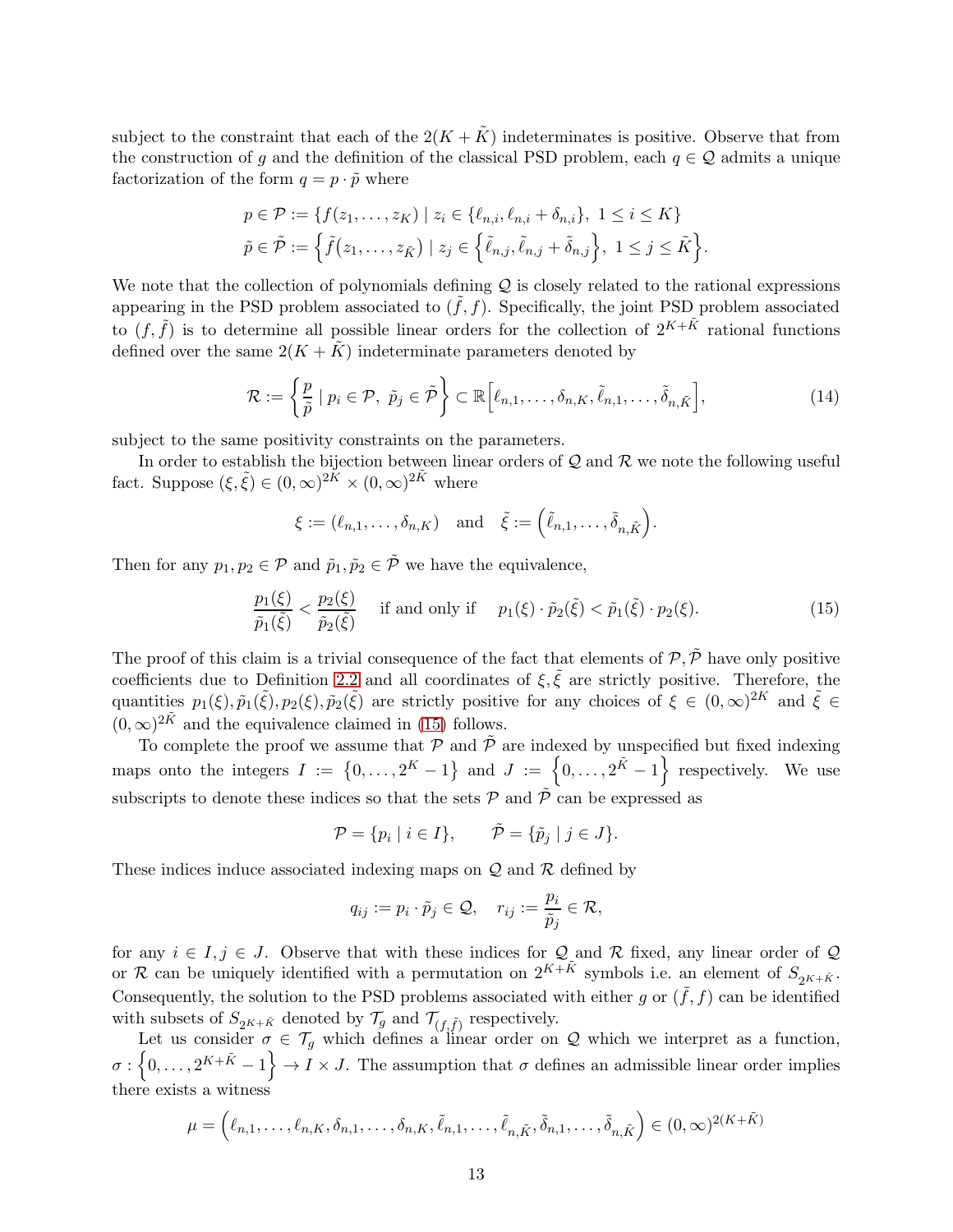such that

$$
q_{\sigma(0)}(\mu) < q_{\sigma(1)}(\mu) < \cdots < q_{\sigma(2^{K+\tilde{K}}-1)}(\mu),
$$

or equivalently,

$$
q_{\sigma(m-1)}(\mu) < q_{\sigma(m)}(\mu) \qquad \text{for all } 1 \le m \le 2^{K+\tilde{K}} - 1.
$$

Fix an arbitrary  $m \in \{1, \ldots, 2^{K+\tilde{K}}-1\}$  and assume that  $\sigma(m-1) = (i, j)$  and  $\sigma(m) = (i', j')$ . We split  $\mu$  as

$$
\mu = (\xi, \tilde{\xi}) \in (0, \infty)^{2K} \times (0, \infty)^{2\tilde{K}}
$$

and recalling that  $\mathcal{P}, \tilde{\mathcal{P}}$  are polynomials over disjoint parameters, we have

<span id="page-13-0"></span>
$$
q_{\sigma(m-1)}(\mu) = p_i(\xi) \cdot \tilde{p}_j(\tilde{\xi}) < p_{i'}(\xi) \cdot \tilde{p}_{j'}(\tilde{\xi}) = q_{\sigma(m)}(\mu) \tag{16}
$$

and applying [\(15\)](#page-12-0) we conclude that

<span id="page-13-1"></span>
$$
r_{ij'}(\mu) = \frac{p_i(\xi)}{\tilde{p}_{j'}(\tilde{\xi})} < \frac{p_{i'}(\xi)}{\tilde{p}_j(\tilde{\xi})} = r_{i'j}(\mu). \tag{17}
$$

Applying the same argument for each  $1 \leq m \leq 2^{K+\tilde{K}}-1$  yields a distinct linear order on the elements of R. Observe that this is not the same linear order as  $\sigma$ , but it is induced directly by  $\sigma$ and the same  $\mu$  is a witness for both. In other words, the existence of  $\sigma \in \mathcal{T}_g$  implies existence of a related linear order  $\tau \in \mathcal{T}_{(\tilde{f},f)}$  such that

$$
r_{\tau(0)}(\mu) < r_{\tau(1)}(\mu) < \cdots < r_{\tau(2^{K+\tilde{K}}-1)}(\mu),
$$

where  $\mu$  is any witness for  $\sigma$ . It follows that  $\#\mathcal{T}_g \leq \#\mathcal{T}_{(\tilde{f},f)}$ . However, a similar argument shows that any linear order  $\tau \in \mathcal{T}_{(\tilde{f},f)}$  yields a distinct admissible linear order on Q by applying the converse of [\(15\)](#page-12-0) to successive pairs of elements ordered by  $\tau$  which completes the proof of the first claim.

To prove the second claim, we simply observe that if  $\mathcal{T}_g$  has been computed and stored, then  $\mathcal{T}_{(\tilde{f},f)}$  is recovered by a small number of trivial lookup operations. Specifically, for each  $\sigma \in \mathcal{T}_g$ , the inverse indexing map for Q which decomposes  $q_{\sigma(m)}$  into factors as in Equation [\(16\)](#page-13-0) must be evaluated, followed by an evaluation of the indexing map for  $r_{\tau(m)}$  as in Equation [\(17\)](#page-13-1). This must be done for each  $1 \leq m \leq 2^{K+\tilde{K}}$ , in order to completely construct  $\tau \in \mathcal{T}_{(\tilde{f},f)}$  from a given linear order  $\sigma \in \mathcal{T}_g$ .  $\Box$ 

Theorem [3.1](#page-11-0) demonstrates that solving the PSD problem for type I rate expressions is equivalent to solving the PSD problem for a related classical rate expression. In particular, for many network topologies of interest these classical PSD problems have already been solved and implemented in the current version of DSGRN implying that the implementation of type I rate expressions often requires only minor modifications to the existing DSGRN library. See Table [1](#page-14-0) for a list of all interaction types available.

### <span id="page-13-2"></span>3.3 Type II edges

Type II edges are pairs of edges where one edge connects a node to the other edge as shown in Figure [1\(](#page-3-1)c)-(d), however they are implemented as pairs of edges from the source node to the target node. For example, the pair of type II edges in Figure [3\(](#page-17-0)b) is implemented as the pair of edges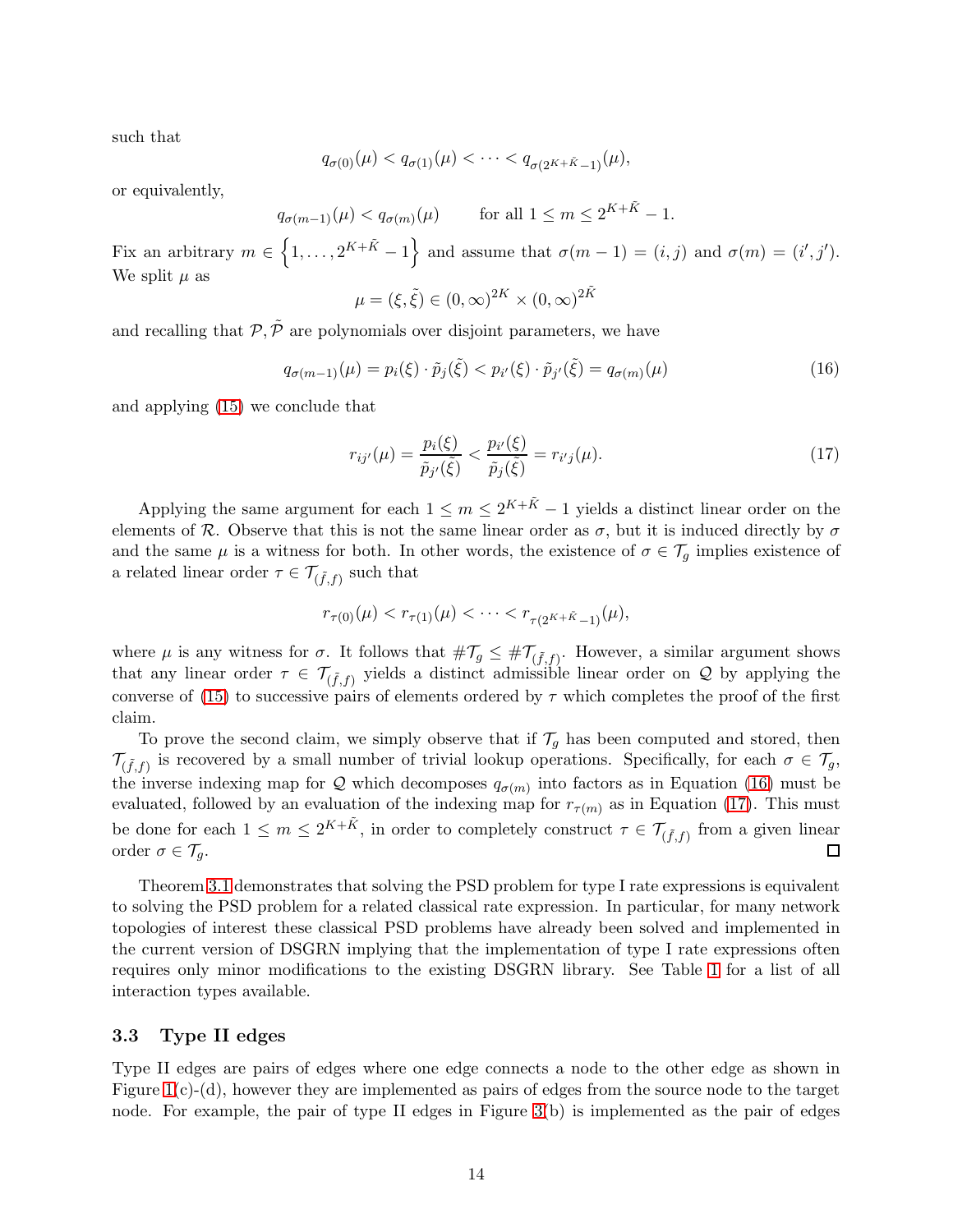| PTM interaction type            | DSGRN interaction type | Interaction type   |  |
|---------------------------------|------------------------|--------------------|--|
| $\langle x \rangle + y$         | xy                     | (1; 1)             |  |
| $\langle x \rangle + yz$        | xyz                    | (1; 1, 1)          |  |
| $\langle xy \rangle + z$        | xyz                    | (1,1;1)            |  |
| $\langle x \rangle + y + z$     | $x(y+z)$               | (1; 2)             |  |
| $\langle y+z\rangle + x$        | $x(y+z)$               | (2;1)              |  |
| $\langle x \rangle + yzw$       | xyzw                   | (1; 1, 1, 1)       |  |
| $\langle xy \rangle + zw$       | xyzw                   | (1,1;1,1)          |  |
| $\langle xyz \rangle + w$       | xyzw                   | (1, 1, 1; 1)       |  |
| $\langle x \rangle + y(z+w)$    | $xy(z+w)$              | (1; 1, 2)          |  |
| $\langle xy \rangle + z + w$    | $xy(z+w)$              | (1, 1; 2)          |  |
| $\langle z+w\rangle+xy$         | $xy(z+w)$              | (2; 1, 1)          |  |
| $\langle x(z+w)\rangle + y$     | $xy(z+w)$              | (1, 2; 1)          |  |
| $\langle x+y \rangle + z + w$   | $(x+y)(z+w)$           | (2; 2)             |  |
| $\langle x \rangle + y + z + w$ | $x(y+z+w)$             | (1; 3)             |  |
| $\langle y+z+w\rangle + x$      | $x(y+z+w)$             | (3;1)              |  |
| $\langle x \rangle + yzuw$      | xyzuw                  | (1; 1, 1, 1, 1)    |  |
| $\langle xy \rangle + zuw$      | xyzuw                  | (1,1;1,1,1)        |  |
| $\langle xyz \rangle + uw$      | xyzuw                  | (1, 1, 1; 1, 1)    |  |
| $\langle xyzu\rangle + w$       | xyzuw                  | (1, 1, 1, 1; 1)    |  |
| $\langle x \rangle + yz(u+w)$   | $xyz(u+w)$             | (1; 1, 1, 2)       |  |
| $\langle xy \rangle + z(u+w)$   | $xyz(u+w)$             | (1, 1; 1, 2)       |  |
| $\langle xyz \rangle + u + w$   | $xyz(u+w)$             | (1,1,1;2)          |  |
| $\langle u+w\rangle + xyz$      | $xyz(u+w)$             | (2; 1, 1, 1)       |  |
| $\langle x(u+w)\rangle + yz$    | $xyz(u+w)$             | (1, 2; 1, 1)       |  |
| $\langle xy(u+w)\rangle + z$    | $xyz(u+w)$             | (1, 1, 2; 1)       |  |
| $\langle x \rangle + yzuvw$     | xyzuvw                 | (1; 1, 1, 1, 1, 1) |  |
| $\langle xy \rangle + zuvw$     | xyzuvw                 | (1,1;1,1,1,1)      |  |
| $\langle xyz \rangle + uvw$     | xyzuvw                 | (1, 1, 1; 1, 1, 1) |  |
| $\langle xyzu\rangle + vw$      | xyzuvw                 | (1, 1, 1, 1; 1, 1) |  |
| $\langle xyzuv \rangle + w$     | xyzuvw                 | (1, 1, 1, 1, 1; 1) |  |

<span id="page-14-0"></span>Table 1: Complete list of available type I interaction types involving type I and type 0 edges (first column). The size of the parameter factor graph for each of the interaction types is the same as the size of the corresponding original DSGRN interaction types listed (middle column).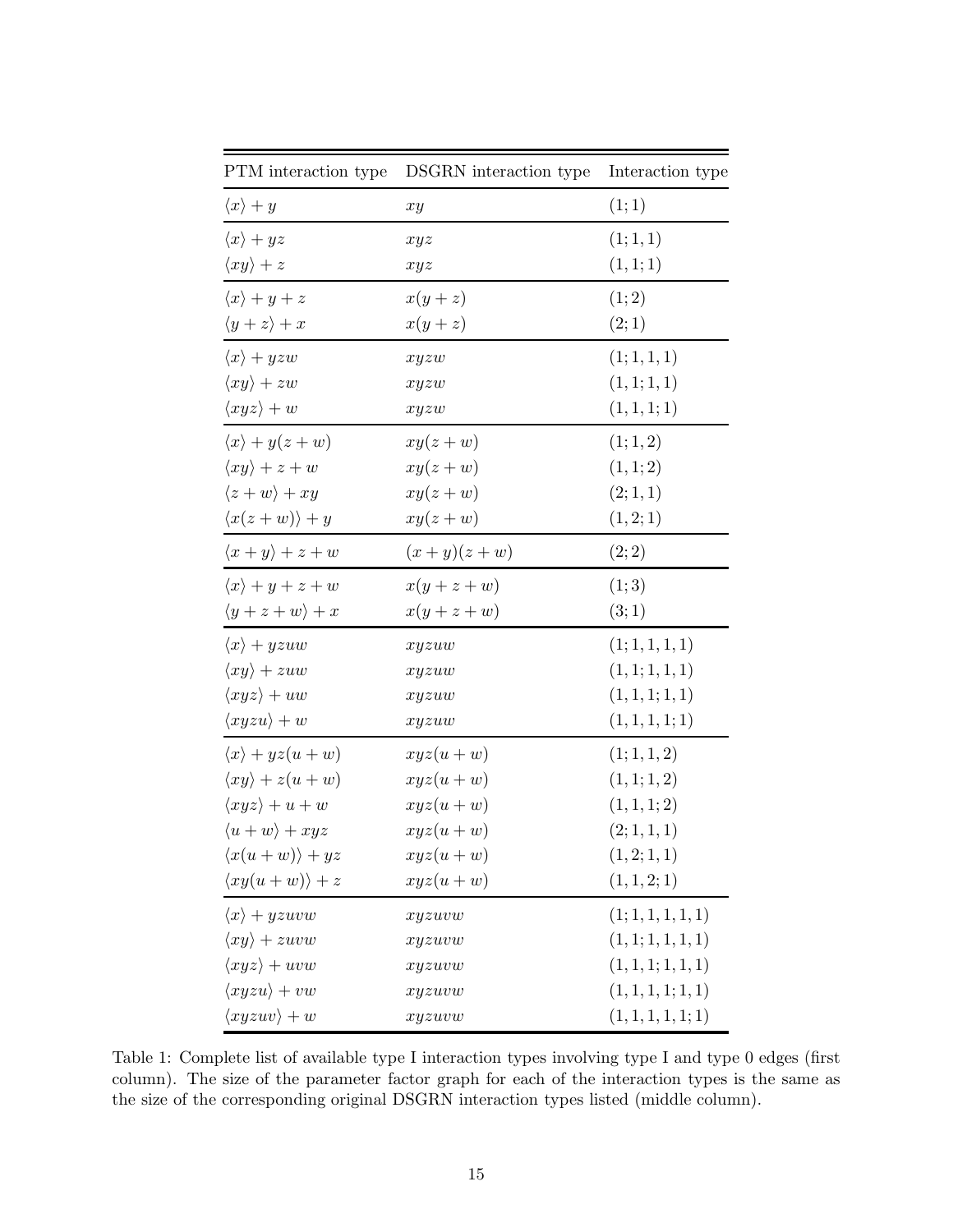from nodes 1 and 2 to node 3 as shown in Figure  $3(c)$  and the type II edges in Figure  $3(d)$  are implemented as depicted in Figure [3\(](#page-17-0)e).

The mathematical expression governing the production of  $x_n$  that includes type II edges is called a type II rate expression and has the form

<span id="page-15-0"></span>
$$
-\gamma_n x_n + \Lambda_n(\tilde{w}_1, \dots, \tilde{w}_{\tilde{K}}, x_1, \dots, x_K)
$$
\n(18)

where  $x_1, \ldots, x_K$  represent nodes  $1, \ldots, k$  connected to node n by type 0 edges and  $\tilde{w}_1, \ldots, \tilde{w}_{\tilde{K}}$ represent pairs of nodes connected to n by type II edges, that is,  $\tilde{w}_k = (\tilde{x}_{i_k}, \tilde{y}_{j_k})$ , with  $\tilde{x}_{i_k}, \tilde{y}_{j_k} \in$  ${x_1, \ldots, x_N}$ , represents a pair of type II edges for  $k = 1, \ldots, K$ . We assume that  ${x_1, \ldots, x_K}$ ,  $\{\tilde{x}_{i_1}, \ldots, \tilde{x}_{i_{\tilde{K}}}\}\$ , and  $\{\tilde{y}_{i_1}, \ldots, \tilde{y}_{i_{\tilde{K}}}\}\$  are disjoint sets.

The production rate function  $\Lambda_n$  is given in terms of an interaction function f as defined in Definition [2.2](#page-5-0) as follows.

In contrast to type 0 and I edges, to a pair of type II edges we associate a single  $\ell$  and  $\delta$ . More precisely, if  $(\tilde{x}_{i_k}, \tilde{y}_{j_k})$  represents a pair of type II edges terminating at the node n, to this pair we associate the positive parameters  $\tilde{\ell}_{n,(i_k,j_k)}$ ,  $\tilde{\delta}_{n,(i_k,j_k)}$ . We still, however, associate one threshold per edge, that is, we associate  $\tilde{\theta}_{n,i_k}$  and  $\tilde{\theta}_{n,j_k}$  to the edges from  $i_k$  and  $j_k$  to n, respectively.

To simplify the presentation we denote

$$
[\tilde{x}_{i_k}, \tilde{y}_{j_k}] := \min\{\lambda_{n,i_k}^{\pm}(\tilde{x}_{i_k}; \tilde{\ell}_{n,(i_k,j_k)}, \tilde{\delta}_{n,(i_k,j_k)}, \tilde{\theta}_{n,i_k}), \lambda_{n,j_k}^{\pm}(\tilde{y}_{j_k}; \tilde{\ell}_{n,(i_k,j_k)}, \tilde{\delta}_{n,(i_k,j_k)}, \tilde{\theta}_{n,j_k})\}
$$

where  $\lambda_n^{\pm}$  $^{\pm}_{n,i_k}(\tilde{x}_{i_k};\tilde{\ell}_{n,(i_k,j_k)},\tilde{\delta}_{n,(i_k,j_k)},\tilde{\theta}_{n,i_k})$  and  $\lambda^{\pm}_{n_k}$  $^{\pm}_{n,j_k}(\tilde{y}_{j_k}; \tilde{\ell}_{n,(i_k,j_k)}, \tilde{\delta}_{n,(i_k,j_k)}, \tilde{\theta}_{n,j_k})$  are regular step func-tions (see [\(2\)](#page-4-4)) corresponding to the edges from  $i_k$  and  $j_k$  to n respectively. When convenient we also use the notation  $\lambda_n^{\pm}$  $_{n,i_{k}}^{\pm}(\tilde{\tilde{x}}_{i_{k}}),\lambda_{n,j_{k}}^{\pm}(\tilde{y}_{j_{k}})]=[\tilde{x}_{i_{k}},\tilde{y}_{j_{k}}].$ 

Note that we included the parameters to emphasize that  $\tilde{\ell}$  and  $\tilde{\delta}$  are the same between the functions  $\lambda_n^{\pm}$  $_{n,i_k}^{\pm}$  and  $\lambda_{n_k}^{\pm}$  $\pm_{n,j_k}$ . As a consequence, both have values in the set  $\{\tilde{\ell}_{n,(i_k,j_k)},\tilde{\ell}_{n,(i_k,j_k)}\}$  $\{\delta_{n,(i_k,j_k)}\}$ , and therefore

$$
[\tilde{x}_{i_k}, \tilde{y}_{j_k}] = \begin{cases} \tilde{\ell}_{n,(i_k,j_k)}, & \text{if } \lambda_{n,i_k}^{\pm}(\tilde{x}_{i_k}) = \tilde{\ell}_{n,(i_k,j_k)} \text{ or } \lambda_{n,j_k}^{\pm}(\tilde{y}_{j_k}) = \tilde{\ell}_{n,(i_k,j_k)} \\ \tilde{\ell}_{n,(i_k,j_k)} + \tilde{\delta}_{n,(i_k,j_k)}, & \text{otherwise.} \end{cases}
$$
(19)

Therefore  $[\tilde{x}_{i_k}, \tilde{y}_{j_k}]$  acts like an AND operation on the values of  $\lambda_{n_k}^{\pm}$  $_{n,i_k}^{\pm}$  and  $\lambda_{n_k}^{\pm}$  $_{n,j_k}^{\pm}$ , that is,  $[\tilde{x}_{i_k}, \tilde{y}_{j_k}]$  is high if and only if both of those values are high.

The signs are determined by the type of edges as follows. Let  $(\tilde{x}_{i_k}, \tilde{y}_{j_k})$  represent a pair of type II edges. If the pair of edges interact as in Figure [1\(](#page-3-1)c) denoted by solid dot then

<span id="page-15-2"></span>
$$
\lambda_{n,i_k}^{\pm}(\tilde{x}_{i_k}) = \begin{cases} \lambda_{n,i_k}^+(\tilde{x}_{i_k}), & \text{if } i_k \to n \\ \lambda_{n,i_k}^-(\tilde{x}_{i_k}), & \text{if } i_k \to n \end{cases} \quad \text{and} \quad \lambda_{n,j_k}^{\pm}(\tilde{y}_{j_k}) = \begin{cases} \lambda_{n,j_k}^+(\tilde{y}_{j_k}), & \text{if } j_k \to n \\ \lambda_{n,j_k}^-(\tilde{y}_{j_k}), & \text{if } j_k \to n. \end{cases} \tag{20}
$$

If the pair of edges interact as in Figure  $1(d)$  denoted by an open dot then the sign of the second function is flipped, that is,

<span id="page-15-3"></span>
$$
\lambda_{n,i_k}^{\pm}(\tilde{x}_{i_k}) = \begin{cases} \lambda_{n,i_k}^+(\tilde{x}_{i_k}), & \text{if } i_k \to n \\ \lambda_{n,i_k}^-(\tilde{x}_{i_k}), & \text{if } i_k \to n \end{cases} \quad \text{and} \quad \lambda_{n,j_k}^{\pm}(\tilde{y}_{j_k}) = \begin{cases} \lambda_{n,j_k}^-(\tilde{y}_{j_k}), & \text{if } j_k \to n \\ \lambda_{n,j_k}^+(\tilde{y}_{j_k}), & \text{if } j_k \to n. \end{cases} \tag{21}
$$

Let  $f(\tilde{z}_1,\ldots,\tilde{z}_{\tilde{K}},z_1,\ldots,z_K)$  be an interaction function of type  $(k_1,\ldots,k_q)$  and define

<span id="page-15-1"></span>
$$
\Lambda_n(\tilde{w}_1, \dots, \tilde{w}_{\tilde{K}}, x_1, \dots, x_K) = f([\tilde{x}_{i_1}, \tilde{y}_{j_1}], \dots, [\tilde{x}_{i_{\tilde{K}}}, \tilde{y}_{j_{\tilde{K}}}], \lambda_{n,1}^{\pm}(x_1), \dots, \lambda_{n,K}^{\pm}(x_K)).
$$
 (22)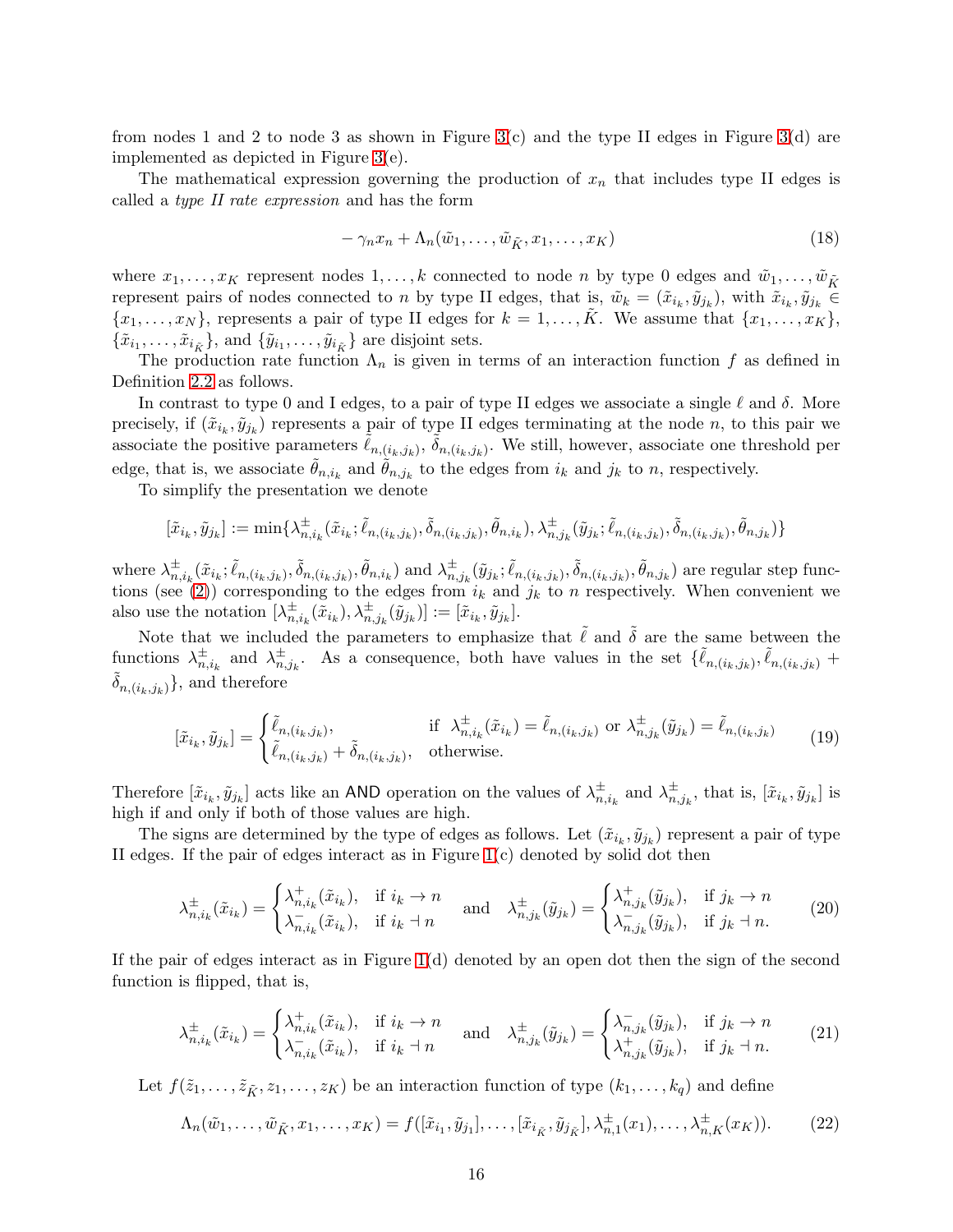Since  $\Lambda_n$  is given in terms of a classical interaction function of type  $(k_1, \ldots, k_q)$ , solving the PSD problem for type II rate expressions reduces to solving the PSD problem corresponding to this classical interaction function.

Before presenting the general result, let us consider some examples. Consider the pair of type II edges from nodes 1 and 2 terminating on node 3 in Figure [3\(](#page-17-0)b). The rate expression for node 3 is the result of an AND operation on the incoming values of nodes 1 and 2, that is, the incoming value to node 3 is high if and only if the incoming values from nodes 1 and 2 are both high. More precisely

<span id="page-16-1"></span>
$$
\Lambda_3(x_1, x_2) = [\lambda_{3,1}^+(x_1), \lambda_{3,2}^+(x_2)] = \begin{cases} \ell_{3,(1,2)} & \text{if } x_1 < \theta_{3,1} \text{ or } x_2 < \theta_{3,2} \\ \ell_{3,(1,2)} + \delta_{3,(1,2)} & \text{otherwise} \end{cases}
$$
(23)

where  $\ell_{3,(1,2)}$  and  $\delta_{3,(1,2)}$  are the parameters corresponding to the pair  $(x_1, x_2)$ . Note that while the network in Figure [3\(](#page-17-0)b) is asymmetric, the net effect on the rate of change of node 2 is symmetric, as expressed in Figure  $3(c)$ .

The factor graph of a node having one or more pairs of type II edges as input is computed from a partial order on the input polynomials computed directly from the original DSGRN total orders. Consider for example, the network in Figure  $3(d)$ . The inputs to node 4 are nodes 1, 2, and 3 the rate expression for node 4 is given by

$$
\begin{aligned} &\Lambda_4(x_1,x_2,x_3)=[\lambda_{4,1}^+(x_1),\lambda_{4,2}^+(x_2)]\lambda_{4,3}^-(x_3)= \\ &\left(\begin{cases}\ell_{4,(1,2)} & \text{if } x_1<\theta_{4,1} \text{ or } x_2<\theta_{4,2}\\ \ell_{4,(1,2)}+\delta_{4,(1,2)} & \text{otherwise}\end{cases}\right)\left(\begin{cases}\ell_{4,3}+\delta_{4,3} & \text{if } x_3<\theta_{4,3}\\ \ell_{4,3} & \text{if } x_3>\theta_{4,3}\end{cases}\right) \end{aligned}
$$

which takes the following values

$$
\{\ell_{4,(1,2)}\ell_{4,3}, (\ell_{4,(1,2)}+\delta_{4,(1,2)})\ell_{4,3}, \ell_{4,(1,2)}(\ell_{4,3}+\delta_{4,3}), (\ell_{4,(1,2)}+\delta_{4,(1,2)})\ell_{4,3}+\delta_{4,3})\}.
$$

Notice that these are the values of an interaction function of type  $(1, 1)$  for the original DSGRN for which the PSD problem have been solved. In particular, define the polynomials

$$
p_0 := \ell_{4,(1,2)} \ell_{4,3}
$$
  
\n
$$
p_1 := (\ell_{4,(1,2)} + \delta_{4,(1,2)}) \ell_{4,3}
$$
  
\n
$$
p_2 := \ell_{4,(1,2)} (\ell_{4,3} + \delta_{4,3})
$$
  
\n
$$
p_3 := (\ell_{4,(1,2)} + \delta_{4,(1,2)}) (\ell_{4,3} + \delta_{4,3})
$$

then for an arbitrary parameter  $\mu = (\ell_{4,(1,2)}, \delta_{4,(1,2)}, \ell_{4,3}, \delta_{4,3}) \in (0,\infty)^4$  one of the following orders must be satisfied

<span id="page-16-0"></span>
$$
p_0(\mu) < p_1(\mu) < p_2(\mu) < p_3(\mu) \quad \text{or} \quad p_0(\mu) < p_2(\mu) < p_1(\mu) < p_3(\mu). \tag{24}
$$

Hence, the admissible linear orders are given by

$$
(0, 1, 2, 3)
$$
 and  $(0, 2, 1, 3)$ 

which is identical to the solution of the classical PSD problem for interaction type  $(1, 1)$ .

Even though the choice of identical parameters in  $\lambda_{4,1}^+$  and  $\lambda_{4,2}^+$  reduces the number of values of  $\Lambda_4(x_1, x_2, x_4)$  from 8 to 4, in order to compute the state transition graph (STG) we need to be able to determine in which domains these values are attained. In other words, in order to construct the STG we need to be able to determine the sign of [\(18\)](#page-15-0) for the parameter combinations corresponding to all phase space domains. Therefore we need keep track of all combinations of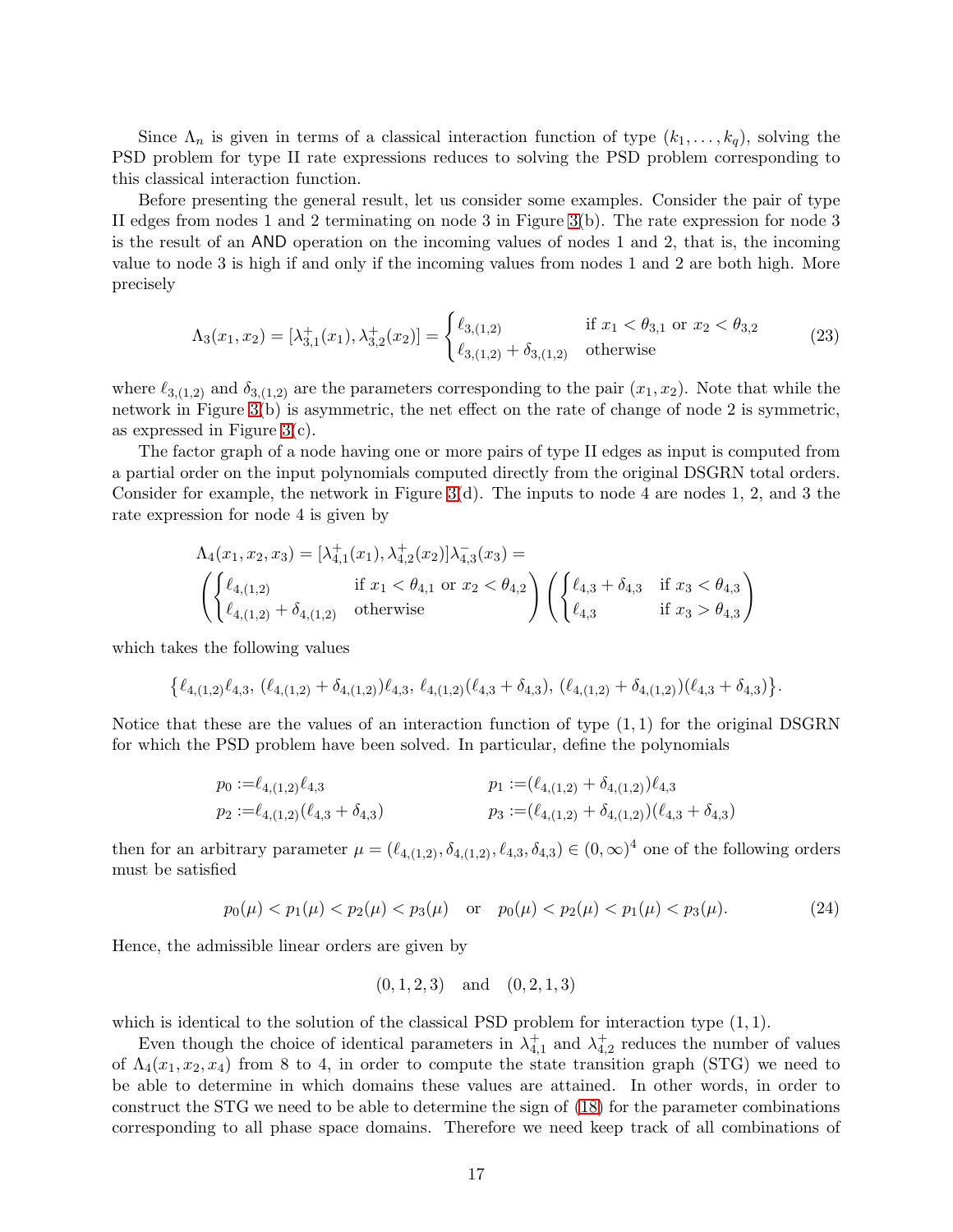the values of  $\lambda_{4,1}^+(x_1)$ ,  $\lambda_{4,2}^+(x_2)$ , and  $\lambda_{4,2}^ \overline{4,3}(x_3)$  and for each determine the value of  $\Lambda_4(x_1, x_2, x_3)$ . We refer to these combinations as the *input polynomials* corresponding to  $\Lambda_4(x_1, x_2, x_3)$ . Since  $[\lambda_{4,1}^+(x_1), \lambda_{4,2}^+(x_2)] = \min{\{\lambda_{4,1}^+(x_1), \lambda_{4,2}^+(x_2)\}}$ , the input polynomials corresponding to  $\Lambda_4(x_1, x_2, x_3)$ are

$$
q_0 := [\ell_{4,(1,2)}, \ell_{4,(1,2)}] \ell_{4,3} = \ell_{4,(1,2)} \ell_{4,3}
$$
  
\n
$$
q_1 := [\ell_{4,(1,2)} + \delta_{4,(1,2)}, \ell_{4,(1,2)}] \ell_{4,3} = \ell_{4,(1,2)} \ell_{4,3}
$$
  
\n
$$
q_2 := [\ell_{4,(1,2)}, \ell_{4,(1,2)} + \delta_{4,(1,2)}] \ell_{4,3} = \ell_{4,(1,2)} \ell_{4,3}
$$
  
\n
$$
q_3 := [\ell_{4,(1,2)} + \delta_{4,(1,2)}, \ell_{4,(1,2)} + \delta_{4,(1,2)}] \ell_{4,3} = (\ell_{4,(1,2)} + \delta_{4,(1,2)}) \ell_{4,3}
$$
  
\n
$$
q_4 := [\ell_{4,(1,2)}, \ell_{4,(1,2)}] (\ell_{4,3} + \delta_{4,3}) = \ell_{4,(1,2)} (\ell_{4,3} + \delta_{4,3})
$$
  
\n
$$
q_5 := [\ell_{4,(1,2)} + \delta_{4,(1,2)}, \ell_{4,(1,2)}] (\ell_{4,3} + \delta_{4,3}) = \ell_{4,(1,2)} (\ell_{4,3} + \delta_{4,3})
$$
  
\n
$$
q_6 := [\ell_{4,(1,2)}, \ell_{4,(1,2)} + \delta_{4,(1,2)}] (\ell_{4,3} + \delta_{4,3}) = \ell_{4,(1,2)} (\ell_{4,3} + \delta_{4,3})
$$
  
\n
$$
q_7 := [\ell_{4,(1,2)} + \delta_{4,(1,2)}, \ell_{4,(1,2)} + \delta_{4,(1,2)}] (\ell_{4,3} + \delta_{4,3}) = (\ell_{4,(1,2)} + \delta_{4,(1,2)}) (\ell_{4,3} + \delta_{4,3}).
$$

Since these polynomials only attain the 4 values  $p_0, p_1, p_2, p_3$ , from the linear orders [\(24\)](#page-16-0) we get the following list of partial orders

$$
\{q_0, q_1, q_2\} < q_3 < \{q_4, q_5, q_6\} < q_7 \quad \text{and} \quad \{q_0, q_1, q_2\} < \{q_4, q_5, q_6\} < q_3 < q_7.
$$

From these partial orders we can compute the factor graph of node 4 as before by considering all possible values of the thresholds  $\{\gamma_4\theta_{j,4}\}\$  relative to each of the these partial orders, with the added restriction that valid configurations cannot have thresholds between  $q_0, q_1, q_2$  or between  $q_4, q_5, q_6$ . Observe that the parameter decomposition is symmetric with respect to the input edges of the type II pair of edges.



<span id="page-17-0"></span>Figure 3: (a) Example of type I regulation; (b) Type II edges terminating on node 3; (c) Implementation of interaction between type II edges starting from nodes 1 and 2 to node 3; (d) More complex interaction between type II and type 0 inputs to node 4; (e) Implementation of (d).

We now present the general result for type II edges. The proof is a simple generalization of the ideas presented in the above example and it is left to the reader.

Theorem 3.2. Suppose node n is governed by a type II rate expression defined by an interaction function f of order K and type  $(k_1, \ldots, k_q)$  as defined in equation [\(22\)](#page-15-1). Then, the PSD problem associated to  $\Lambda_n$  is equivalent to the classical PSD problem of type  $(k_1, \ldots, k_q)$  associated to the interaction function f.

Observe that the parameter decomposition and the DSGRN computations are symmetric with respect to the input edges to a type II pair of edges. For this reason internally DSGRN represents pairs of type II edges as in Figure [3\(](#page-17-0)c) and (e).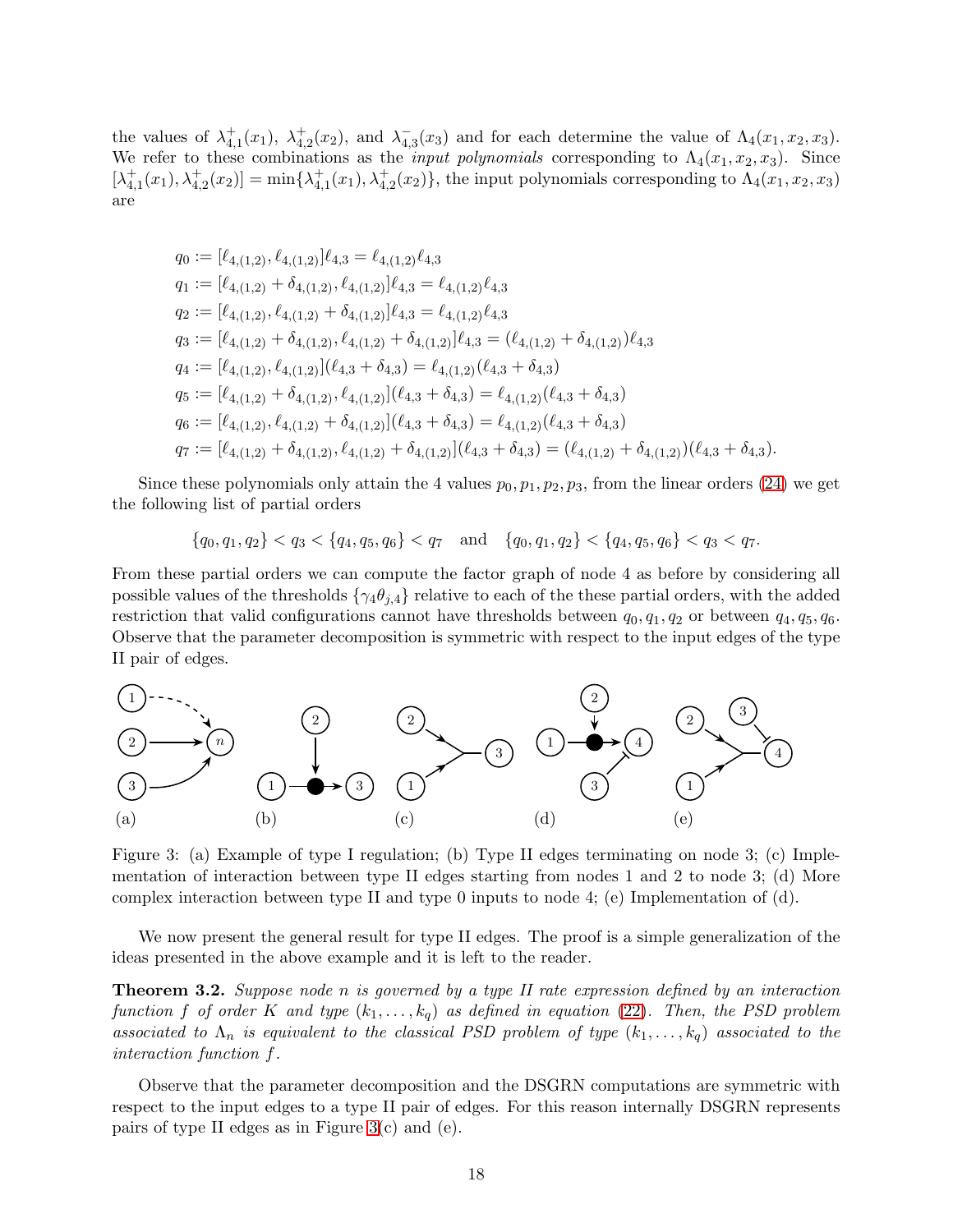For type II edges we refer to the polynomial expression of  $f$  as the *interaction type of a type II* rate expression. In addition, we enclose the pairs of type II edges in between square brackets  $\lceil \cdot \rceil$  to denote the pair of edges used to define the rate expression [\(22\)](#page-15-1). Notice that the notation  $[x, y]$  is symmetric for a pair of type II edges x and y. As an example, the interaction type of the incoming edges to node 4 in Figure [3\(](#page-17-0)e) is denoted by

$$
[x_1, x_2]x_3.
$$

Observe that the linear orders for this structure are the same as the linear orders [\(24\)](#page-16-0) for the regular DSGRN interaction type

 $z_1z_2.$ 

By [\(20\)](#page-15-2) and [\(21\)](#page-15-3), the only effect of an open dot interaction, compared to full dot interaction, between a pair of type II edges is to change the sign of the second edge, that is, it changes the second edge from  $i \rightarrow j$  to  $i + j$  or from  $i + j$  to  $i \rightarrow j$ . In DSGRN this change of sign is denoted by

$$
[x_1, \sim x_2].
$$

We can compute a complete list of interaction types involving type II edges supported by DSGRN by the following procedure: Take any interaction type from [\[21,](#page-29-3) Table 1] or from Table [1](#page-14-0) (which in turn is derived from [\[21,](#page-29-3) Table 1]) and replace one or more nodes by a pair of nodes representing type II edges (see also Section [3.4\)](#page-18-0). The size of the factor graph thus generated is the same as the size of the factor graphs of the corresponding interaction type in the original DSGRN.

For example, the original DSGRN interaction type xy can be used to generate the type I interaction type

 $\langle x \rangle + y$ 

and from these we can derive the following interaction types involving type II edges

$$
[x_1, x_2]y
$$
,  $[x_1, x_2][y_1, y_2]$ ,  $\langle [x_1, x_2] \rangle + y$ ,  $\langle x \rangle + [y_1, y_2]$ ,  $\langle [x_1, x_2] \rangle + [y_1, y_2]$ ,

all of which have factor graphs of same size as  $xy$ .

Table [2](#page-19-0) presents a complete list of the interaction types derived from  $x(y + z)$  as well as some additional examples of interaction types involving type I and type II edges supported by DSGRN.

### <span id="page-18-0"></span>3.4 Combination of type I and type II edges

As indicated in the introduction, type I and II edges can be combined. In particular, a pair of type II edges can affect the decay of a node. As a result in a rate expression of type I we can replace one or more of the type I edges by pairs of type II edges. To solve a PSD problem and hence find the linear orders for this type of expression, we first get the linear orders for the corresponding type I expression and then apply the procedure described in Section [3.3](#page-13-2) that computes the partial orders for the type II edges. Consider, for example, the following interaction type involving type I expression

$$
\langle u+z\rangle +vw.
$$

We can apply the procedure described in Section [3.3](#page-13-2) to the linear orders of this interaction type to get the partial orders of the interaction type where we replace the edge  $u$  by the type II pair  $[x, y]$  to get the partial orders for the interaction type

$$
\langle [x, y] + z \rangle + vw.
$$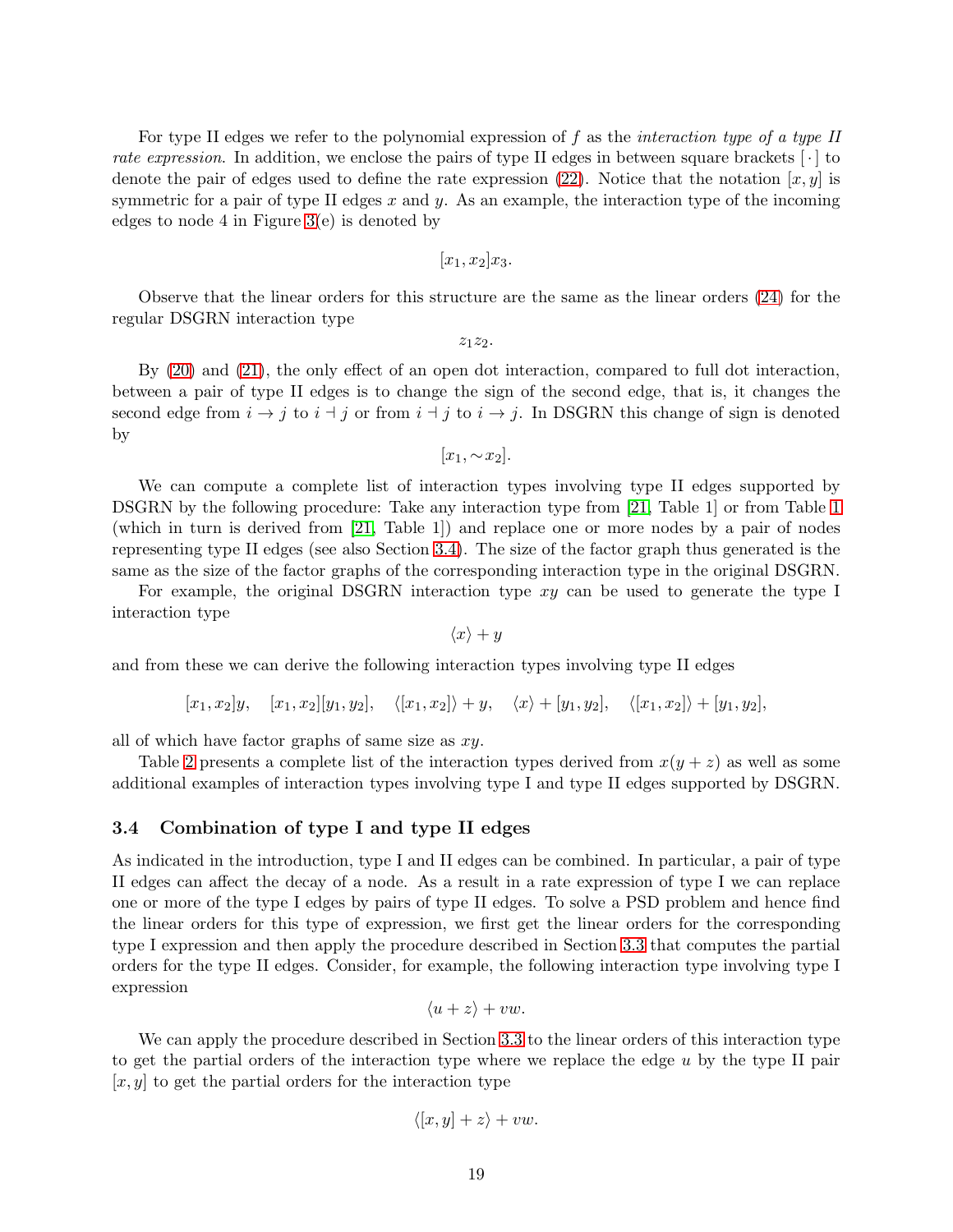In a similar way we can obtain the linear orders for interaction types involving all three types of edges such as

| PTM interaction type                                     | DSGRN interaction type |
|----------------------------------------------------------|------------------------|
| $[x_1, x_2](y + z)$                                      | $x(y+z)$               |
| $x([y_1, y_2] + z)$                                      | $x(y+z)$               |
| $[x_1, x_2]$ $([y_1, y_2] + z)$                          | $x(y+z)$               |
| $x([y_1, y_2] + [z_1, z_2])$                             | $x(y+z)$               |
| $[x_1, x_2]$ $([y_1, y_2] + [z_1, z_2])$                 | $x(y+z)$               |
| $\langle x \rangle + ([y_1, y_2] + z)$                   | $x(y+z)$               |
| $\langle x \rangle + ([y_1, y_2] + [z_1, z_2])$          | $x(y+z)$               |
| $\langle [x_1, x_2] \rangle + (y + z)$                   | $x(y+z)$               |
| $\langle [x_1, x_2] \rangle + ([y_1, y_2] + z)$          | $x(y+z)$               |
| $\langle [x_1, x_2] \rangle + ([y_1, y_2] + [z_1, z_2])$ | $x(y+z)$               |
| $\langle y+z\rangle + [x_1,x_2]$                         | $x(y+z)$               |
| $\langle [y_1, y_2] + z \rangle + x$                     | $x(y+z)$               |
| $\langle [y_1, y_2] + z \rangle + [x_1, x_2]$            | $x(y+z)$               |
| $\langle [y_1, y_2] + [z_1, z_2] \rangle + x$            | $x(y+z)$               |
| $\langle [y_1, y_2] + [z_1, z_2] \rangle + [x_1, x_2]$   | $x(y+z)$               |
| $[x, y] + z$                                             | $x + z$                |
| [x, y]z                                                  | xz                     |
| $\langle x \rangle + [y, z]$                             | xy                     |
| $\langle x \rangle + [y, z]w$                            | xyw                    |
| $\langle x \rangle + [y, z]uw$                           | xyuw                   |
| $\langle x \rangle + [y, z][u, v]w$                      | xyuw                   |
| $xy([z,w]+u)$                                            | $xy(z+u)$              |
| $\langle xy \rangle + [z, w] + u$                        | $xy(z+u)$              |
| $\langle xy \rangle + [z, w] + [u, v]$                   | $xy(z+u)$              |

 $\langle [x, y] + z \rangle + u[v, w].$ 

<span id="page-19-0"></span>Table 2: Complete list of the interaction types derived from  $x(y + z)$  (top) and some additional examples of interaction types with type I and type II edges supported by DSGRN. The sizes of the factor graphs for each of the interaction types are the same as the size of the corresponding original DSGRN interaction type listed.

# <span id="page-19-1"></span>4 Computational Examples

In this section we present three examples of small networks with type I and type II edges, see top row of Figure [4.](#page-20-0) The bottom row of Figure [4](#page-20-0) are the corresponding networks where type 1 and 2 edges were replaced by type 0 edges.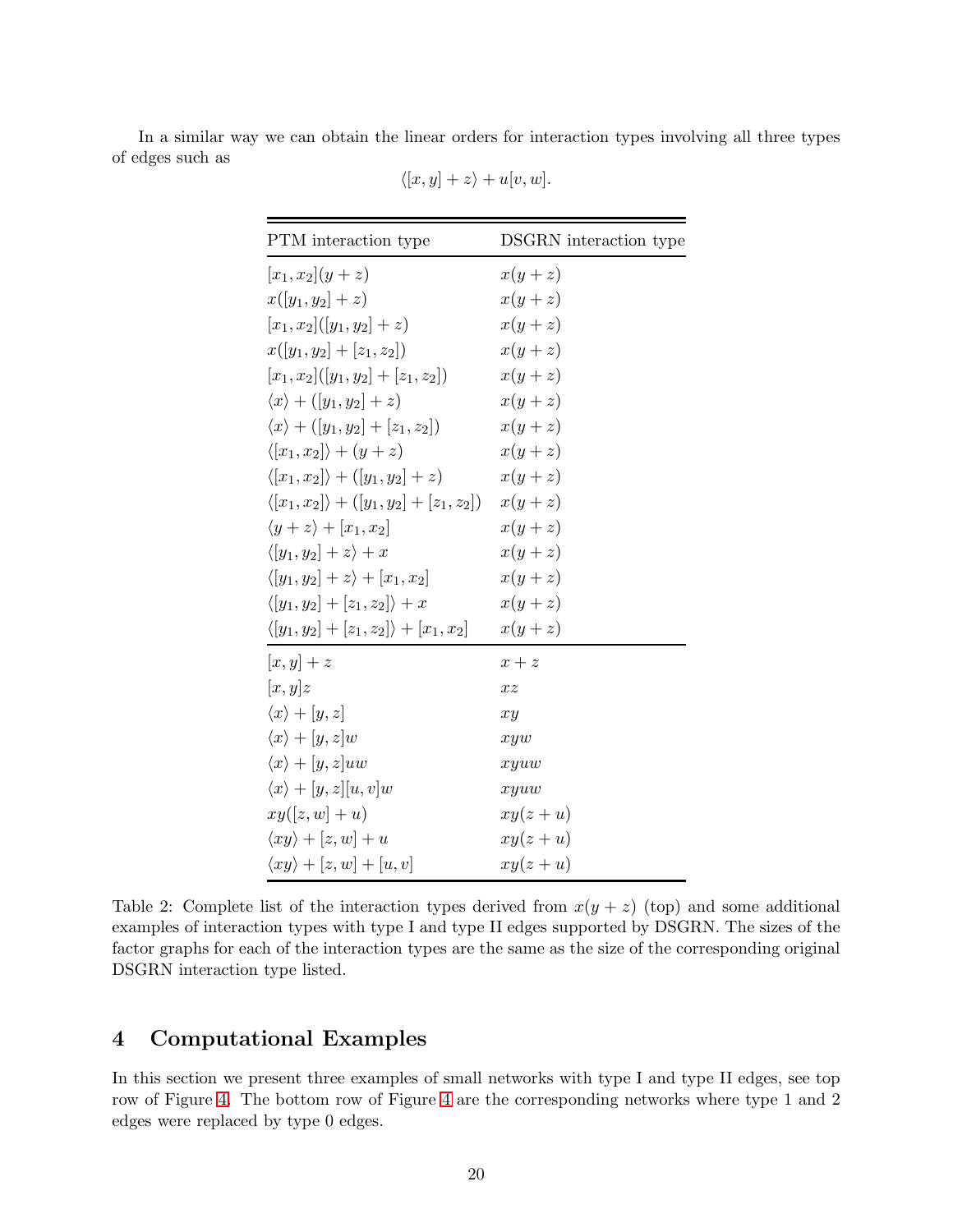

<span id="page-20-0"></span>Figure 4: In each column the top network has type I and type II edges and at the bottom is the same network interpreted with type 0 edges preserving the sign of the interaction. A dashed edge indicates that its end effect is on the decay rate of the receiving network node.

In Figure [4\(](#page-20-0)a) the  $3 \rightarrow 1$  and  $3 \rightarrow 2$  are type 0 edges. The edge  $1 \rightarrow 2$  is type I edge where node 1 up-regulates the decay of 2. Node 2 changes activity of 1 via a type II edge. The fact that the edge  $1 \rightarrow 3$  is up-regulating means that the active version of 1 up-regulates 3; the fact that the node on this edge is filled means that the effect of 2 is to change 1 from its inactive form to an active form.

In Figure [4\(](#page-20-0)b) is the network from (a) with only type 0 edges that captures the same overall effect between the nodes. In particular, since type 1 edge  $1 \rightarrow 2$  in (a) up-regulates decay, it is replaced by a negative type 0 edge. The type II edges from 1 and 2 that affect (3) are replaced by a pair of positive type 0 edges.

In Figure [4\(](#page-20-0)c) the only change in comparison to (a) is that the node in the  $1 \rightarrow 3$  edge is empty, which means that 2 facilitates transition from active to inactive form of 1. As a result, the overall effect from 2 to 3 is negative and therefore in Figure  $4(d)$  this influence is represented by a negative type 0 edge.

The last pair of networks is in Figures  $4(e)$  and  $(f)$ . In  $(e)$  node 2 up-regulates the transition from the inactive to the active form of 1, which promotes decay of 3. Therefore the corresponding network in Figure [4\(](#page-20-0)f) has two negative edges  $2 \text{--} 3$  and  $1 \text{--} 3$ .

As described above for each network we compute the decomposition of parameter space into domains (i.e parameter nodes) and for each of them we compute the state transition graph and the Morse graph. We characterize Morse nodes by their dynamic phenotypes:

- When a Morse node consists of a single domain  $\kappa$  with a self-edge, we designate it FP (for "Fixed Point");
- When a Morse node consists of a set of domains with a path such that along that path at least one threshold  $\theta_{*,i}$  is crossed for every regulatory network vertex i, we designate the Morse node FC (for "Full Cycle");
- If the only paths within a Morse node are such that a proper subset of variables cross thresholds along a path, we designate such Morse node PC (for "Partial Cycle").

We are most interested in describing attractors in dynamics and therefore we concentrate on Morse nodes that are leaves in the Morse graph; we call such Morse nodes stable. Table [3](#page-21-0) presents basic statistics on the number of stable Morse nodes (FC, PC, and FP) for the networks in Figure [4.](#page-20-0)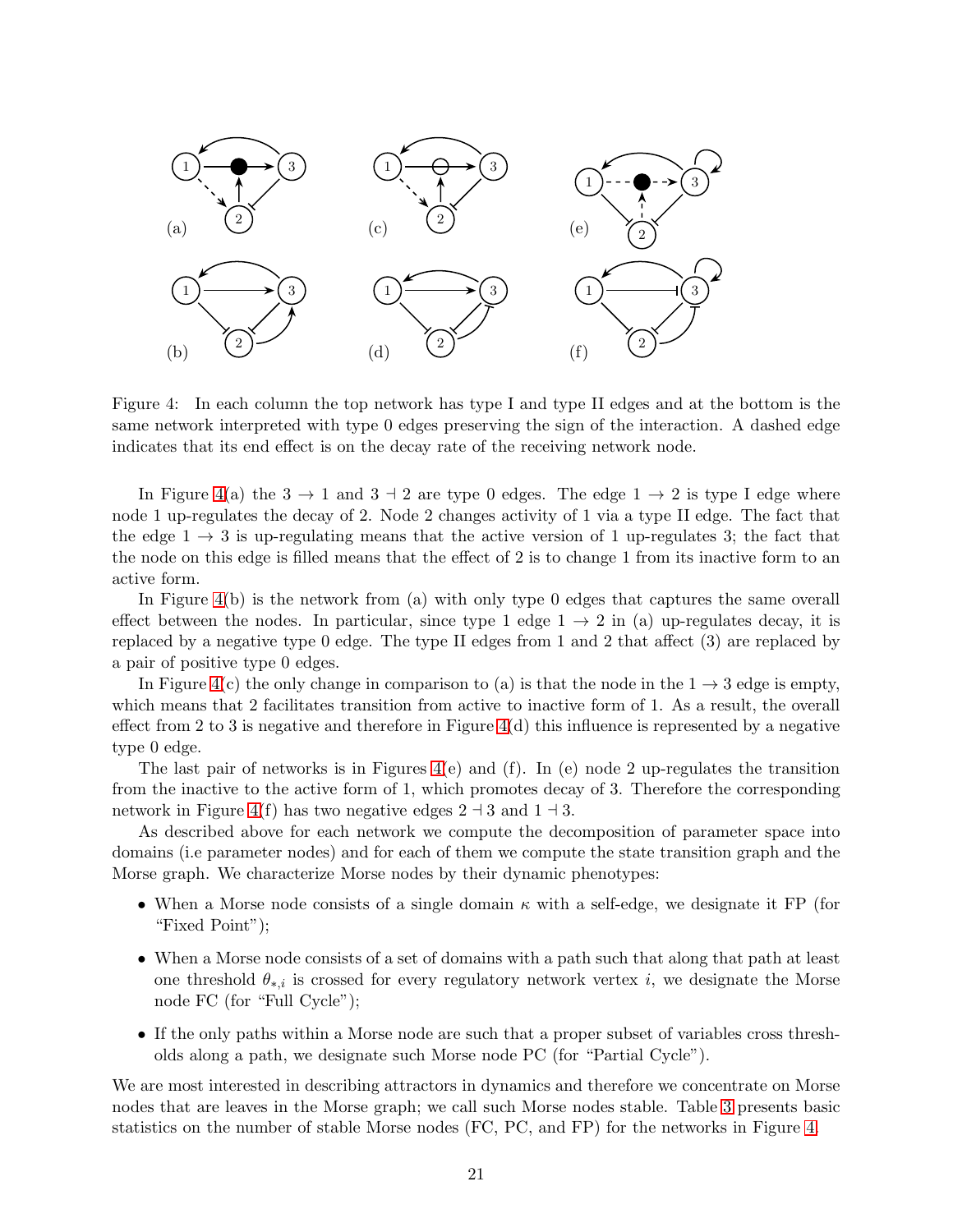| Network              | Fig. $4(a)$ | Fig. $4(b)$ | Fig. $4(c)$ | Fig. $4(d)$ | Fig. $4(e)$ | Fig. $4(f)$ |
|----------------------|-------------|-------------|-------------|-------------|-------------|-------------|
| Number of Parameters | 864         | 2880        | 864         | 2880        | 21600       | 305424      |
| Stable FC            | 1.39%       | 4.58%       | $0\%$       | $0\%$       | $0\%$       | 1.49%       |
| Stable PC            | 4.17%       | 9.17\%      | $0\%$       | $0\%$       | 3.83%       | 7.85%       |
| 0 stable FP          | $5.55\%$    | 13.19%      | $0\%$       | $0\%$       | 3.07%       | 7.62%       |
| 1 stable FP          | 90.74%      | 78.89%      | 87.04%      | 74.72%      | 61.59%      | 56.41%      |
| 2 stable FP          | 3.70%       | 7.92%       | 12.96%      | 23.61%      | 33.0%       | 31.16%      |
| 3 stable FP          | $0\%$       | $0\%$       | $0\%$       | $1.67\%$    | 2.33%       | 4.81\%      |

<span id="page-21-0"></span>Table 3: Computations for the networks in Figure [4.](#page-20-0) The second row from the top shows the number of parameter nodes in the parameter graph of the corresponding network. The remaining rows show the percentage of parameter nodes with the type of dynamics indicated in the first column.

Comparing paired networks, (a)-(b), (c)-(d), and (e)-(f), we observe that the size of the parameter graphs are different. In addition, the number of parameter nodes with stable FC, stable PC, zero stable FP, one stable FP, bi-stability and tri-stability between FPs, are all different. In addition, if these counts are expressed as a percentage of all parameter nodes, the percentages are also all different.

We conclude that the new modality of DSGRN of modeling type I and type II edges in addition to type 0 edges can lead to different results in characterization of network dynamics. When the type I and type II edges describe more closely the underlying biological system, these results may offer a more detailed understanding of the network function.

### 5 Singular Limits of ODE Models

Up to this point in the paper we have consciously avoided writing down explicit ODE models. The motivation for this is twofold: (i) the focus of the paper is on the challenge C2, developing a computational framework in which to identify the global dynamics of complex regulatory networks, and (ii) to emphasize that the results are independent of specific models or applications. However, as indicated in the introduction in the context of applications we must also address the challenge C1. Our primary motivation for developing the DSGRN software has come from systems biology and therefore we return to this subject to identify how a user may make use of the extended DSGRN tools to analyze networks involving transcriptional and post-transcriptional regulation.

Recall that a common ODE model describing the up regulation of production of the protein of gene  $n$  by the protein of gene  $m$  has form

$$
\dot{x}_n = -\gamma_n x_n + \ell_{n,m} + \delta_{n,m} \frac{x_m^h}{\theta_{n,m}^h + x_m^h} \tag{25}
$$

where the nonlinearity is the classical Hill function. Even this minimal model has a multitude of parameters  $\gamma$ ,  $\theta$ ,  $\ell$ ,  $\delta$  and h. In the search for qualitative insight, it makes sense to sacrifice functional form for ease of analysis. One direction is to consider the limit  $h \to \infty$  that results in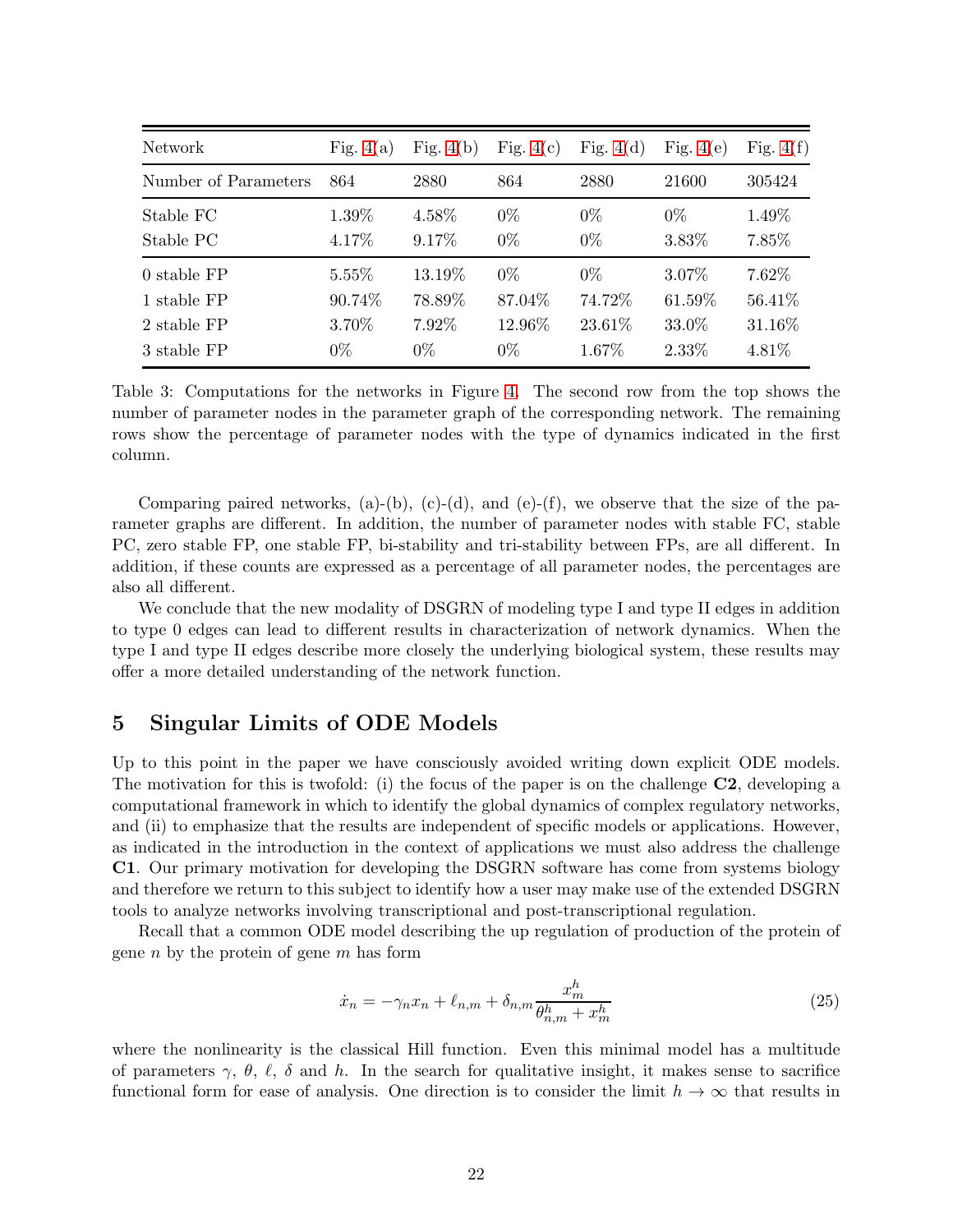an equation of the form

<span id="page-22-0"></span>
$$
\dot{x}_n = -\gamma_n x_n + \begin{cases} \ell_{n,m} & \text{if } x_m < \theta_{n,m} \\ \ell_{n,m} + \delta_{n,m} & \text{if } x_m > \theta_{n,m} \end{cases} = -\gamma_n x_n + \lambda^+(x_m; \ell_{n,m}, \delta_{n,m}, \theta_{n,m}).\tag{26}
$$

where notation  $\lambda^+$  extends definition [\(2\)](#page-4-4) by including explicit parameter values in the argument. Similarly, a limit  $h \to \infty$  of the equation

$$
\dot{x}_n = -\gamma_n x_n + \ell_{n,m} + \delta_{n,m} \frac{\theta_{n,m}^h}{\theta_{n,m}^h + x_m^h} \tag{27}
$$

results in an equation

<span id="page-22-1"></span>
$$
\dot{x}_n = -\gamma_n x_n + \begin{cases} \ell_{n,m} & \text{if } x_m > \theta_{n,m} \\ \ell_{n,m} + \delta_{n,m} & \text{if } x_m < \theta_{n,m} \end{cases} = -\gamma_n x_n + \lambda^-(x_m; \ell_{n,m}, \delta_{n,m}, \theta_{n,m}).\tag{28}
$$

Models of regulatory networks using equations of the form of [\(26\)](#page-22-0)-[\(28\)](#page-22-1) are typically called switching systems and have been analyzed and applied [\[24,](#page-29-4) [10,](#page-28-12) [6,](#page-28-13) [25\]](#page-29-5) since their introduction by Glass and Kaufmann [\[16,](#page-28-14) [17\]](#page-28-15). The development of the current version of the DSGRN software was motivated by switching systems. However, there is a fundamental difference in that we are not interested in and do not solve for trajectories of switching system ODEs. Instead, as indicted in Section [1](#page-0-0) we retreat to a combinatorial model that only makes use of the sign of the right hand side, e.g. [\(3\)](#page-4-5). The more general  $\Lambda_n$  described in Section [2](#page-3-0) can all be obtained in a similar manner, by starting with a product of sums of Hill functions, each of which expresses an edge interaction, and allowing the Hill exponents  $h$  to become arbitrarily large.

As is discussed in [\[12\]](#page-28-3) and [\[7\]](#page-28-5) the dynamics captured by the DSGRN computations is highly suggestive of the dynamics exhibited by the ODEs even for moderate levels of exponent  $h$  in the Hill functions.

To provide motivation for the expressions for the extended version of DSGRN developed in this paper we turn to the theory of multi-site protein control. For simplicity of notation we assume that the protein being controlled is produced by Node 1 and that the associated protein, Protein 1, is controlled by Proteins 2 and 3.

- **P1** Protein 1 has M sites and the activity level of Protein 1 is governed by how many sites are filled. In particular, Protein 1 is off if less than  $K$  of the sites are occupied and Protein 1 is on if  $K$  or more sites are occupied.
- P2 Protein 2 and Protein 3 act as enzymes, with Protein 2 filling sites and Protein 3 emptying sites.

A guiding example for this arrangement may be multi-site phosphorylation by a kinase (Protein 2) and de-phosphorylation by a phosphatase (Protein 3). We denote the concentration of Proteins 1 - 3 by  $x_1, x_2$ , and  $x_3$ , respectively. To be more precise we let  $x_1^{(m)}$  $1^{(m)}$ ,  $m = 0, ..., M$ , denote the concentration of Protein 1, that has  $m$  sites filled. Motivated by assumption  $P1$  we set

$$
x_1^{\text{off}} = \sum_{m=0}^{K-1} x_1^{(m)}
$$
 and  $x_1^{\text{on}} = \sum_{m=K}^{M} x_1^{(m)}$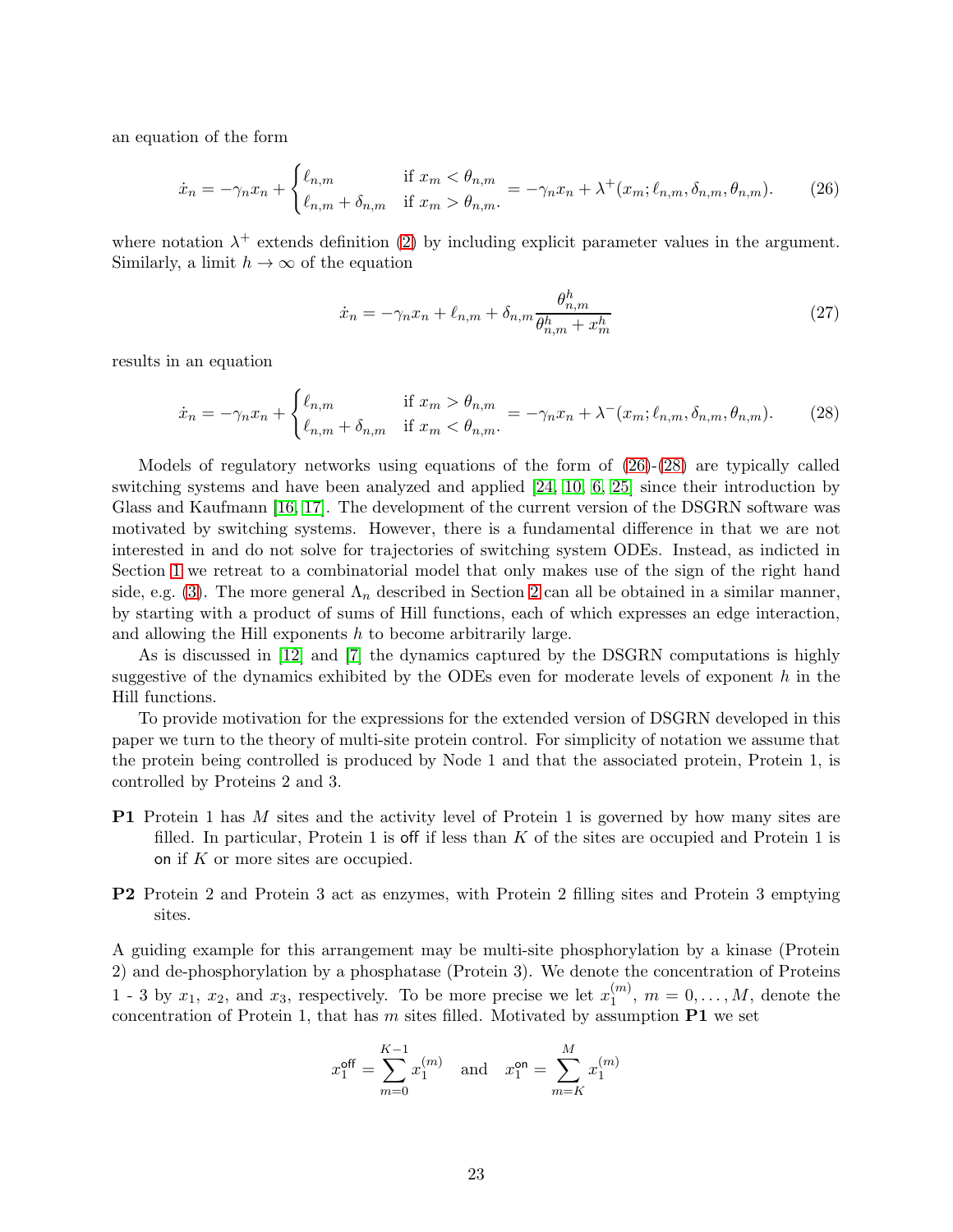We model assumption **P2** by the following system of chemical reactions

$$
x_1^{(m)} + x_2 \xleftarrow[k \to \infty]{k_+} x_2 x_1^m \xrightarrow{k} x_1^{(m+1)} + x_2
$$
  

$$
x_1^{(m+1)} + x_3 \xleftarrow[l \to \infty]{l_+} x_3 x_1^{m+1} \xrightarrow{l} x_1^{(m)} + x_3
$$

and set

$$
\alpha = \frac{kk_+(l+l_-)}{ll_+(k+k_-)}.
$$

Following the analysis in  $[26]$ <sup>[1](#page-23-0)</sup> we obtain that for  $K = 2M - 1$ , the concentration of the active version  $x_1^{\text{on}}$  $_{1}^{\mathsf{on}}$  of  $x_1$  is given by

$$
x_1^{\text{on}} = \frac{(\alpha \frac{x_2}{x_3})^K}{1 + (\alpha \frac{x_2}{x_3})^K} x_1.
$$
 (29)

Finally, taking the limit as  $M \to \infty$  while keeping  $M = 2K - 1$  allows us to write  $x_1^{\text{on}}$  $_1^{\text{on}}$  as a function of the variable  $\alpha \frac{x_2}{x_2}$  $\overline{x_3}$ 

<span id="page-23-1"></span>
$$
x_1^{\text{on}}\left(\alpha \frac{x_2}{x_3}\right) = \sigma^+ \left(\alpha \frac{x_2}{x_3}; 1\right) x_1 = \sigma^+ \left(\frac{x_2}{x_3}; \frac{1}{\alpha}\right) x_1 \tag{30}
$$

where

$$
\sigma^+(\xi;\zeta):=\begin{cases}0&\text{if }\xi<\zeta\\1&\text{if }\xi>\zeta.\end{cases}
$$

### 5.1 Type I: Decay control edges

As indicated in the introduction we use the analysis from the previous Section to model the modulation of the decay rate, see Figure [1\(](#page-3-1)b). In biological setting, the decay up-regulation is accomplished by ubiquitination by an enzyme ubiquitin ligase, and decay down-regulation by de-ubiquitination by ubiquitin-specific protease.

Let  $x_1$  denote the total concentration of quantity associated to node 1 that is undergoing upregulation of its decay rate by  $x_3$  and down-regulation of its decay rate by  $x_2$ . We restrict our attention to processes where only one of  $x_2$  and  $x_3$  is actively controlled. We first focus on control of the decay up-regulation and assume

#### **A3.1** The concentration of decay down-regulator  $x_3$  is a constant y.

Under assumptions  $A1$ ,  $A2$  and  $A3.1$  we can rewrite [\(30\)](#page-23-1) as

$$
x_1^{\text{on}}(x_2) = \sigma^+(x_2; \beta_{1,2})x_1 \tag{31}
$$

where  $\beta_{1,2} = y/\alpha$ .

To incorporate this into DSGRN we assume that the decay rate for  $x_1$  in the absence of  $x_2$  is  $\gamma_1$ . Thus [\(26\)](#page-22-0) becomes

$$
\dot{x}_1 = -\gamma_1 x_1 + \delta_{1,2}\sigma^+(x_2; \beta_{1,2})x_1 + \Lambda_1(x) = -\left(\begin{cases} \gamma_1 & \text{if } x_2 < \beta_{1,2} \\ \gamma_1 + \delta_{1,2} & \text{if } x_2 > \beta_{1,2} \end{cases}\right)x_1 + \Lambda_1(x)
$$
  
=  $-\lambda^+(x_2; \gamma_1, \delta_{1,2}, \beta_{1,2})x_1 + \Lambda_1(x)$ 

We model decay down-regulation in a similar manner. We make an assumption

<span id="page-23-0"></span><sup>&</sup>lt;sup>1</sup>This paper also provides biological relevance for this modeling approach.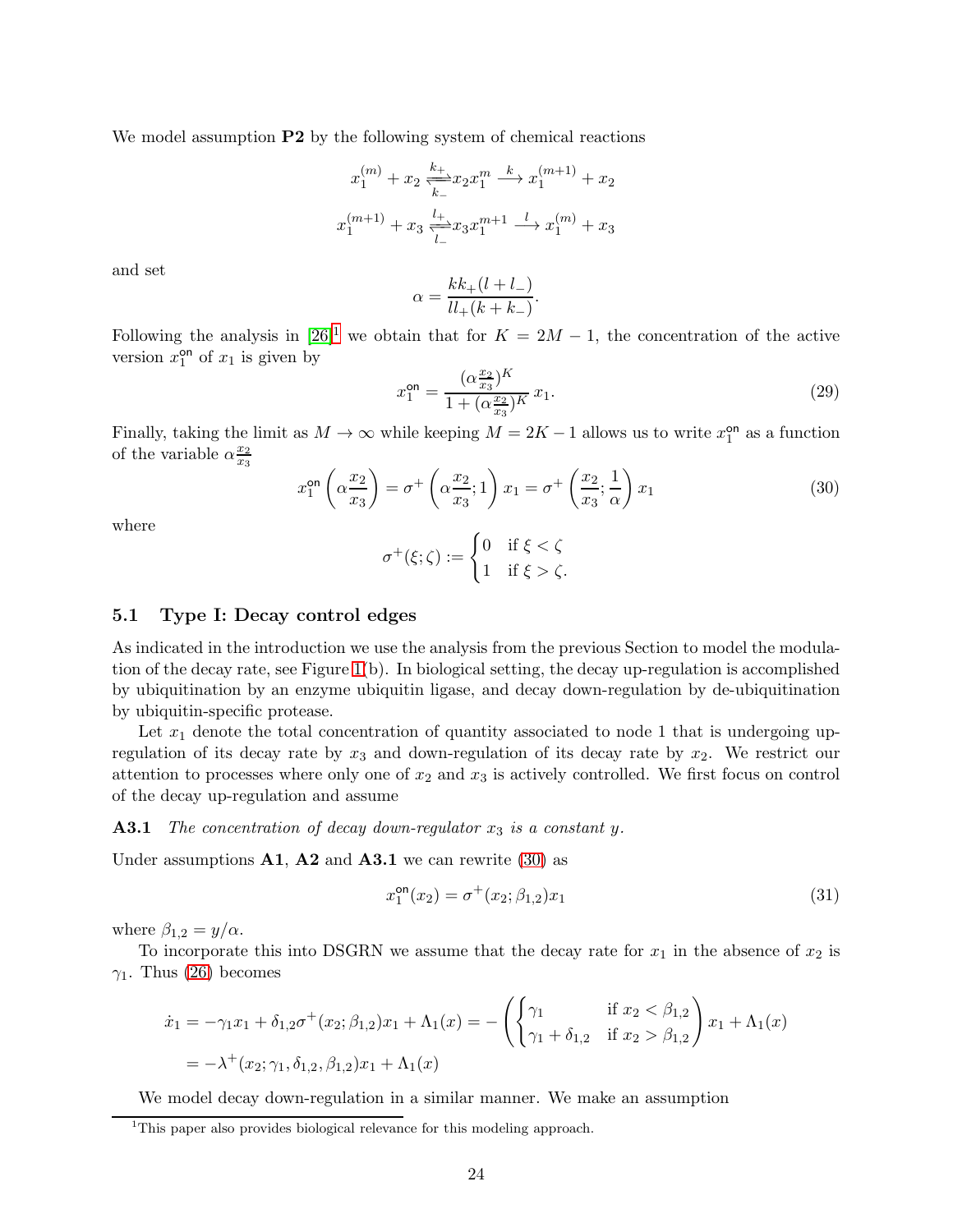**A3.2** The concentration of decay up-regulator  $x_2$  is constant y.

Under assumptions  $A1$ ,  $A2$  and  $A3.2$  can rewrite [\(30\)](#page-23-1) as

<span id="page-24-0"></span>
$$
x_1^{\text{off}}(x_3) = (1 - \sigma^+(x_3; \beta_{1,3})) x_1 \tag{32}
$$

where  $\beta_{1,3} = \alpha y$ . We rewrite the equation [\(32\)](#page-24-0) one more time as

$$
x_1^{\text{off}}(x_3) = \sigma^-(x_3; \beta_{1,3})x_1 \tag{33}
$$

where

$$
\sigma^-(\xi;\zeta) := \begin{cases} 1 & \text{if } \xi < \zeta \\ 0 & \text{if } \xi > \zeta. \end{cases}
$$

To incorporate this into DSGRN we assume that the decay rate for Protein 1 in the absence of  $x_3$ is  $\gamma_1$ . Then [\(26\)](#page-22-0) becomes

$$
\dot{x}_1 = -(\gamma_1 + \delta_{1,3}\sigma^-(x_3;\beta_{1,3}))x_1 + \Lambda_1(x) = -\left(\begin{cases} \gamma_1 & \text{if } x_3 > \beta_{1,3} \\ \gamma_1 + \delta_{1,3} & \text{if } x_3 < \beta_{1,3} \end{cases}\right)x_1 + \Lambda_1(x)
$$

$$
= -\lambda^-(x_3;\gamma_1, \delta_{1,3}, \beta_{1,3})x_1 + \Lambda_1(x).
$$

#### 5.2 Type II: Activity control edges

We now turn our attention to modeling modulation of activity level, see Figure  $1(c)$ -(d). In the biological context there are several modifications that affect activity of a protein. This is often achieved by binding an additional molecule or a group to an existing protein and modifying its properties. Examples include phosphorylation, methylation, glycosylation, lipidation and other modifications.

We will first consider interactions shown in Figure [1\(](#page-3-1)c) where the  $x_1^{\text{on}}$  $_{1}^{\text{on}}$  is the active form of  $x_1$ . In the same way as we did for the decay control processes, we assume that only one of the processes controlling the activation vs. deactivation is actively controlled. We start with

#### **A3.3** The concentration  $x_3$  remains constant.

Under assumptions  $A1$ ,  $A2$  and  $A3.3$  we can rewrite [\(30\)](#page-23-1) as

$$
x_1^{\text{on}}(x_2) = \sigma^+(x_2; \beta_{1,2})x_1 \tag{34}
$$

where  $\beta_{1,2} = x_3/\alpha$ . On the other hand, if we assume

**A3.4** The concentration  $x_2$  remains constant.

Then, under assumptions  $A1$ ,  $A2$  and  $A3.4$  we can rewrite [\(30\)](#page-23-1) as

$$
x_1^{\text{on}}(x_3) = \sigma^+ \left(\frac{1}{x_3}; \frac{1}{\beta_{1,3}}\right) x_1 = \sigma^-(x_3; \beta_{1,3}) x_1 \tag{35}
$$

where  $\beta_{1,3} = \alpha x_2$ .

To incorporate this into DSGRN we assume that the production rates for  $x_4$  by  $x_1$ , when  $x_1$  is in the inactive state off and active state on are given by  $\ell_{4,1}$  and  $\ell_{4,1} + \delta_{4,1}$ , respectively.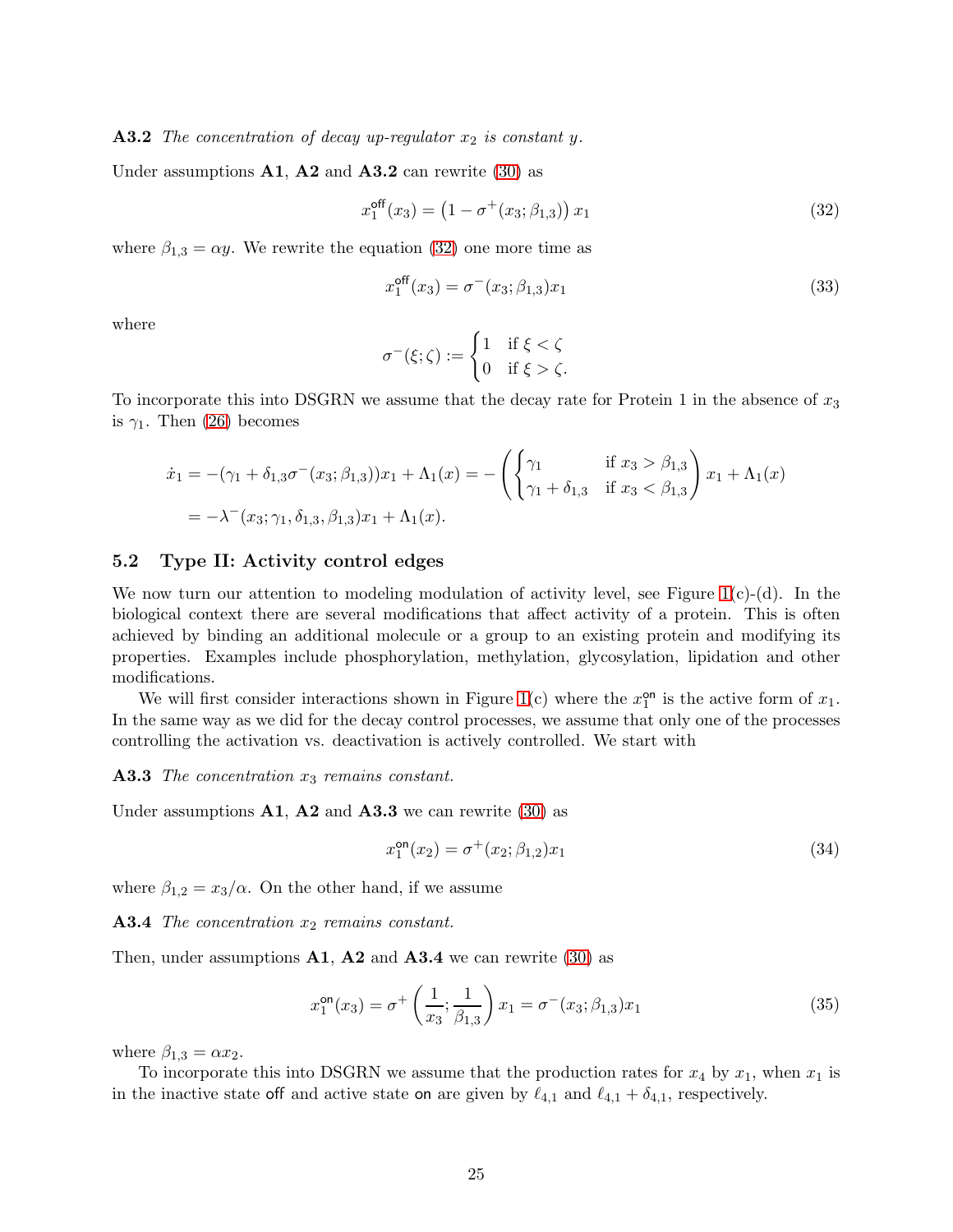Then [\(26\)](#page-22-0) for  $n = 4$  is

<span id="page-25-0"></span>
$$
\dot{x}_4 = -\gamma_4 x_4 + \Lambda_4(x_1) \n= -\gamma_4 x_4 + \begin{cases} \ell_{4,1} & \text{if } x_1 < \theta_{4,1} \\ \ell_{4,1} + \delta_{4,1} & \text{if } x_1 > \theta_{4,1} \end{cases}
$$
\n(36)

Under the assumption A3.3 this becomes

$$
\dot{x}_4 = -\gamma_4 x_4 + \Lambda_4 (\sigma^+(x_2; \beta_{1,2}) x_1)
$$
\n
$$
= -\gamma_4 x_4 + \begin{cases} \ell_{4,1} & \text{if } x_2 < \beta_{1,2} \\ \ell_{4,1} & \text{if } x_1 < \theta_{4,1} \\ \ell_{4,1} + \delta_{4,1} & \text{if } x_1 > \theta_{4,1} \text{ and } x_2 > \beta_{1,2}. \end{cases}
$$
\n
$$
= -\gamma_4 x_4 + [\lambda^+(x_1), \lambda^+(x_2)],
$$

where notation  $[\cdot, \cdot]$  has been introduced in [\(23\)](#page-16-1).

On the other hand, under the assumption A3.4 we have

$$
\dot{x}_4 = -\gamma_4 x_4 + \Lambda_4 (\sigma^-(x_3; \beta_{1,3}) x_1)
$$
\n
$$
= -\gamma_4 x_4 + \begin{cases} \ell_{4,1} & \text{if } x_3 > \beta_{1,3} \\ \ell_{4,1} & \text{if } x_1 < \theta_{4,1} \\ \ell_{4,1} + \delta_{4,1} & \text{if } x_1 > \theta_{4,1} \text{ and } x_3 < \beta_{1,3}. \end{cases}
$$
\n
$$
= -\gamma_4 x_4 + [\lambda^+(x_1), \lambda^-(x_3)]
$$

For the second type of interactions in Figure  $1(c)$  the equation  $(36)$  has reversed inequalities with respect to threshold  $\theta_{4,1}$ 

$$
\dot{x}_4 = -\gamma_4 x_4 + \begin{cases} \ell_{4,1} & \text{if } x_1 > \theta_{4,1} \\ \ell_{4,1} + \delta_{4,1} & \text{if } x_1 < \theta_{4,1}. \end{cases}
$$

This change of inequality persists into the functions  $\Lambda_4(\sigma^+(x_2;\beta_{1,2})x_1)$  under the assumption **A3.3** and to function  $\Lambda_4(\sigma^-(x_3;\beta_{1,3})x_1)$  under the assumption **A3.4**, resulting in

$$
\dot{x}_4 = -\gamma_4 x_4 + [\lambda^-(x_1), \lambda^+(x_2)]
$$

and

$$
\dot{x}_4 = -\gamma_4 x_4 + [\lambda^-(x_1), \lambda^-(x_3)],
$$

respectively.

For interactions in the left side of Figure [1\(](#page-3-1)d) it is the  $x_1^{\text{off}}$  $_1^{\text{off}}$  form of  $x_1$  that activates production of  $x_4$ . Since  $x_1^{\text{on}} + x_1^{\text{off}} = x_1$  under the assumption **A3.3** we get

$$
\dot{x}_4 = -\gamma_4 x_4 + \Lambda_4(\sigma^-(x_2; \beta_{1,2})x_1) = -\gamma_4 x_4 + [\lambda^+(x_1), \lambda^-(x_2)],
$$

and under the assumption A3.3

$$
\dot{x}_4 = -\gamma_4 x_4 + \Lambda_4(\sigma^+(x_3; \beta_{1,3})x_1 = -\gamma_4 x_4 + [\lambda^+(x_1), \lambda^+(x_3)]
$$

Analogous to Figure [1\(](#page-3-1)c), interactions indicated by the right half of Figure [1\(](#page-3-1)d) will produce functions

 $[\lambda^-(x_1), \lambda^-(x_2)]$  and  $[\lambda^-(x_1), \lambda^+(x_3)]$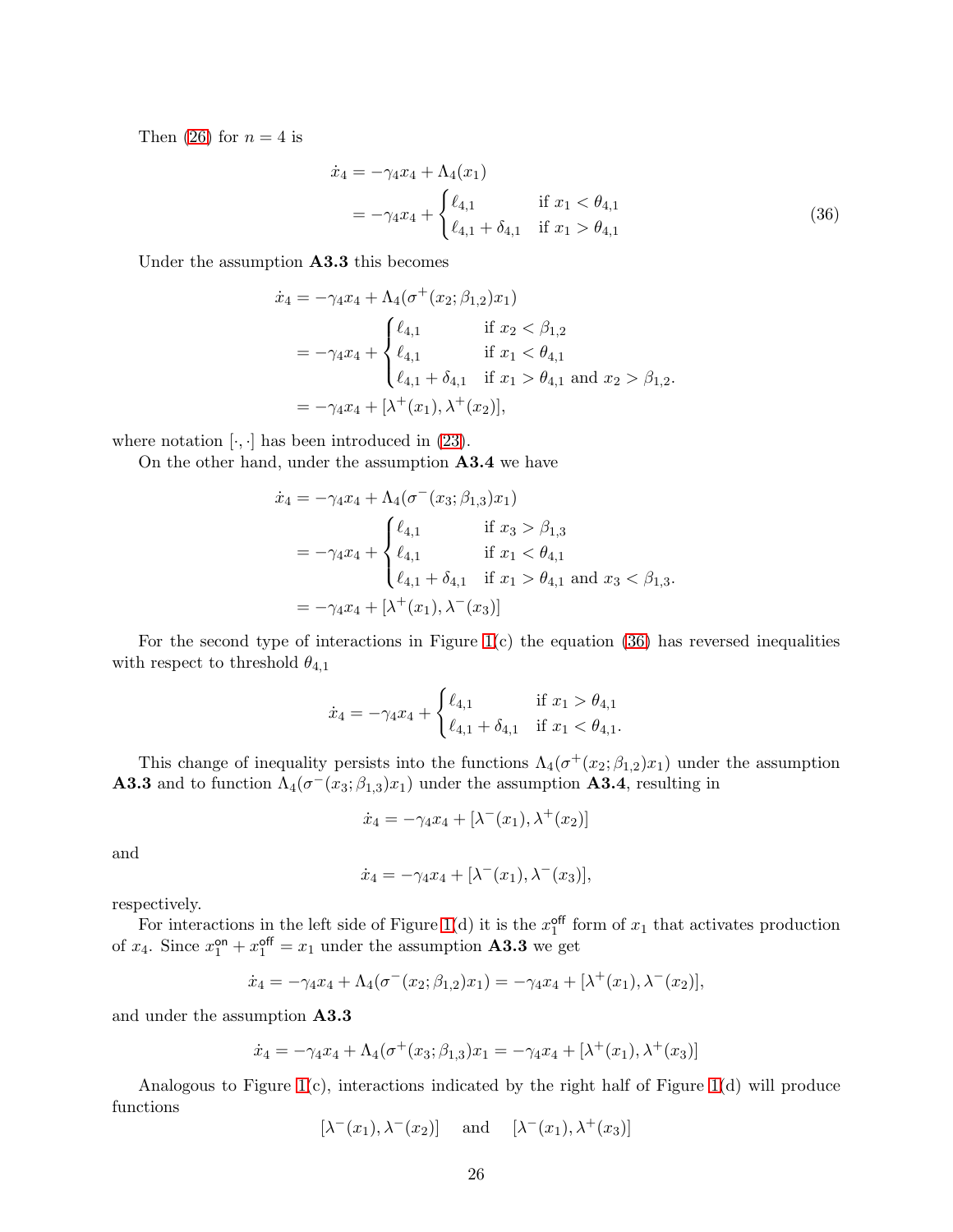respectively.

We close this section with a remark that when  $y_1^{\text{on}}$ <sup>on</sup> regulates activity, rather than abundance, of protein  $y_2$  which in turn regulates activity of  $y_3$  along a chain of interactions until  $y_{n-1}$ , which eventually regulates transcription of  $y_n$ , then the equation for  $y_n$  will be

<span id="page-26-0"></span>
$$
\dot{y}_n = -\gamma_n y_n + \Lambda \left( (\sigma_{n-1}^{\pm} \circ \ldots \circ \sigma_1^{\pm}) (y_1^{\text{on}}; \beta_{1,2}) y_n \right), \tag{37}
$$

where  $(\sigma_{n-1}^{\pm} \circ \ldots \circ \sigma_1^{\pm})$  $rac{\pm}{1}$ ) $(y_1^{\text{on}})$  $\mathcal{P}_1^{on}$ ;  $\beta_{1,2}$ ) is the  $(n-1)$ -fold composition of functions  $\sigma^+$  ( · ;  $\beta_{1,2}$ ) or  $\sigma^-(\cdot;\beta_{1,2})$ , as functions of the first argument for a fixed value of the parameter  $\beta_{1,2}$ , depending on the type of control in Figure  $1(c)$  or  $(d)$ .

We generalize the function

$$
\Gamma(\zeta_1,\ldots,\zeta_n):=\min\{\zeta_1,\ldots,\zeta_n\}
$$

and (note identical values of  $\ell$  and  $\delta$ ) set

 $[\lambda(z_1), \lambda(z_2), \ldots, \lambda(z_n))] := \Gamma(\lambda(z_1, \ell, \delta, \theta_1), \lambda(z_2, \ell, \delta, \theta_2), \ldots, \lambda(z_n, \ell, \delta, \theta_n)).$ 

Then equation [\(37\)](#page-26-0) becomes

$$
\dot{y}_n = -\gamma_n y_n + [\lambda^{\pm}(y_1), \lambda^{\pm}(y_2), \dots, \lambda^{\pm}(y_n)],
$$

where the sign of the function  $\lambda^{\pm}(y_j)$  matches the sign of  $\sigma_j^{\pm}$  $j^{\pm}(y_j;\beta_{j,j+1})$  for  $j=1,\ldots,n-1$ , and the sign sign of  $\lambda^{\pm}(y_n)$  matches the sign of the function  $\Lambda(y_n)$ . Similarly, the threshold parameters  $\theta_j$ ,  $j = 1, \ldots, n-1$ , are the activation parameters  $\beta_{j,j+1}$  and  $\theta_n$  is the threshold of the function  $\Lambda(y_n)$ .

### 6 Conclusions

Networks are a useful abstraction expressing partial knowledge about internal correlation (undirected edges) or causal (directed edges) structure of complex systems. In addition, in gene regulatory networks edges are directed and signed, where sign denotes up- or down-regulation. While networks sometimes express static information like correlations, often one is interested in the dynamical behavior of the system described by the network. One of the ways to associate dynamics to a network is to represent each vertex by a continuous variable with a linear decay rate, each edge by a (nonlinear) monotone function, where the sign of the derivative matches the sign of the edge, and study a set of ordinary differential equations with this structure. One can view such a system as one where variables represent abundance with a rate of change responding to associated in-edges. In the context of gene regulation, this type of model corresponds to transcriptional regulation of genes, where an increase in the concentration of activators increases the rate of production from a particular gene, and an increase in the concentration of repressors decreases such a rate.

Understanding the dynamics of such systems, especially in systems with several to dozens of variables, is notoriously difficult. In particular, the dynamics of network models can vary widely with selection of nonlinearities as well as parameters, which are mostly unknown and lie in high dimensional space. Motivated by gene networks, and building on previous work on Boolean networks and switching systems [\[1,](#page-27-3) [17,](#page-28-15) [24,](#page-29-4) [19,](#page-28-8) [10,](#page-28-12) [6\]](#page-28-13), we developed DSGRN. DSGRN assigns combinatorial dynamics to a network, of a type depending on a finite decomposition of the parameter space [\[5,](#page-28-1) [4,](#page-27-0) [13,](#page-28-9) [12,](#page-28-3) [14,](#page-28-4) [15\]](#page-28-2). The finiteness of this calculation allows complete enumeration of types of dynamics compatible with the network. However, in spite of the finiteness of representation, the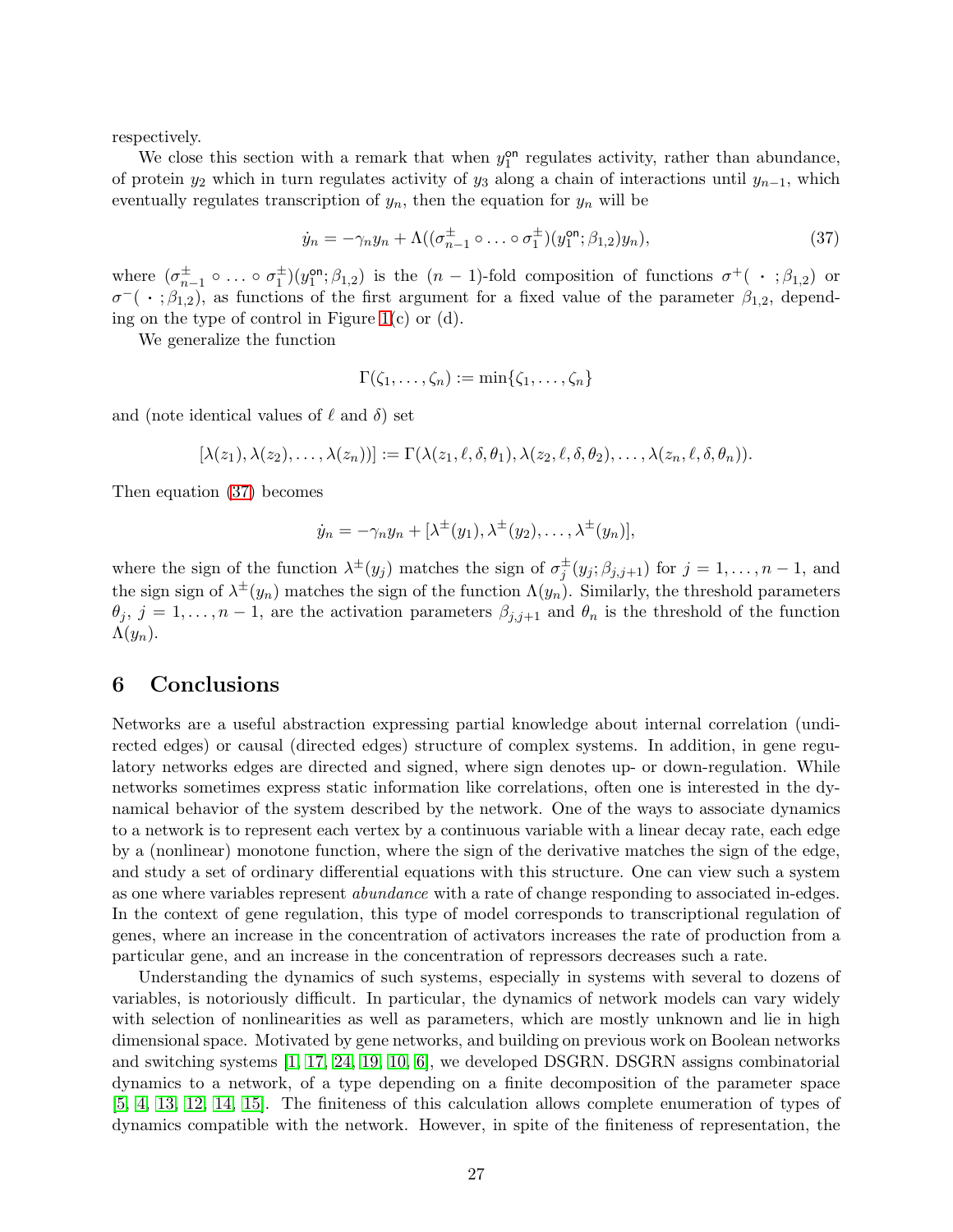computed invariant, the Morse graph, is valid for a large class of ODE models. In particular, it has been shown that the Morse graph provides information about a Morse decomposition of nearby smooth systems of differential equations in 2 dimensions [\[13\]](#page-28-9), the generalization of this result to higher dimensions is forthcoming. In the case where the Morse nodes indicate the presence of stable equilibria, these equilibria do exist for nearby smooth differential equations [\[9,](#page-28-10) [8\]](#page-28-11).

Again motivated by gene regulation, this paper extends the combinatorial DSGRN approach to a significantly larger class of network interactions. In cellular regulatory networks, the abundance of a particular protein may be constant, but its activity may be carefully regulated by say, phosphorylation, methylation or other type of post-transcriptional or post-translational regulation. In addition, the decay of a protein may be actively regulated as well. We use modeling work on multisite phosphorylation and ubiquitination to derive an appropriate combinatorial model for activity and decay regulation. DSGRN relies on precomputed logic files that encode all linear orders of a set of polynomials associated to a network vertex with a particular number of in- and out-edges. Based on our analysis we show how we modify and then use these precomputed logic files to support combinatorial model for activity and decay regulation.

Finally, we provide a comparison of dynamics between networks that include either activity or decay regulation, and the corresponding networks with the same types of edges but that only regulate abundance. It is clear from these results that the dynamics can be very different and therefore the new capability will allow a more precise delineation of network dynamics in a wide range of applications.

# Acknowledgments

B.C. and T.G. were partially supported by NSF grant DMS-1839299, DARPA FA8750-17-C-0054 and NIH 5R01GM126555-01. The work of M.G., S.K., K.M., and L.Z. was partially supported by the National Science Foundation under awards DMS-1839294 and HDR TRIPODS award CCF-1934924, DARPA contract HR0011-16-2-0033, and National Institutes of Health award R01 GM126555. K.M. is also supported by a grant from the Simons Foundation. The work of M.G. was also partially supported by FAPESP grant 2019/06249-7 and by CNPq grant 309073/2019-7.

B.C. and T.G. acknowledge the Indigenous nations and peoples who are the traditional owners and caretakers of the land on which this work was undertaken at Montana State University.

# <span id="page-27-3"></span>References

- [1] Reka Albert, James J. Collins, and Leon Glass. Introduction to Focus Issue: Quantitative approaches to genetic networks. Chaos, 23(2):025001, JUN 2013.
- <span id="page-27-2"></span>[2] Thomas H. Cormen, Charles E. Leiserson, Ronald L. Rivest, and Clifford Stein. Introduction to Algorithms. The MIT Press, 2nd edition, 2001.
- <span id="page-27-1"></span>[3] P. Crawford-Kahrl, B. Cummins, and T. Gedeon. Joint realizability of monotone boolean functions. under review, 2021.
- <span id="page-27-0"></span>[4] B. Cummins, T. Gedeon, S. Harker, and K. Mischaikow. Database of dynamic signatures generated by regulatory networks (DSGRN). In Jerome Feret Heinz Koeppl, editor, Computational Methods in Systems Biology - 2017, chapter 19, pages 300–308. Springer, 2017.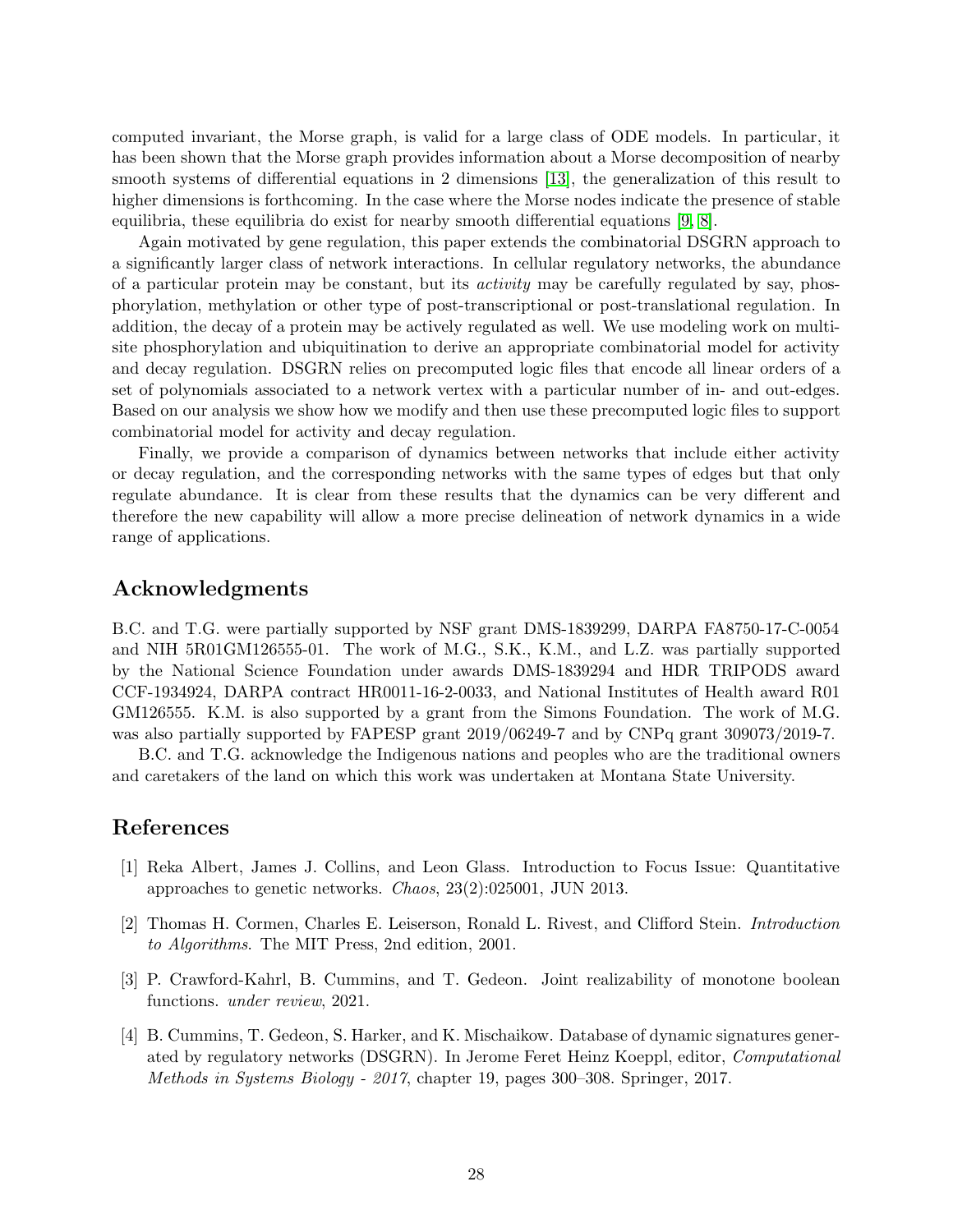- <span id="page-28-1"></span>[5] Bree Cummins, Tomas Gedeon, Shaun Harker, Konstantin Mischaikow, and Kafung Mok. Combinatorial Representation of Parameter Space for Switching Networks. SIAM J. Appl. Dyn. Syst., 15(4):2176–2212, 2016.
- <span id="page-28-13"></span><span id="page-28-5"></span>[6] H de Jong. Modeling and simulation of genetic regulatory systems: a literature review. J Comput Biol, 9:67–103, 2002.
- [7] Rocky Diegmiller, Lun Zhang, Marcio Gameiro, Justinn Barr, Jasmin Imran Alsous, Paul Schedl, Stanislav Y. Shvartsman, and Konstantin Mischaikow. Mapping parameter spaces of biological switches. PLOS Computational Biology, 17(2):1–19, 02 2021.
- <span id="page-28-11"></span><span id="page-28-10"></span>[8] T. Duncan, W.and Gedeon. Stability and bifurcations of equilibria in networks with piecewise linear interactions. Inter. J. Bif. Chaos, to appear, 2021.
- <span id="page-28-12"></span>[9] T. Duncan, W.and Gedeon, H. Kokubu, K. Mischaikow, and H. Oka. Equilibria and their stability in networks with steep sigmoidal nonlinearities. 2021.
- <span id="page-28-7"></span>[10] R. Edwards. Chaos in neural and gene networks with hard switching. Diff. Eq. Dyn. Sys.,  $(9):187-220, 2001.$
- <span id="page-28-3"></span>[11] M. Gameiro, K. Mischaikow, and A. Zheleznyak. Parameter decomposition of regulatory networks with multiple thresholds. In preparation, 2021.
- [12] Marcio Gameiro, Tomas Gedeon, Shane Kepley, and Konstantin Mischaikow. Rational design of complex phenotype via network models. arXiv e-prints, page arXiv:2010.03803, October 2020.
- <span id="page-28-9"></span>[13] T. Gedeon, S. Harker, H. Kokubu, K. Mischaikow, and H. Oka. Global dynamics for steep sigmoidal nonlinearities in two dimensions. Physica D, 339:18–38, 2017.
- <span id="page-28-4"></span>[14] Tomas Gedeon. Multi-parameter exploration of dynamics of regulatory networks. BioSystems, 190:1045113, 2020.
- <span id="page-28-2"></span>[15] Tomas Gedeon, Bree Cummins, Shaun Harker, and Konstantin Mischaikow. Identifying robust hysteresis in networks. PLOS Computational Biology, 14(4):1–23, 04 2018.
- <span id="page-28-15"></span><span id="page-28-14"></span>[16] V L Ginzburg and L D Landau. On the theory of superconductivity. J. ETP, 20:1064–1082, 1965.
- [17] Leon Glass and Stuart A. Kauffman. Co-operative components, spatial localization and oscillatory cellular dynamics. Journal of Theoretical Biology, 34(2):219–237, 1972.
- <span id="page-28-6"></span>[18] A Hershko, A Ciechanover, and IA Rose. Resolution of the atp-dependent proteolytic system from reticulocytes: a component that interacts with atp. Proc. Natl. Acad. Sci. USA, 76(7):3107–3110, 1979.
- <span id="page-28-8"></span>[19] L. Ironi, L. Panzeri, E. Plahte, and V. Simoncini. Dynamics of actively regulated gene networks. Physica D: Nonlinear Phenomena, 240(8):779–794, apr 2011.
- <span id="page-28-0"></span>[20] William Kalies, Konstantin Mischaikow, and Robert Vandervorst. Lattice structures for attractors I. J. of Comp. Dyn.,  $1(2)$ ,  $2014$ .